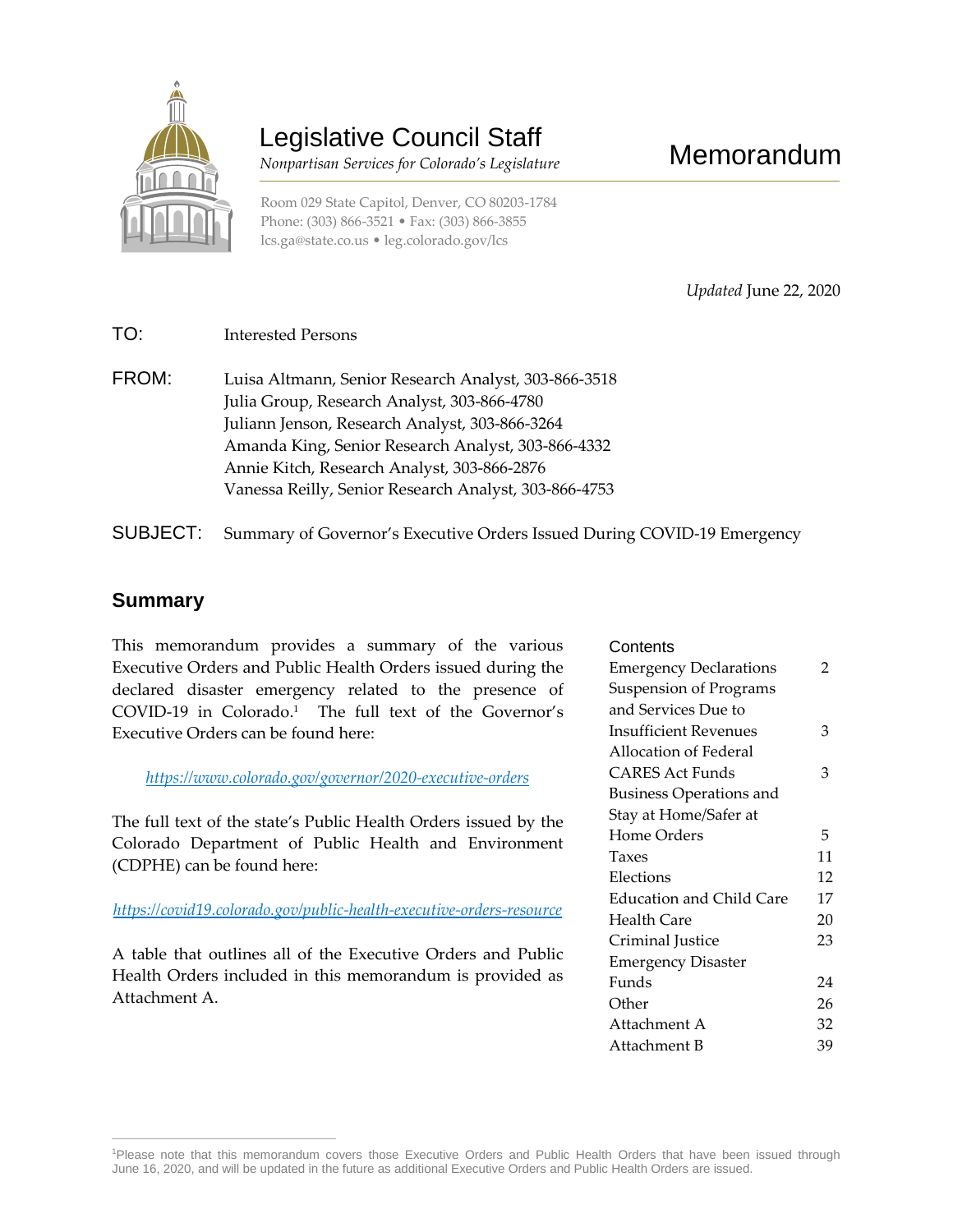# **Emergency Declarations**

On March 10, 2020, Colorado Governor Jared Polis verbally declared a disaster emergency due to the presence of COVID-19 in the state. [Executive Order](https://www.colorado.gov/governor/sites/default/files/inline-files/D%202020%20003%20Declaring%20a%20Disaster%20Emergency_1.pdf) D 2020-003, issued on March 11, 2020, memorialized this declaration and was originally in effect for 30 days. The Governor has extended the order three times and it is currently in effect until June 21, 2020. The following bullets discuss the contents of the executive order.

- The order authorizes the Colorado National Guard to support and provide planning, logistics, personnel, and facilities to state and local authorities in responding to COVID-19.
- The order directs CDPHE to issue all public health orders necessary to protect individuals who reside or are cared for in a Colorado licensed or certified skilled nursing facility, intermediate care facility, assisted living facility, or similar entity. In response to the order, CDPHE issued Public [Health Order](https://www.colorado.gov/pacific/sites/default/files/atoms/files/Nursing%20Home%2C%20ALR%2C%20ICF%20PH%20Order-links.pdf) 20-20, which restricts visitation by nonessential individuals, requires screening of essential individuals prior to entry into the building, and establishes procedures the facility must follow if there is a suspected, presumptive, or confirmed COVID-19 patient. Public [Health Order 20-20](https://drive.google.com/file/d/1hQjflMqUOov3YdJYCMw5CaFucB5Ea6V6/view) was amended on April 20, 2020, to, among other provisions, require senior care facilities to create and submit a COVID-19 prevention and response plan to CDPHE by May 1, 2020. These plans must detail the steps the facility will take to implement COVID-19 prevention strategies, in addition to how the facility will identify and isolate residents who test positive or have symptoms compatible with COVID-19.
- The order directs the Colorado Department of Labor and Employment (CDLE) to issue emergency rules to ensure workers in specific, high-risk industries have access to up to four days of paid sick leave if they exhibit flu-like symptoms and have to miss work while they await testing results for COVID-19. Information about these rules can be found here:<sup>2</sup>

#### *[https://www.colorado.gov/pacific/cdle/colorado-health-emergency-leave-pay-%E2%80%9Ccolorado](https://www.colorado.gov/pacific/cdle/colorado-health-emergency-leave-pay-%E2%80%9Ccolorado-help%E2%80%9D-rules)[help%E2%80%9D-rules](https://www.colorado.gov/pacific/cdle/colorado-health-emergency-leave-pay-%E2%80%9Ccolorado-help%E2%80%9D-rules)*

- The order directs the Colorado Department of Revenue (DOR) to temporarily allow Coloradans over the age of 65 to renew their driver's licenses online.
- The order directs the Colorado Department of Personnel and Administration (DPA) to issue emergency rules relating to access to paid leave for state workers who are subject to mandatory or voluntary quarantine or isolation who cannot work from home. The full rules can be found here:

#### *<https://www.sos.state.co.us/CCR/GenerateRulePdf.do?ruleVersionId=8633&fileName=4%20CCR%20801-1>*

 The order also makes money in the Disaster Emergency Fund available for COVID-19 response activities (see section on the Disaster Emergency Fund for more information); discusses the role of the Governor's Expert Emergency Epidemic Response Committee; and activates the disaster response and recovery aspects of applicable state, local, and interjurisdictional disaster emergency plans.

 $\overline{a}$ <sup>2</sup>These rules were later updated following the safer at home executive order.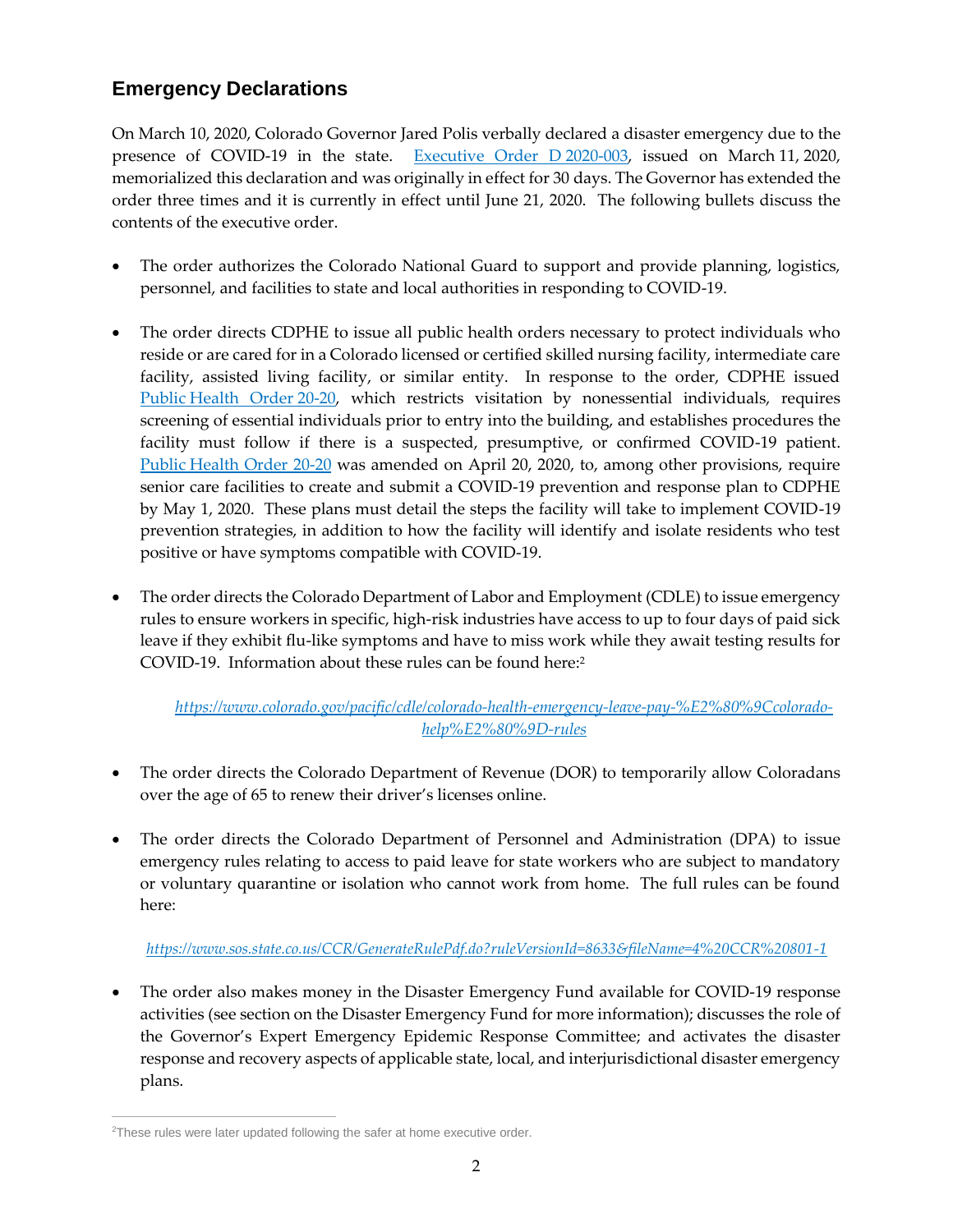[Executive Order D 2020-032,](https://www.colorado.gov/governor/sites/default/files/inline-files/D%202020%20032%20Extending%20D%202020%20003.pdf) issued on April 8, 2020, extends the disaster emergency declaration for an additional 30 days. The order also makes additional money from the Disaster Emergency Fund available for COVID-19 response activities, directs DPA to prepare facilities that are suitable for overflow patients, and temporarily suspends several statutory requirements related to the state's procurement of goods and services that are reasonably necessary to save lives, mitigate the effects of the pandemic, prevent the further spread of COVID-19, and protect against overwhelming the state's health care system. [Executive Order D 2020-058,](https://www.colorado.gov/governor/sites/default/files/inline-files/D%202020%20058%20Amending%20and%20Extending%20Distaster%20Order.pdf) issued on May 7, 2020, extends the disaster emergency declaration for an additional 30 days. The order also makes additional money from the Disaster Emergency Fund available for COVID-19 response activities. [Executive Order D 2020-076,](https://www.colorado.gov/governor/sites/default/files/inline-files/D%202020%20076%20Extending%20Disaster%20Order%20D%202020%20003.pdf) issued on May 22, 2020, extends the disaster emergency declaration for an additional 30 days and makes additional money from the Disaster Emergency Fund available for COVID-19 response activities.

### **Suspension of Programs and Services Due to Insufficient Revenues**

Section 24-75-201.5, C.R.S., requires the Governor to formulate a plan to reduce General Fund expenditures in the event that current fiscal year revenue estimates indicate that current fiscal year General Fund appropriations will result in the use of one-half or more of the General Fund Reserve. In compliance with this requirement, on April 30, 2020, Governor Polis issued Executive Order D [2020-050,](https://www.colorado.gov/governor/sites/default/files/inline-files/D%202020%20050%20Budget.pdf) which ordered the suspension, discontinuation, or reduction of a variety of programs and services due to insufficient revenues available for state expenditures. The spending reductions total \$228.7 million across 16 different state agencies, with a majority of the cuts (\$183 million) coming from Medicaid services. A full list of the spending cuts outlined in the order is provided as Attachment B.

# **Allocation of Federal CARES Act Funds**

On March 27, 2020, the U.S. Coronavirus Aid, Relief, and Economic Security (CARES) Act was signed into law by President Trump. The bill made a variety of changes to support different areas of the U.S. economy impacted by the COVID-19 emergency and provide supports to the health care system. The bill also established the Coronavirus Relief Fund, which provides direct payments to state, local, and tribal governments to help cover unanticipated expenditures incurred due to the COVID-19 emergency. On May 18, 2020, Governor Polis issued [Executive Order D 2020-070,](https://www.colorado.gov/governor/sites/default/files/inline-files/D%202020%20070%20CARES%20act.pdf) which directs the expenditure of the approximately \$1.67 billion the Colorado state government has received from the Coronavirus Relief Fund. The executive order was later amended by [Executive Order D 2020-081,](https://www.colorado.gov/governor/sites/default/files/inline-files/D%202020%20081%20CARES%20Act%20-%20Amending%202020%20070.pdf) which Governor Polis issued on May 28, 2020.

Under the CARES Act, funds received from the Coronavirus Relief Fund may only be used to cover expenses that:

- are necessary expenditures incurred due to the COVID-19 public health emergency;
- were not accounted for in the budget most recently approved as of March 27, 2020; and
- were incurred from March 1, 2020, to December 30, 2020.

Pursuant to the Executive Order D 2020-070, Governor Polis directs the funds the state has received from the Coronavirus Relief Fund to be allocated as follows: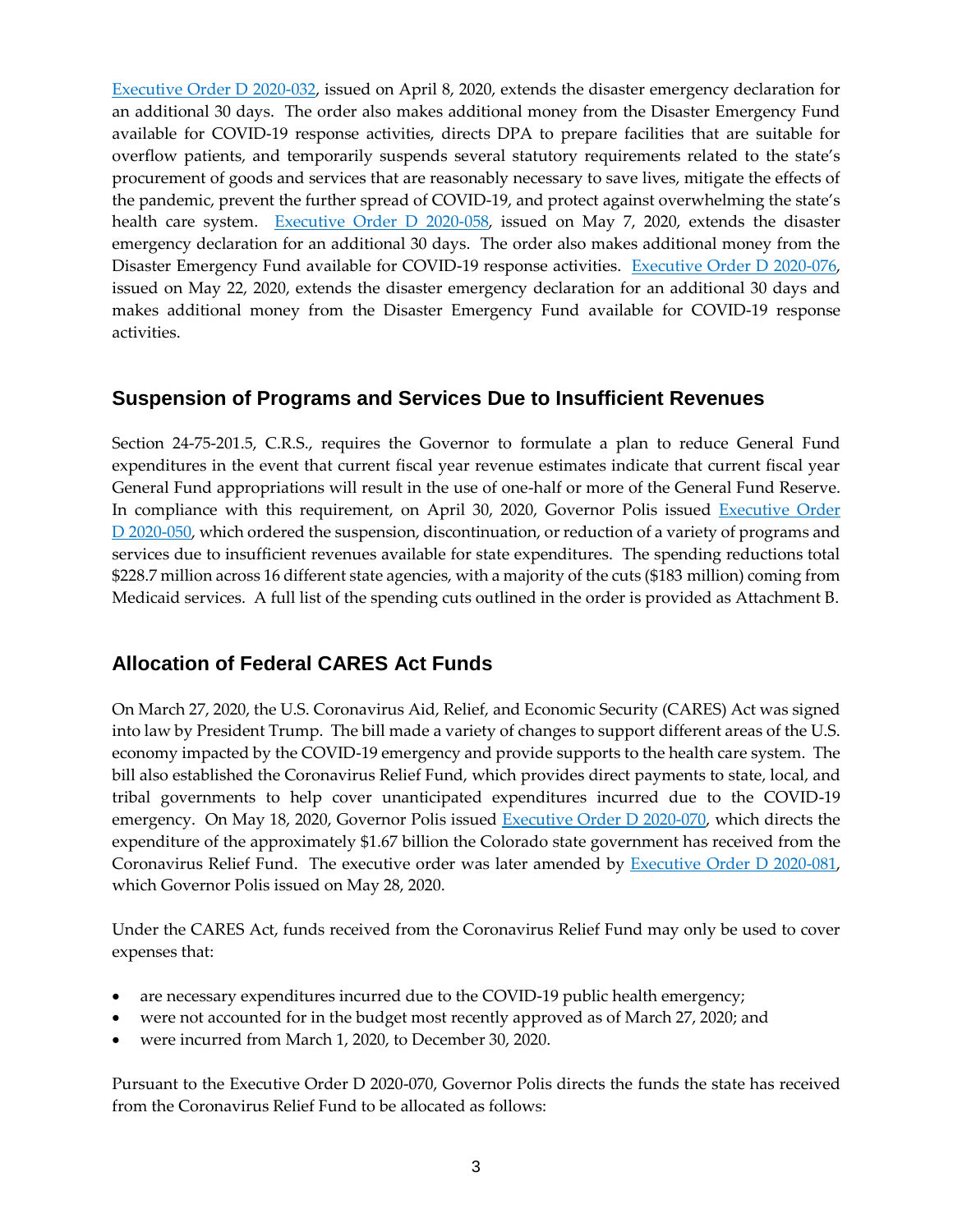- \$510.0 million to the Colorado Department of Education (CDE) for expenditures associated with actions to facilitate compliance with COVID-19-related public health measures, including facilitating distance learning and social distancing for in-person contact hours, mitigating lost learning, and the provision of economic support in connection with the COVID-19 emergency to stimulate the economy by supporting Colorado's workforce through increasing free instructional hours for the kindergarten through  $12<sup>th</sup>$  grade education system. The order specifies that these funds must be distributed on a per pupil basis to local school districts, and proportionally by student population to the Charter School Institute and the Colorado School for the Deaf and the Blind, and \$25,000 to each Board of Cooperative Education Services;
- \$450.0 million to the Colorado Department of Higher Education (CDHE) for expenditures associated with actions to facilitate compliance with COVID-19-related public health measures and with the provision of economic support in connection with the COVID-19 emergency to stimulate the economy by supporting Colorado's workforce through increasing student retention and completions at state institutions of public higher education. The order specifies that institutions that receive these funds must commit to raise their FY 2020-21 resident undergraduate tuition rate by no more than three percent, or seek a waiver from the Governor's Office;
- \$275.0 million to units of local government that that did not receive a direct distribution of funds from the Coronavirus Relief Fund for expenses to facilitate compliance with COVID-19-related public health measures (Executive Order D 2020-081 broadens the allowable uses for this money to include all eligible expenses pursuant to the CARES Act);
- \$205.0 million to the Disaster Emergency Fund to respond to the COVID-19 emergency;
- \$84.84 million to remain available for payroll and other necessary expenditures for public safety, public health, health care, human services, and similar employees whose services are substantially dedicated to mitigating or responding to the COVID-19 emergency;
- \$70.0 million to the General Fund for eligible expenditures;
- \$37.0 million to CDE for expenditures incurred to respond to second-order effects of the COVID-19 emergency, in particular the increased number of at-risk pupils due to the COVID-19-related recession (Executive Order D 2020-081 amends this to have this money transferred to the State Education Fund instead of CDE);
- \$22.0 million to the Colorado Department of Human services (CDHS) for expenditures incurred to respond to second-order effects of the COVID-19 emergency, specifically for increased caseload due to the COVID-19-related recession;
- \$10.0 million to the Colorado Department of Local Affairs (DOLA) for expenditures incurred to respond to second-order effects of the COVID-19 emergency, specifically for emergency rental and mortgage assistance to low to moderate income individuals, as well as additional direct assistance, if appropriate, for individuals that have been economically impacted by COVID-19, with preference given to individuals who are ineligible for other forms of assistance;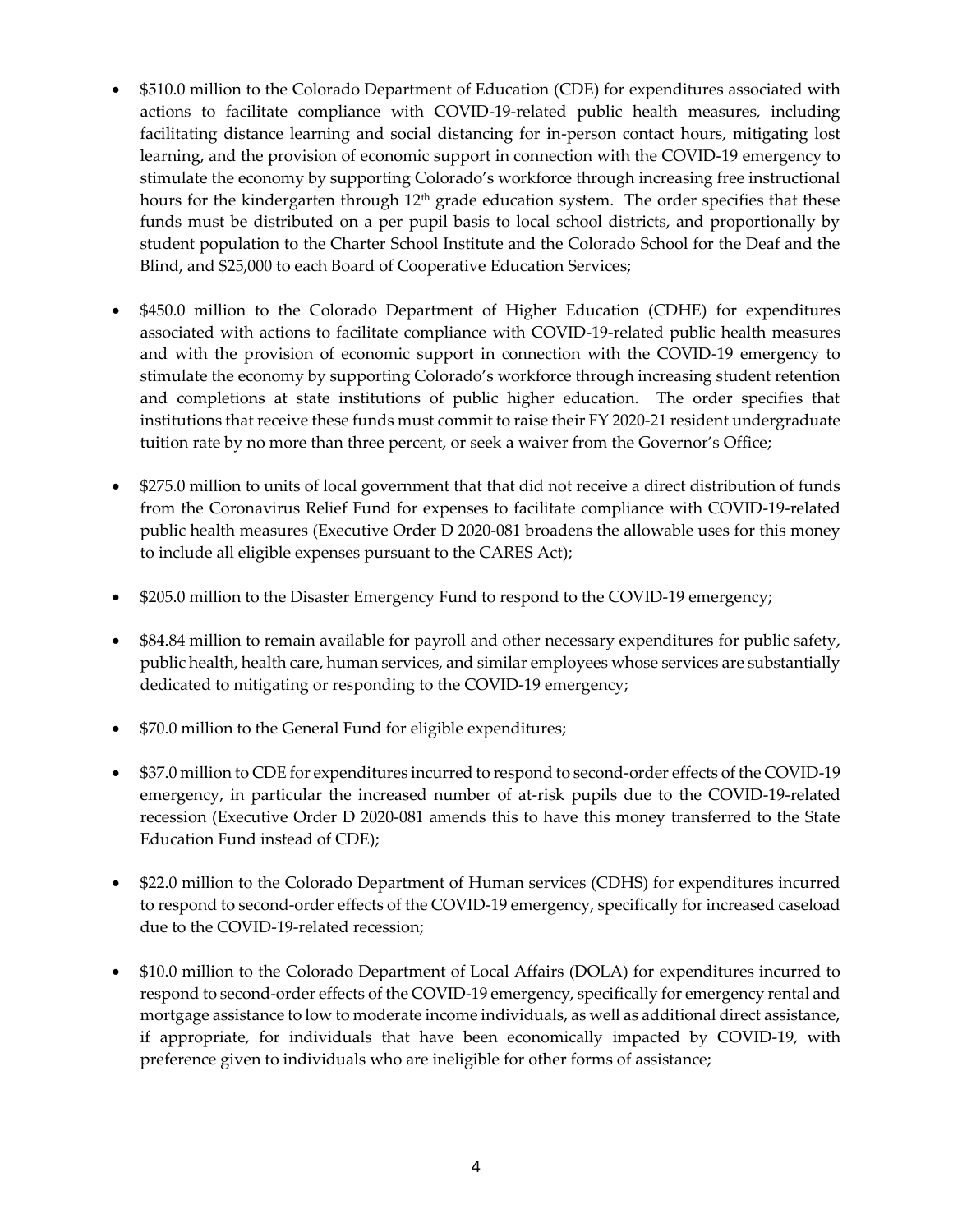- \$8.0 million to the Colorado Department of Corrections (DOC) for expenditures to comply with public health measures pertaining to state prisons, including sanitation and effectively implementing social distancing measures; and
- \$2.0 million to CDHS for expenditures to comply with public health measures pertaining to maintaining veterans living facilities and other state facilities with congregate care, including relating to sanitation and improvement of social distancing measures.

### **Business Operations and Stay at Home/Safer at Home Orders**

**Ski resorts.** One of the first actions Governor Polis took after declaring a disaster emergency was to issu[e Executive Order D 2020-004,](https://www.colorado.gov/governor/sites/default/files/inline-files/D%202020%20004%20Ordering%20Closure%20of%20Downhill%20Ski%20Resorts_0.pdf) which orders that downhill ski resorts suspend their operations for one week, from March 15, 2020, to March 22, 2020. The focus on ski resorts was due to the disproportionate impact of COVID-19 in the counties where many of Colorado's ski resorts are located and the medical centers in these areas having a limited ability to meet the needs of individuals with COVID-19. The closure of ski resorts was extended to April 6, 2020, in [Executive Order D 2020-006,](https://www.colorado.gov/governor/sites/default/files/inline-files/D%202020%20006%20Amending%20Executive%20Order%20D%202020%20004%20Ordering%20Closure%20of%20Downhill%20Ski%20Areas_0.pdf) extended to April 30, 2020, in **Executive Order D** 2020-026, signed on April 6, 2020, and again extended to May 23, 2020 i[n Executive Order D 2020-049,](https://www.colorado.gov/governor/sites/default/files/inline-files/D%202020%20049%20Amending%20and%20Extending%20Ski%20Closures.pdf) which was signed on April 30, 2020.

**Prohibiting in-person dining and closure of other businesses.** On March 16, 2020, Governor Polis announced the issuance o[f Public Health Order 20-22](https://drive.google.com/file/d/1aMOxiYDg1lI2U0EbkpyK8bBQT0sWJJhT/view) by CDPHE, which orders the closure of all movie and performance theaters, gymnasiums, and casinos in Colorado, and prohibits the onsite consumption of food or beverages at all bars, restaurants, and other types of food and beverage establishments. The order encourages restaurants and other establishments to offer food and beverages to customers using delivery, walk-up services, and drive-throughs. The order was amended on March 19, 2020, to order the closure of racetracks, off-track pari-mutuel wagering facilities, and nonessential personal services facilities, including hair and nail salons, spas, tattoo parlors, and massage parlors. The order was originally scheduled to remain in effect for 30 days, but was later extended to remain in effect through April 30, 2020. Individuals violating the order may be subject to a fine of up to \$1,000 and face up to one year in county jail.<sup>3</sup>

**Mass gathering limitations.** Beginning March 19, 2020, [Public Health Order 20-23](https://drive.google.com/file/d/1AaKvB7q0LHUfU59bI_q08Lz4rCthailr/view) places a limit on mass gatherings to no more than ten people. These gatherings include community, civic, public, leisure, faith-based events, sporting events with spectators, concerts, conventions, fundraisers, parades, fairs, festivals, and any other similar event or activity that brings together ten or more people in a single room or space at the same time in a venue such as an auditorium, stadium, arena, large conference room, meeting hall, private club, or any other confined indoor or outdoor space. The order was originally scheduled to remain in effect for 30 days. Individuals violating the order may be subject to a fine of up to \$1,000 and face up to one year in county jail.

**Alcohol and marijuana sales.** On March 20, 2020, Governor Polis issued [Executive Order D 2020-011,](https://www.colorado.gov/governor/sites/default/files/inline-files/D%202020%20011%20Ordering%20the%20Temporary%20Suspension%20of%20Certain%20Regulatory%20Statutes_0.pdf) which temporarily allows bars and restaurants licensed for the on-premises consumption of alcohol to sell alcohol beverages in sealed containers through delivery or takeout if the customer also

 $\overline{a}$ 

<sup>&</sup>lt;sup>3</sup>Public Health Order 20-20 and Public Health Order 20-23 were issued pursuant to CDPHE's statutory authority to close theaters, schools, and other public places, and to forbid gatherings of people when necessary to protect the public health (Section 25-1.5-101 (1)(a), C.R.S.), and to investigate and control the causes of epidemic and communicable diseases affecting the public health (Section 25-1.5-102 (1)(a)(I), C.R.S.).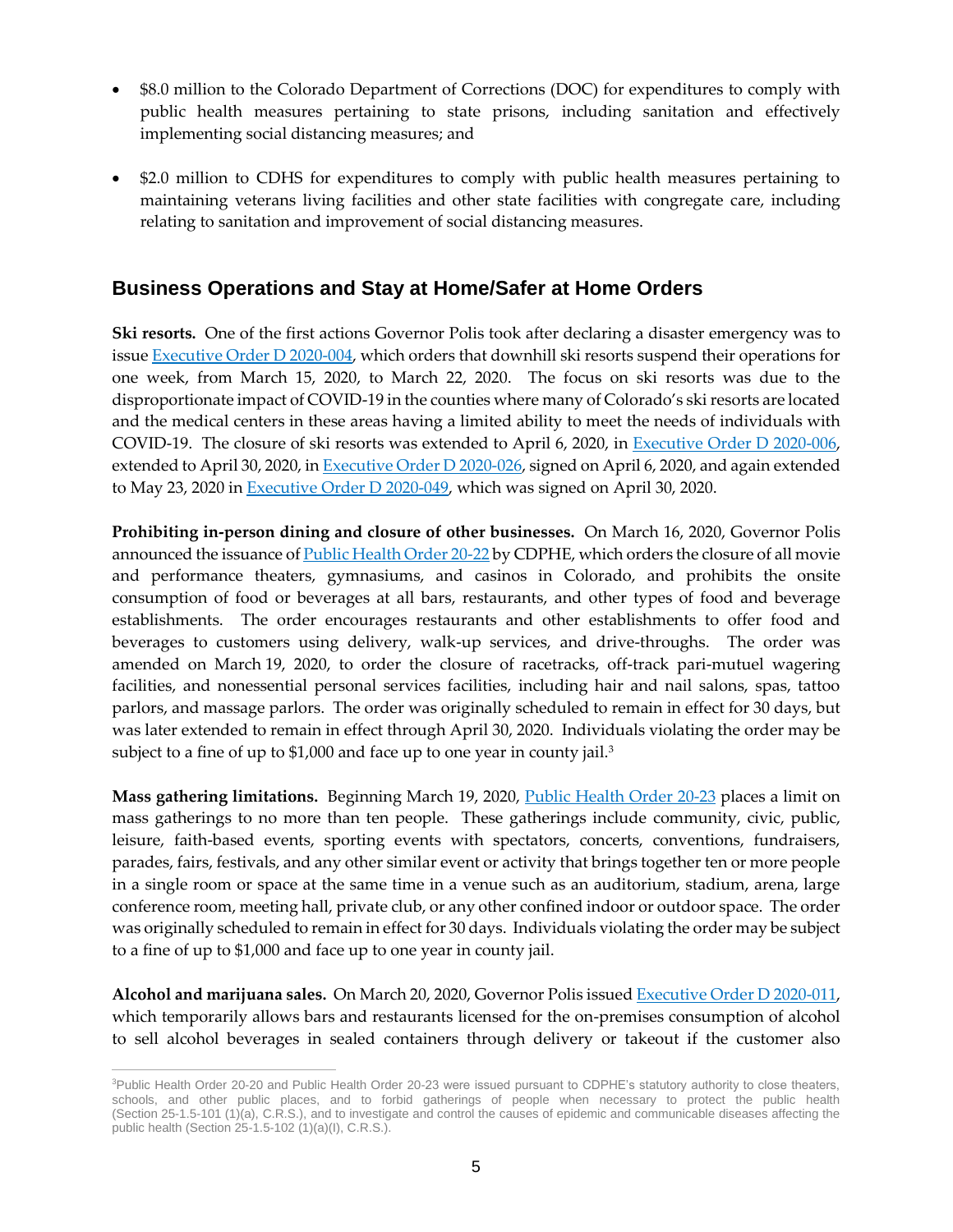purchases food. The order also temporarily allows breweries that operate a sales room to sell beer in sealed containers through delivery or takeout. The order also temporarily suspends the prohibition on online sales of retail marijuana by retail marijuana stores to allow these stores to facilitate the pick-up of retail marijuana by consumers in a manner consistent with social distancing guidelines. The original order was scheduled to be in effect until April 18, 2020; however, this was extended to April 30, 2020, in [Executive Order D 2020-029.](https://www.colorado.gov/governor/sites/default/files/inline-files/D%202020%20029%20Amending%20and%20Extending%20D%202020%20011_0.pdf) Executive Order D 2020-029 also expands the types of alcohol beverages that bars and restaurants can sell, requires the beverages to be in containers approved by the Colorado Liquor Enforcement Division, and allows wineries and distilleries operating a sales room to sell alcohol beverages through delivery or takeout in approved containers. [Executive Order D 2020-052,](https://www.colorado.gov/governor/sites/default/files/inline-files/D%202020%20052%20Ext%20of%20D%202020%20011%20and%20D%202020%20029.pdf) which was issued by Governor Polis on April 30, 2020, extends the effective date of these provisions for an additional 30 days.

On June 5, 2020, Governor Polis issue[d Executive Order D 2020-093,](https://www.colorado.gov/governor/sites/default/files/inline-files/D%202020%20093LiquorLicensingStatutes.pdf) which temporarily suspends state statute concerning the definition of a premise as a distinct and definite location as well as statute that requires a separate location for licensed premises. This suspension will allow two or more on-premises liquor licensees to operate in a communal outdoor dining area that is within 1,000 feet of each of their licensed premises, per the requirements listed in [Public Health Order 20-28.](https://drive.google.com/file/d/1VorTaq8-pYUv3UCYvKJ0Bl7Ozhyf7nyL/view) The Executive Order also requires the Liquor Enforcement Division in the Department of Revenue to review applications for temporary modification of liquor licenses within 24 hours of submission. The order also temporarily suspends the enforcement of statutory prohibitions regulating public consumption of alcoholic beverages on any public right of way that has been approved by ordinance, resolution, or rule adopted by a municipality, city and county, or county. The order is set to expire on June 27, 2020.

**Workforce reduction.** On March 22, 2020, Governor Polis issued [Executive Order D 2020-013,](https://www.colorado.gov/governor/sites/default/files/inline-files/D%202020%20013%20Ordering%20Colorado%20Employers%20to%20Reduce%20In-Person%20Workforce%20by%20Fifty%20Percent_0.pdf) which orders all Colorado employers to reduce their in-person workforce by at least 50 percent beginning March 24, 2020, through April 10, 2020, while encouraging employers to implement telework, other work-from-home arrangements, staggered work schedules, or social distancing measures. The order directs CDPHE to issue a public health order identifying critical businesses exempt from the order. In response to the order, CDPHE issue[d Public Health Order 20-24.](https://drive.google.com/file/d/1I7fpbthi9Vq_KHmpX2icFcnzgbxRiboK/view) [Executive Order D 2020-025,](https://www.colorado.gov/governor/sites/default/files/inline-files/D%202020%20025%20Rescinding%20D%202020%20013_0.pdf) signed on April 6, 2020, rescinds the workforce reduction order due to the more stringent requirements of the stay at home order.

**Stay at home and safer at home orders.** On March 25, 2020, Governor Polis issued [Executive](https://www.colorado.gov/governor/sites/default/files/inline-files/D%202020%20017%20Ordering%20Coloradans%20to%20Stay%20at%20Home_0.pdf) Order D 2020-017, which orders Coloradans to stay at home whenever possible due to the presence of COVID-19 beginning at 6:00 a.m. on Thursday, March 26, 2020. Public [Health](https://cha.com/wp-content/uploads/2020/04/Fourth-Updated-Public-Health-Order-Authorized-Business.pdf) Order 20-24, which identifies critical businesses, was updated to reflect the stay at home order, and has been updated several times. The order directs all Coloradans to stay at home, with limited exceptions such as obtaining food and other household necessities, going to and from work at critical businesses, seeking medical care, caring for dependents or pets, or caring for a vulnerable person in another location. The order also directs all non-critical businesses to temporary close, except as necessary to engage in minimum basic operations needed to protect assets and maintain personnel functions.

The stay at home order was originally set to remain in effect through April 11, 2020; however, [Executive Order D 2020-024,](https://www.colorado.gov/governor/sites/default/files/inline-files/D%202020%20024%20Amending%20and%20Extending%20Executive%20Order%20D%202020%20017%20Stay%20at%20Home%20Order_0.pdf) signed on April 6, 2020, extended the stay at home order through April 26, 2020.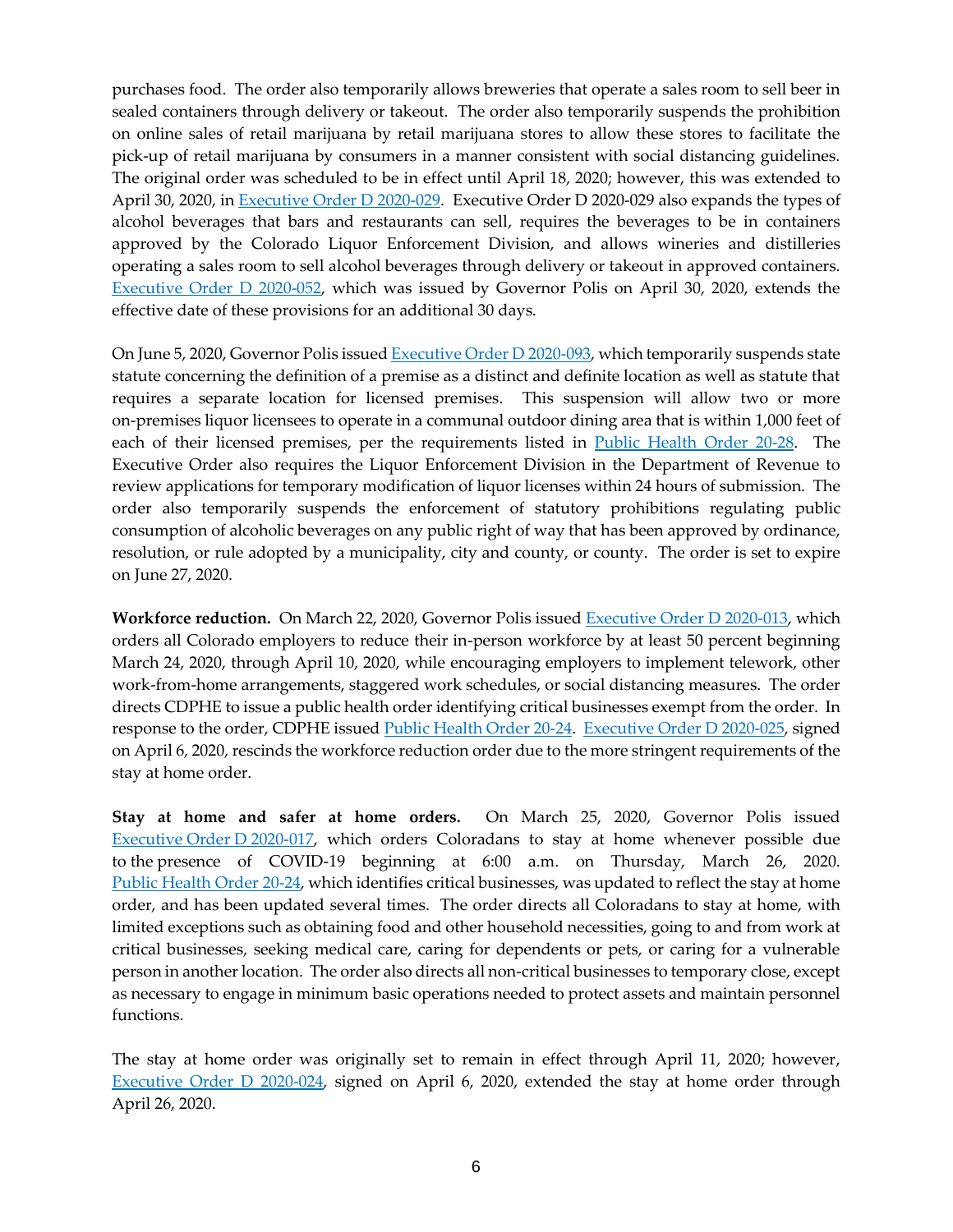More information about the public health orders and critical business guidelines can be found here:

#### *<https://covid19.colorado.gov/stay-home-except-essential-needs>*

On April 26, 2020, following the expiration of the statewide stay at home order, Governor Polis issue [Executive Order D 2020-044,](https://www.colorado.gov/governor/sites/default/files/inline-files/D%202020%20044%20Safer%20at%20Home.pdf) which continues the stay at home requirements for vulnerable individuals and permits the limited reopening of certain business operations. The executive order outlines specific requirements and directs CDPHE to issue a new public health order [Public Health Order 20-28](https://drive.google.com/file/d/1VorTaq8-pYUv3UCYvKJ0Bl7Ozhyf7nyL/view)<sup>4</sup>. Major components of the executive order and public health order are discussed in the bullets below.

- Vulnerable individuals (individuals who are 65 years and older, individuals with chronic lung disease or moderate to severe asthma, individuals who have serious heart conditions, individuals who are immunocompromised, pregnant women, and individuals determined to be high risk by a licensed health care provider) are directed to stay home except when necessary. Employers are required to make work accommodations for these individuals.
- Critical businesses and critical government functions are allowed to continue operating while following mandatory social distancing requirements and other guidelines established by CDPHE. Non-critical retailers are allowed to begin operating and offering goods through delivery, walk-up, drive-through, drive-up service, or curbside delivery. Beginning May 1, 2020, these non-critical retailers are permitted to begin allowing customers into the store while complying with social distancing requirements and other guidelines established by CDPHE. Beginning May 1, 2020, limited personal services may also resume in-person services if certain requirements are met.
- Beginning May 4, 2020, non-critical commercial businesses are permitted to begin allowing up to 50 percent of their employees to work in-person while complying with social distancing requirements and other guidelines established by CDPHE.
- Employers with over 50 employees in any one location must follow certain protocols, including symptom screening and temperature check stations, closure of common areas, and cleaning protocols.
- Individuals who are sick or who test positive for COVID-19 are directed to stay home except as necessary to care for themselves or seek medical care.
- Employers are encouraged to provide reasonable work accommodations for workers with child care responsibilities and workers who live in the same household as a vulnerable individual to the greatest extent possible by promoting telecommuting or other remote work options, flexible schedules, or other means.
- Coloradans are ordered to limit social interactions to the greatest extent possible and to limit essential travel to within their county of residence or employment and recreational travel to no further than 10 miles from their residence.

 $\overline{a}$ 

<sup>4</sup>Prior versions of Public Health Order 20-28 were issued on April 26, 2020 [\(here\)](https://drive.google.com/file/d/1WNrWhGf-8VytCBEuW5bmrSU613MrEkbD/view), May 4, 2020 (here), May 8, 2020 (here), May 14, 2020 [\(here\)](https://drive.google.com/file/d/1DwHECt-kcVBAKHqHnjlKuwAJZ9nFi0iV/view), and May 26, 2020 [\(here.](https://drive.google.com/file/d/1ieLfhoFx6RU_7tkGElC2QA_88VSfFYHj/view)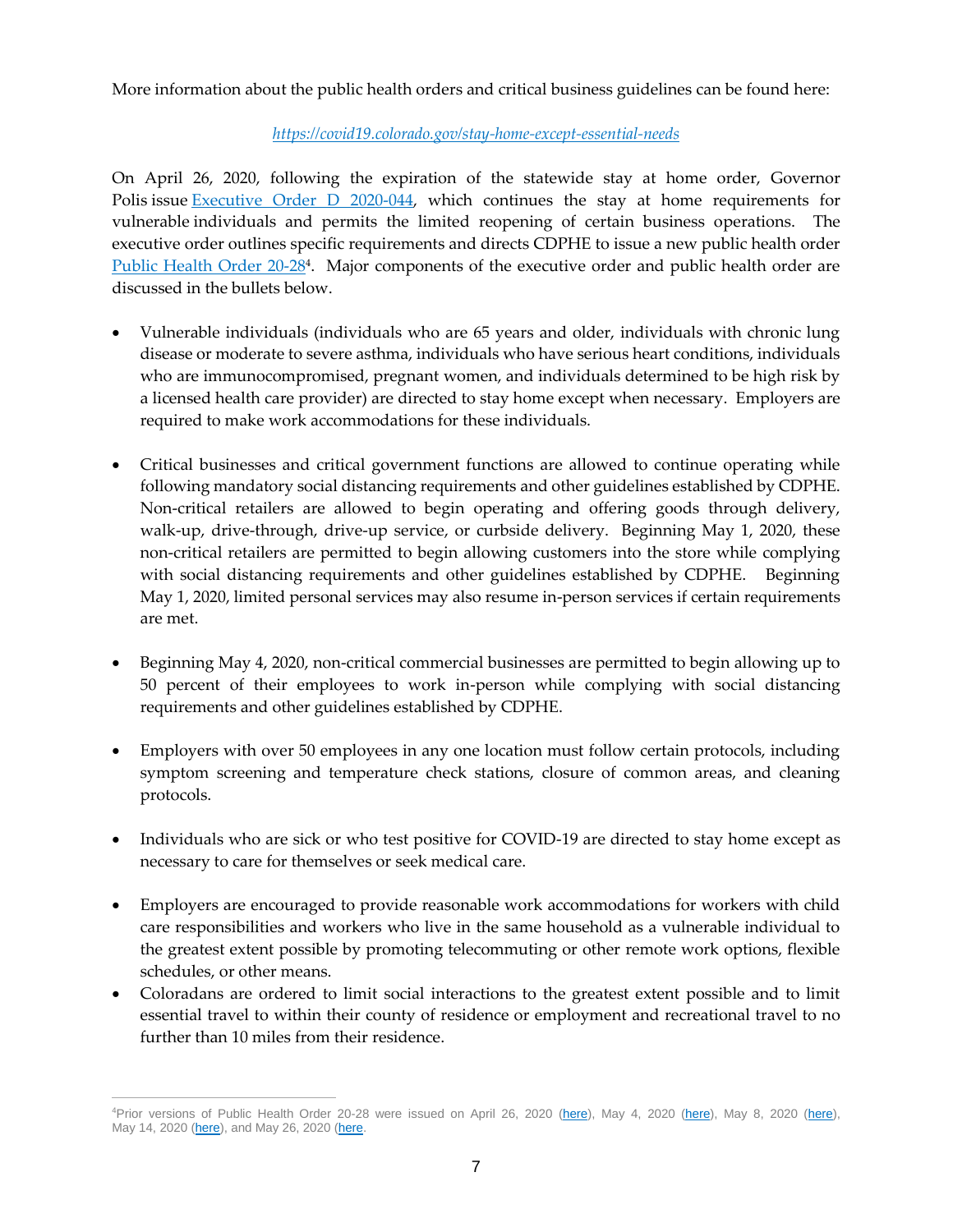CDLE must amend the prior emergency sick leave rules to extend paid sick leave coverage to up to two-thirds pay for 14 days if a worker has tested positive for COVID-19, has COVID-like symptoms, or has been directed to quarantine or isolate due to COVID-19 concerns. Information about these rules can be found here:

*[https://www.colorado.gov/pacific/cdle/colorado-health-emergency-leave-pay-%E2%80%9Ccolorado](https://www.colorado.gov/pacific/cdle/colorado-health-emergency-leave-pay-%E2%80%9Ccolorado-help%E2%80%9D-rules)[help%E2%80%9D-rules](https://www.colorado.gov/pacific/cdle/colorado-health-emergency-leave-pay-%E2%80%9Ccolorado-help%E2%80%9D-rules)*

- CDLE must promulgate emergency rules and guidance to ensure that workers, particularly vulnerable individuals, are not in danger of losing unemployment insurance eligibility for refusal to return to COVID-19-related demonstrable, unsafe working conditions.
- Counties and municipalities are allowed to adopt more protective standards than those outlined in the executive order. Any county wishing to apply for a local variance from part or all of the executive order must submit a written application to CDPHE certifying that the county has low COVID-19 case counts or can document 14 consecutive days of decline in reported COVID-19 cases. The application must include a COVID-19 suppression plan approved by the local public health authority, all hospitals within the county, and a majority of the county commissioners. CDPHE is directed to not provide COVID-19 preparedness grant funding to any county that implements measures that are less restrictive than the state standards outlined in the executive order if the county did not first obtain approval from CDPHE.

The safer at home order was originally scheduled to expire 30 days from April 27, 2020; however, on May 25, 2020, Governor Polis signed [Executive Order D 2020-079,](https://www.colorado.gov/governor/sites/default/files/inline-files/D%202020%20079%20Extending%20Safer%20At%20Home.pdf) which amends and extends the safer at home order for an additional eight days to June 1, 2020. The new executive order also:

- removes the limitation that Coloradans limit their recreational travel to no further than 10 miles from their residence, and instead urges all Coloradans to honor all restrictions in place at their destination and avoid travel to counties and municipalities that issue travel restrictions;
- allows outside dining and limited indoor dining to occur if following guidance issued by CDPHE; and
- directs CDPHE to issue guidance for summer camps.

On June 1, 2020, following the expiration date of the original safer at home order, as extended by Executive Order D 2020-079, Governor Polis issued [Executive Order D 2020-091,](https://www.colorado.gov/governor/sites/default/files/inline-files/D%202020%20091%20Safer%20at%20Home%20and%20in%20the%20Vast%2C%20Great%20Outdoors.pdf) which implements the "Safer at Home and in the Vast, Great Outdoors" order. The order encourages Coloradans, especially vulnerable individuals, to stay at home or outdoors away from others as much as possible and continue to limit social interactions, remain at least six feet from others not in their household, and wear non-medical facial coverings in public. The order also allows businesses and activities not specifically addressed to operate in accordance with general guidance from CDPHE concerning group limitations, social distancing requirements, and sanitation and cleaning protocols.

Executive Order D 2020-091 also:

 states that vulnerable individuals cannot be compelled to perform in-person work for any business or government function;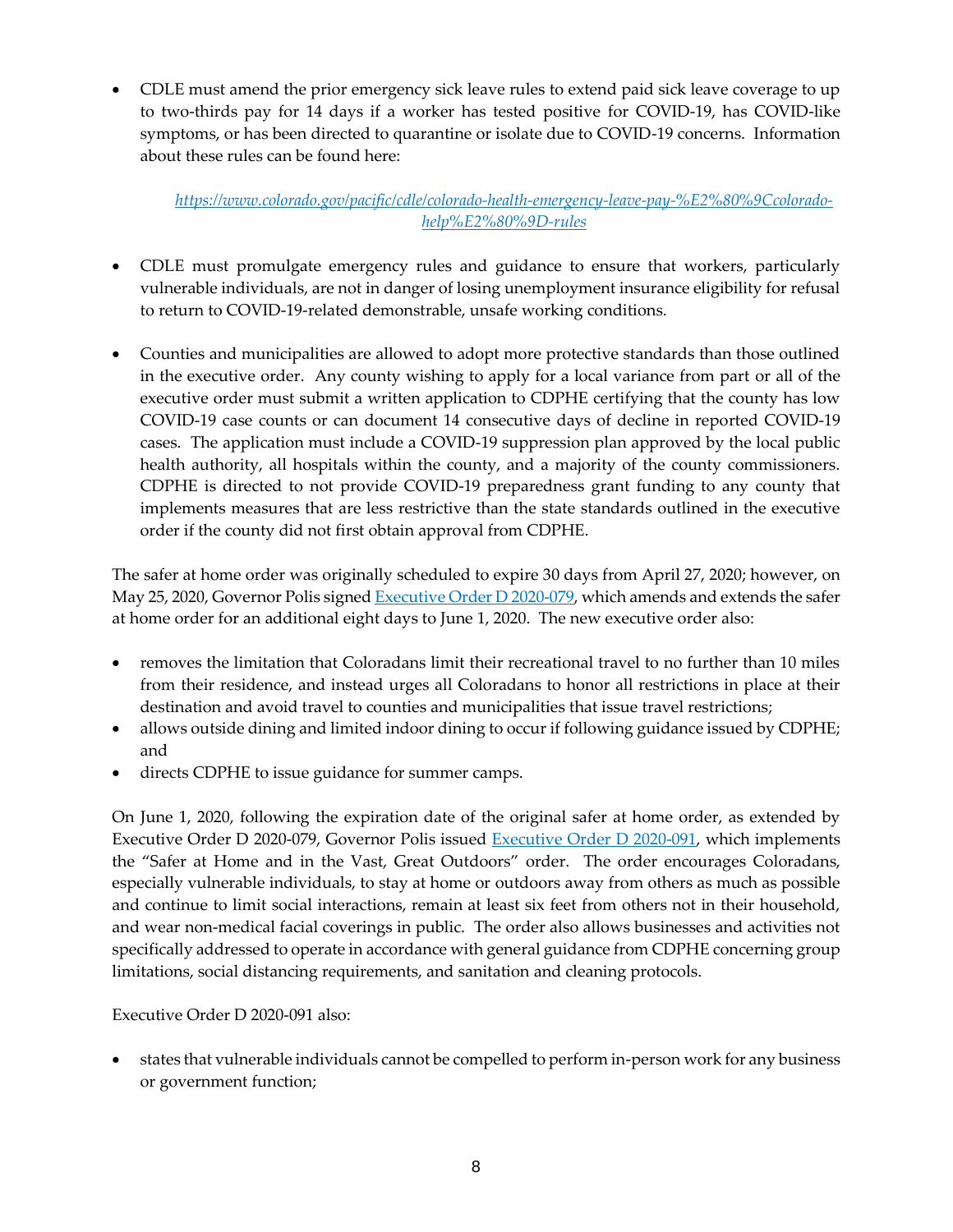- directs the Colorado Civil Rights Division with the Colorado Department of Regulatory Agencies (DORA) and CDPHE to provide continued guidance to prevent discrimination in the workplace related to COVID-19;
- requires employers to provide reasonable accommodation and prohibits employers from discriminating against employees who are showing symptoms of COVID-19 or who have been in contact with a known positive case of COVID-19;
- continues various other aspects of the prior safer at home order, including the emergency sick leave and unemployment insurance coverage rules issued by CDLE and county variance request guidelines; and
- directs CDPHE to issue additional guidance governing several other sectors, including houses of worship, short-term rentals, team sports, state parks, and personal an outdoor recreation activities.

Additional information related to CDPHE's guidance and resources can be found here:

*<https://covid19.colorado.gov/safer-at-home> <https://covid19.colorado.gov/guidance-resources>*

In response to [Executive Order D 2020-091](https://www.colorado.gov/governor/sites/default/files/inline-files/D%202020%20091%20Safer%20at%20Home%20and%20in%20the%20Vast%2C%20Great%20Outdoors.pdf) issued on June 1, 2020, CDPHE released a revised version of [Public Health Order 20-28.](https://drive.google.com/file/d/12bRFEqXa7GvzNEPIK1lQVsnz4LeRgleA/view) The order supersedes and replaces Public Health Orders 20-22 and 20-24. The following personal recreation activities can resume as of June 4, 2020, if the following guidelines are maintained:

- Play and outdoor sports facilities, such as tennis and pickleball courts, to be used by no more than 25 people at a time. Areas that are frequently touched should be cleaned and disinfected regularly.
- Outdoor swimming pools can open at 50 percent capacity, with a limitation of no more than 50 people. Highly touched areas should be cleaned and disinfected every hour.
- Organized adult or recreational youth league sports can offer activities with no more than 25 players outdoors or ten players indoors. Parents are permitted to attend youth sports activities but are required to remain six feet apart from non-household members. Spectators are strongly discouraged from attending adult sports. The sports league is required to track records of players who participate in case the activity causes eventual disease outbreak investigations.
- Gyms, recreation centers, and indoor pools may open for use at 25 percent capacity and cannot exceed 50 people, whichever is less, per room. Individuals who use recreational facilities are required to maintain a distance of six feet. Individuals are strongly discouraged from sharing equipment; however, if it equipment is shared, it must be cleaned and disinfected between uses. Restroom and showers are permitted for use, while lockers must remain closed.
- Competitive events such as races and endurance events are permitted as long as participants and spectators can maintain six foot distancing and a limitation on group size. Implementing staggered start times and prohibiting gatherings at starts and finishes so that no more than ten people are gathered at a time can help achieve this distancing requirement.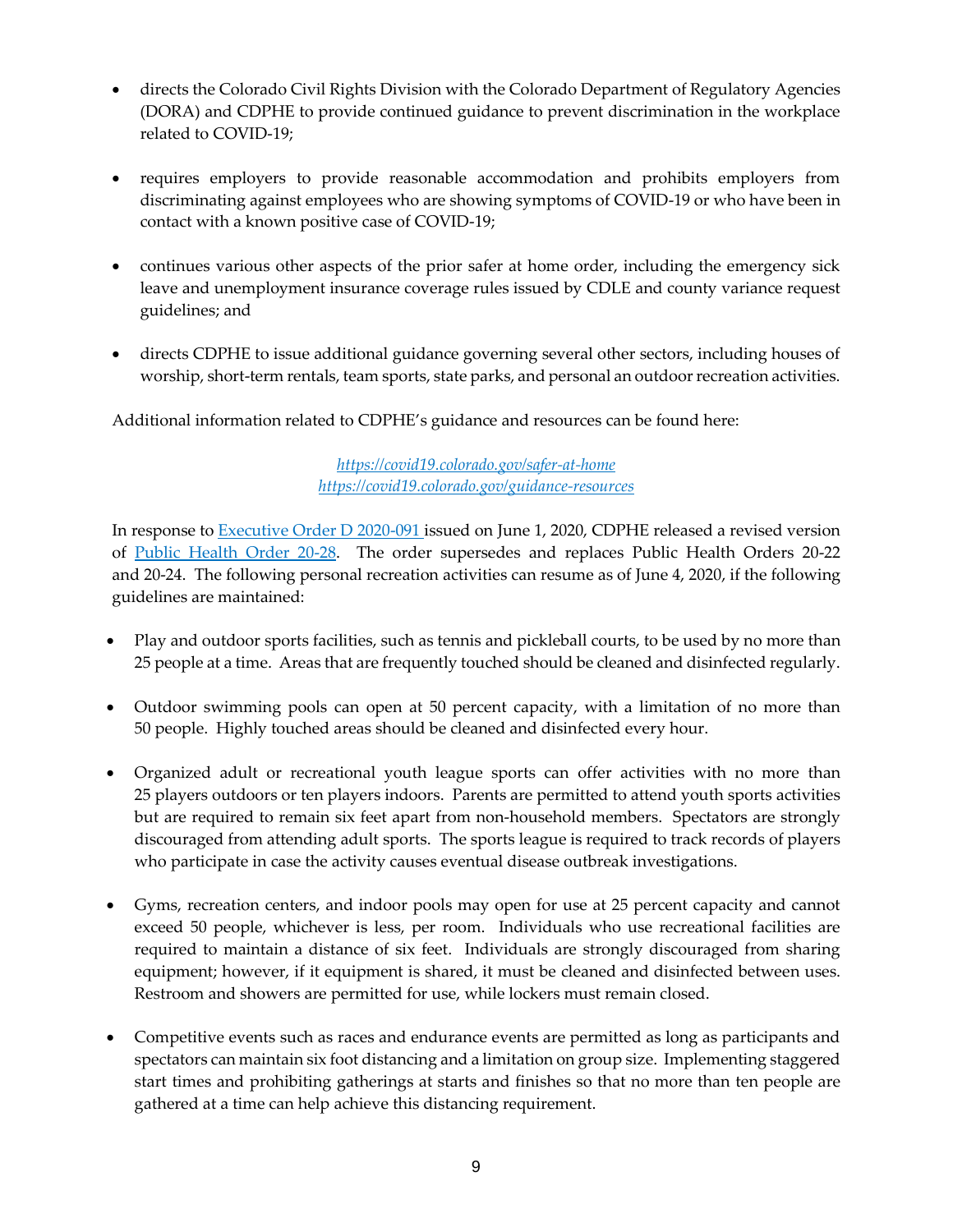Effective June 4, 2020, and if authorized within the local jurisdiction, the following outdoor recreation activities are permitted:

- Non-guided recreation groups no larger than ten individuals can resume outdoor recreation activities.
- Equipment rentals for non-guided activities are allowed as long as they comply with the requirements listed in Appendix A of the public health order.
- Guide services for fishing, hunting, biking, horseback riding, canoeing, kayaking, stand up paddle boarding, ATV tours, and climbing are permitted in groups of ten or less. River outfitters, rafting, or Jeep Tours are allowed as long as there are not more than ten individuals or two households.
- Developed hot springs can operate up to 50 percent capacity or no more than 50 people. Frequently touched areas should be cleaned and disinfected regularly.
- Ski resorts can permit outdoor recreation activities such as mountain biking, hiking, climbing walls, mountain coasters, ropes courses, adventure parks, zip lines, etc. if the local public health agency reviews and approves the resort's plans to reopen. Zip lines, ropes courses, outdoor artificial climbing walls, or outdoor sports adventure centers not affiliated with ski resorts can reopen as long as the local public health agency has reviewed and approved the resort's plans.
- Scenic trains can operate if every public health agency in each jurisdiction that the train passes through has approved the train's plan.
- Trail and conservation crews can resume efforts in groups no larger than ten.

The public health order also prohibits the following events from occurring to address concerns regarding disease transmission in larger group activities:

- Gatherings or events of more than ten people that are not permitted unless authorized in the public health order. These events include: rodeos; fairs; festivals; parades; and receptions for more than ten people.
- Car, motorcycle, or horse races are prohibited unless there are no spectators and race personnel maintain a distance of six feet as much as possible.

The public health order issues the following guidelines for life rite ceremonies and houses of worship:

 Life rites that are indoors such as wedding ceremonies, graduation ceremonies, funerals, and other religious rites are permitted as long as a capacity of 50 percent or no more than 50 people indoors is maintained. Individuals must maintain a distance of six feet from non-household members and seek approval from the local authority for the maximum number of individuals for outdoor rites. Receptions or parties associated with life rites that take place indoors or outdoors are not permitted.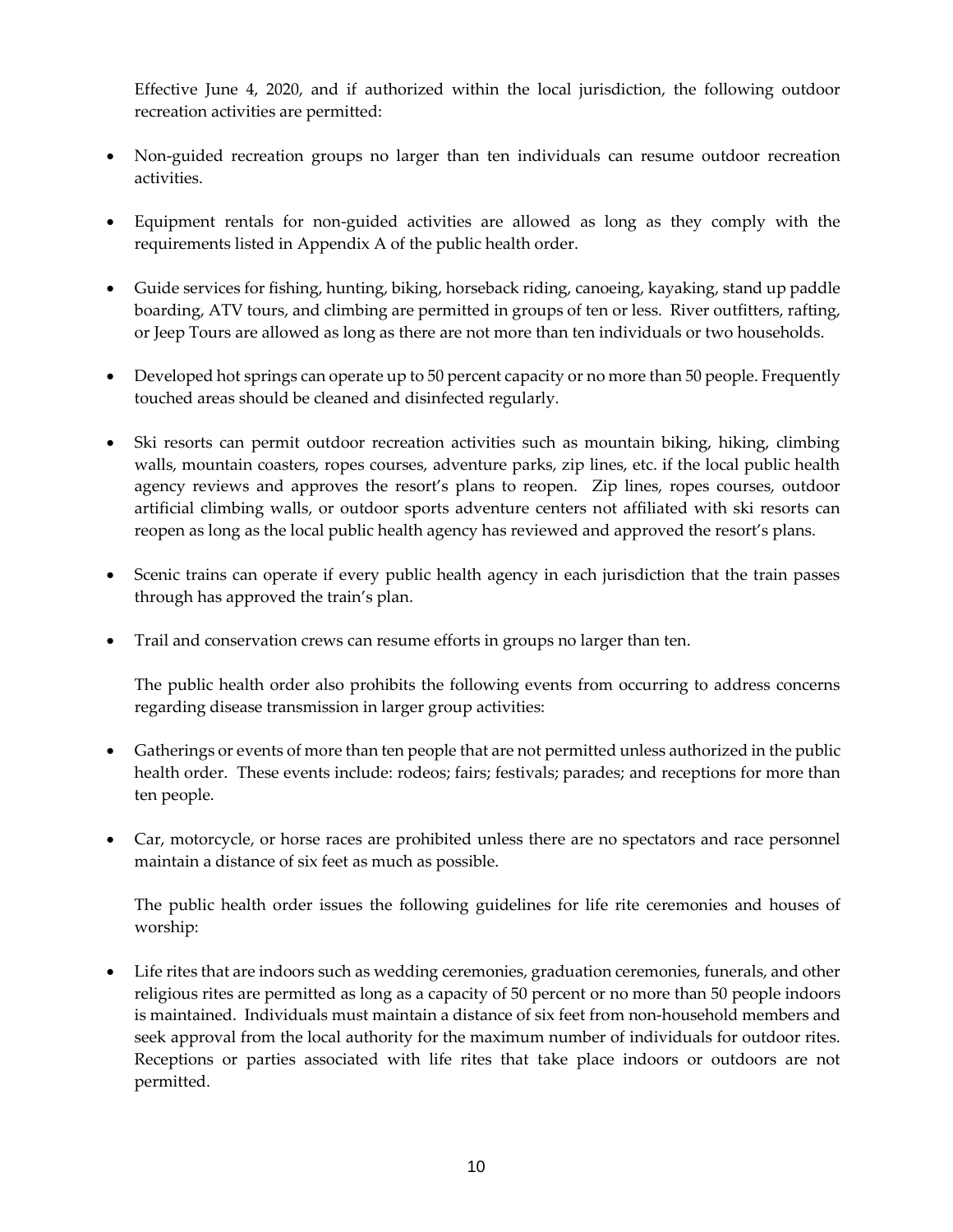Effective June 4, 2020, houses of worship can open to 50 percent of the posted occupancy indoors but cannot exceed 50 people, whichever is less, per room. Individuals participating in indoor and outdoor worship services must maintain a distance of six feet between non-household members. Houses of worship must coordinate with the appropriate local authority to receive approval for the maximum number of individuals who can attend an outdoor worship service. Face coverings are encouraged to be worn by staff and volunteers, except for children under the age of two or those who are unable to remove a mask without assistance.

Additional guidance on conducting and maintaining proper hygiene for life rite ceremonies and worship services can be found here:

*<https://covid19.colorado.gov/worship-guidance> <https://covid19.colorado.gov/cleaning-guidance> <https://www.cdc.gov/coronavirus/2019-ncov/community/disinfecting-building-facility.html>*

**Mask requirement.** On April 17, 2020, Governor Polis issued [Executive Order D 2020-039,](https://www.colorado.gov/governor/sites/default/files/inline-files/D%202020%20039%20Masks.pdf) which directs CDPHE to issue a public health order requiring that workers in critical businesses and critical government functions where workers interact in close proximity with other employees or with the public to wear facemasks and gloves, if gloves are provided to the workers by their employer. Individuals whose health would be inhibited by wearing a facemask are exempt from the order. The order was originally scheduled to remain in effect for 30 days; however, on May 16, 2020, Governor Polis issued [Executive Order D 2020-067,](https://www.colorado.gov/governor/sites/default/files/inline-files/D%202020%20067%20Extension.pdf) which extends the effective date of the order for an additional 30 days. In response to the order, CDPHE issued <u>Public Health Order 20-26.5</u> On June 4, 2020, Governor Polis issued **Executive Order D 2020-92** which amends previous provisions related to mask requirements by allowing employers, operators, and designated staff of places of public accommodation to deny admittance or service and require the removal of an individual who fails or refuses to wear a medical or non-medical face covering at their discretion. The order is set to expire after 30 days.

### **Taxes**

**Extension of income tax payment deadlines.** On March 20, 2020, Governor Polis issued [Executive Order D 2020-010,](https://www.colorado.gov/governor/sites/default/files/inline-files/D%202020%20010%20Extend%20the%20Income%20Tax%20Payment%20Deadlines_0.pdf) which suspends the normal 2019 income tax payment deadline and 2020 estimated tax deadline of April 15, 2020. The order directs DOR to establish emergency rules allowing individuals and businesses to make any 2019 income tax payments or 2020 estimated tax payments due by July 15, 2020. The order also directs DOR to coordinate with local governments that choose to extend tax payment deadlines for property and sales and use taxes.

The order was originally set to remain in effect through April 20, 2020; however, [Executive Order D 2020-040,](https://www.colorado.gov/governor/sites/default/files/inline-files/D%202020%20040%20Amending%20and%20Extending%20D%202020%20010.pdf) signed on April 18, 2020, amended the original order to align with Internal Revenue Service guidance and extended it until May 18, 2020. [Executive Order D 2020-069,](https://www.colorado.gov/governor/sites/default/files/inline-files/D%202020%20069%20Income%20Tax%20Extension.pdf) signed on May 17, 2020, extended the order until June 17, 2020. On June 15, 2020, Governor Polis issued [Executive Order D 2020-105,](https://www.colorado.gov/governor/sites/default/files/inline-files/D%202020%20105%20Income%20Tax%20Extension.pdf) further extending the order 30 days from June 16, 2020.

 $\overline{a}$ <sup>5</sup>A prior version of Public Health Order 20-26 was issued on April 22, 2020 [\(here\)](https://drive.google.com/file/d/1_jT7Nsg5ZNXdu-osPehkHoAwkdtKKxBI/view).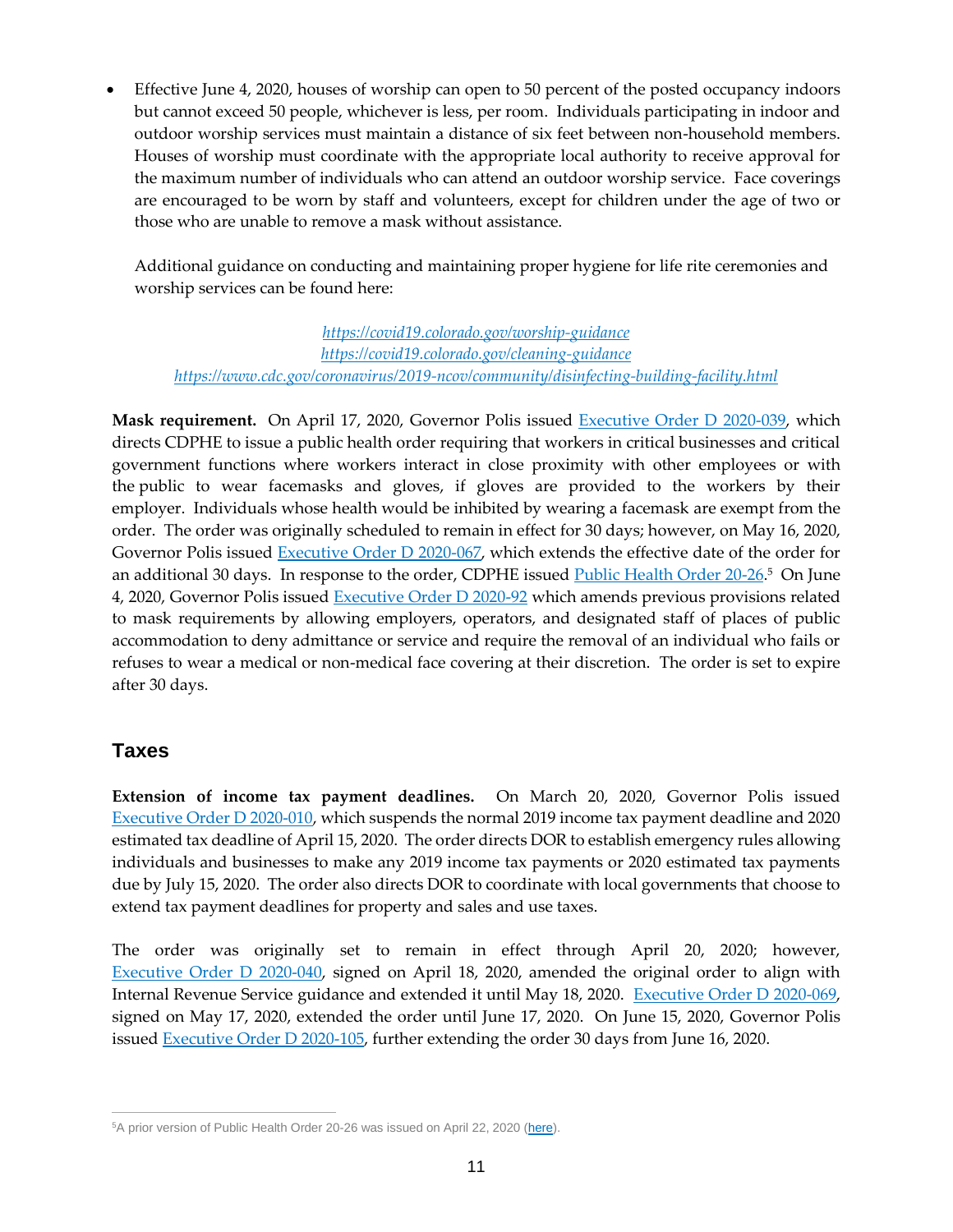**Suspension of certain taxable property deadlines.** On April 2, Governor Polis issued Executive [Order D 2020-022,](https://www.colorado.gov/governor/sites/default/files/inline-files/D%202020%20022%20Suspension%20of%20Statutes%20Concerning%20Taxpayer%20Filing%20Requirements_0.pdf) which suspends calendar year 2020 taxpayer filing deadlines requirements for certain taxable property and directs DOLA to issue emergency rules to extend filing deadlines. The order covers deadlines related to tax filings for business personal property, taxable natural resource property, and taxable oil and gas property. It also suspends 2020 calendar year deadlines related to the property valuation schedule for covered taxable property to accommodate the filing deadline extension. The order was originally scheduled to expire on May 2, 2020; however, Governor Polis extended the expiration date twice: [Executive Order D 2020-055,](https://www.colorado.gov/governor/sites/default/files/inline-files/D%202020%20055%20Extending%20D%202020%20022.pdf) which Governor Polis signed on May 2, 2020, and [Executive Order D 2020-089,](https://www.colorado.gov/governor/sites/default/files/inline-files/D%202020%20089%20Property%20Tax%20Extension.pdf) which Governor Polis signed on May 30, 2020, each extended the order for an additional 30 days.

**Extension for filling and remitting sales tax.** On April 5, 2020, Governor Polis issued Executive [Order D 2020-023,](https://www.colorado.gov/governor/sites/default/files/inline-files/D%202020%20023%20Sales%20Tax_0.pdf) which extends the April 20, 2020, filing and remittance deadline for state and state-administered local sales taxes to May 20, 2020. It also directs DOR to waive penalties and interest that would accrue during the month. Notably, however, a retailer that does not file a return and remit payment by April 20, 2020, is not permitted to retain moneys typically allowed under state law to cover the retailer's expense in collecting and remitting tax, or any similar vendor fees typically allowed to be retained for state-administered sales tax. The order was originally scheduled to expire 30 days after issuance; however, on May 4, 2020, Governor Polis issued [Executive Order D 2020-057,](https://www.colorado.gov/governor/sites/default/files/inline-files/D%202020%20057%20Sales%20Tax%20Extension.pdf) which extends the original executive order through May 20, 2020. Executive Order D 2020-057 does not further extend any additional deadlines.

**Extension for filling and remitting severance tax.** Governor Polis issue[d Executive Order D 2020-033](https://www.colorado.gov/governor/sites/default/files/inline-files/D%202020%20033%20Severance%20Tax.pdf) on April 9, 2020, in order to suspend and extend the filing and remittance deadline for severance tax returns and declarations, and payments of estimated tax from April 15, 2020, to May 15, 2020. The order also suspends and extends by one month the deadline for molybdenum ore severance tax reporting. The order directs DOR to issue emergency rules to implement the order. The order was originally scheduled to expire 30 days after issuance; however, on May 8, 2020, Governor Polis issued [Executive Order D 2020-059,](https://www.colorado.gov/governor/sites/default/files/inline-files/D%202020%20059%20Severance%20Tax%20Extension.pdf) which extended the order until May 15, 2020.

# **Elections**

On March 16, 2020, Governor Polis issued [Executive Order D 2020-005](https://www.colorado.gov/governor/sites/default/files/inline-files/D%202020%20005%20Directing%20State%20Parties%20and%20Secretary%20of%20State_0.pdf) directing the state political parties and Secretary of State to amend rules regarding in-person gatherings to allow the 2020 primary election to proceed without interruption. Specifically, Executive Order D 2020-005:

- incorporates by reference the measures taken by the General Assembly in [House Bill 20-1359,](http://leg.colorado.gov/bills/hb20-1359) allowing Colorado's major political parties to amend certain rules and procedures governing the conduct of their assemblies and conventions;
- directs the Secretary of State to set deadlines by which the state parties must file a certified copy of any amended rules and bylaws;
- directs the major parties to make changes to their rules to comply with restrictions that may arise due to the declared disaster emergency, including but not limited to, changes to proxy or quorum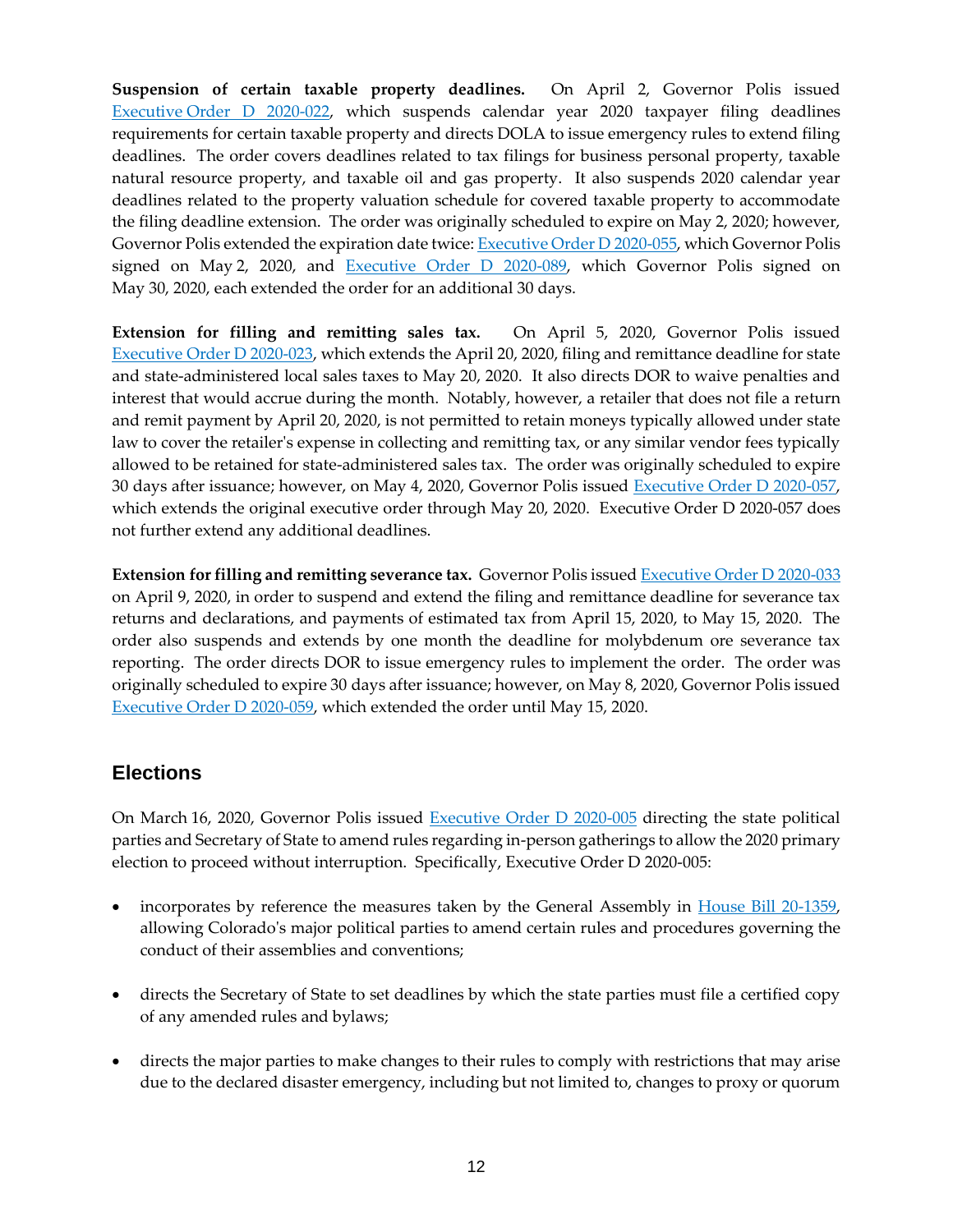requirements and allowing the changes to party rules to be done outside the existing political party rules process;

- suspends all requirements for public meetings or in-person transactions under Title 1 of the Colorado Revised Statutes, which concerns the conduct of elections, and the related rules in 8 CCR 1505-1 and 1505-3;
- directs the Secretary of State to issue emergency rules allowing all eligible voters to participate in the June 30, 2020, election in a manner that complies with any emergency order issued under Executive Order D 2020-003, any related subsequent order, or any guidance issued by CDPHE; and suspends notarization and handwritten signature requirements for nominations and selection of primary candidates and for the filling of vacancies in the General Assembly or on boards of county commissioners, and allows the Secretary of State to issue emergency rules to accept these filings electronically.

Executive Order D 2020-005 explicitly does not waive the requirement in Section 1-5-203 (1) (a), C.R.S., requiring names for placement on a ballot to be submitted to the Secretary of State no later than 60 days prior to an election.

On March 18, 2020, Governor Polis issued [Executive Order D 2020-008](https://www.colorado.gov/governor/sites/default/files/inline-files/D%202020%20008%20Limit%20In-Person%20Contact%20Concerning%20Elections_0.pdf) amending Executive Order D 2020-005 to limit in-person contact concerning elections and the Secretary of State's operations. Specifically, the Executive Order D 2020-008:

- allows the suspension of in-person filings requirements for filings related to campaign finance, corporations, and other filings made to the Secretary of State, and allows the Secretary of State to issue emergency rules to accept these filings electronically or by other means;
- allows the Secretary of State to suspend the issuance of certificates or apostilles to the Secretary of State that attest to the authenticity of a notarial act performed by a commissioned notary public and allows the Secretary of State to issue emergency rules to accept these filings electronically or by other means as determined by the Secretary of State;
- suspends requirements related to Title Board meetings and directs the Secretary of State to issue guidance outlining how Title Board hearings will be conducted during the declared disaster emergency, and directs the Secretary of State to issue emergency rules concerning the process and timing for the Secretary of State's delivery of initiative titles;
- suspends requirements concerning the physical delivery and return of ballots to group residential facilities and directs county clerks and designated election officials to register voters and deliver ballots to group residential facilities by mail, electronically, or by other means that do not require physical entry to the facility, and directs the Secretary of State to issue emergency rules, as needed, to accomplish this directive; and
- suspends requirements that county canvass boards meet in person, directs county clerks and designated election officials to convene canvass board meetings through available remote technologies, and directs the Secretary of State to issue emergency rules to accomplish this directive.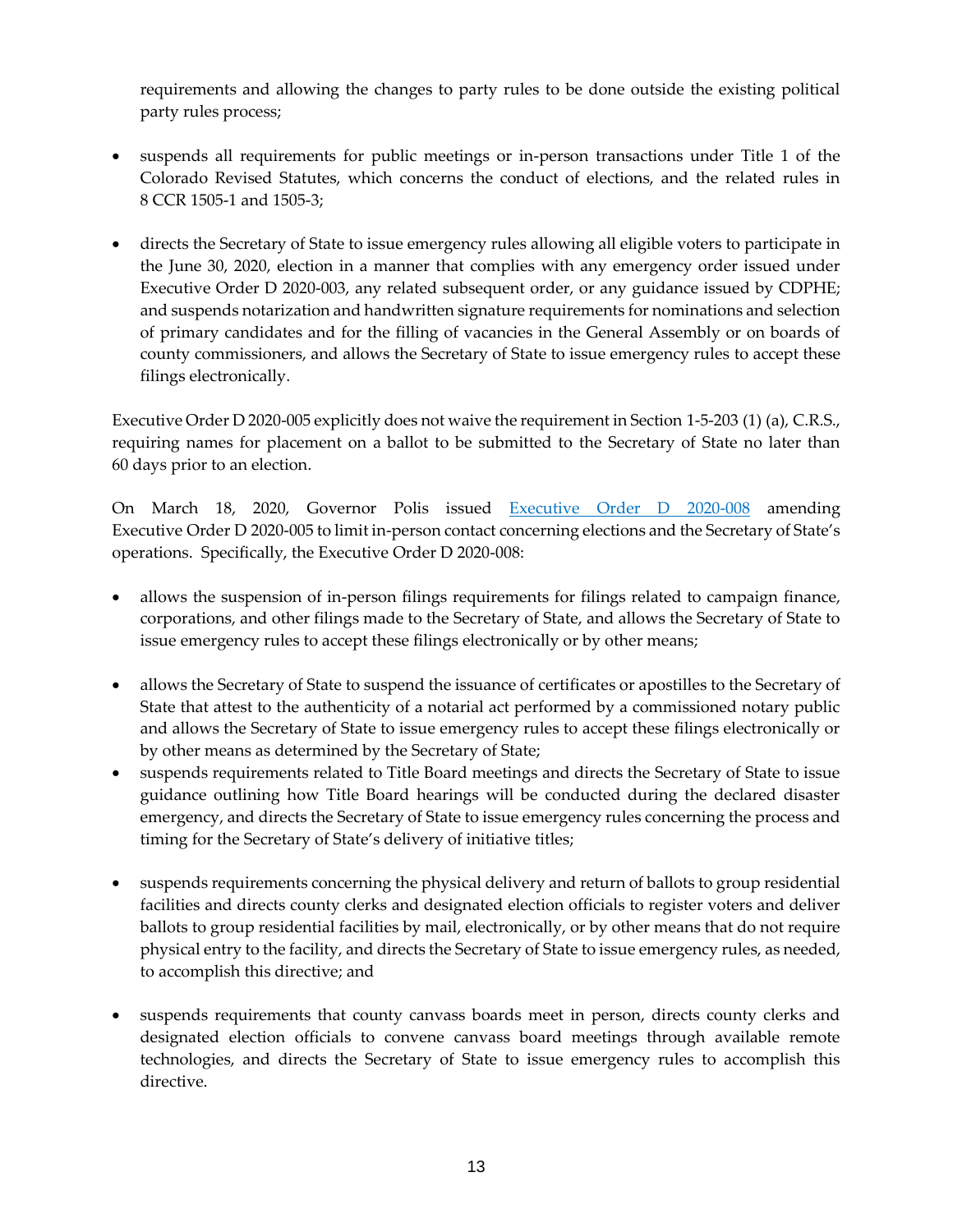Originally, Executive Order D 2020-005 and Executive Order D 2020-008 where scheduled to remain in effect for 30 days. However, on April 14, 2020, Governor Polis issued [Executive Order D 2020-036](https://www.colorado.gov/governor/sites/default/files/inline-files/D%202020%20036%20Extending%20D%202020%20005.pdf) extending Executive Order D 2020-005, as amended by Executive Order D 2020-008, for an additional 30 days. On May 14, 2020, Governor Polis issue[d Executive Order D 2020-061,](https://www.colorado.gov/governor/sites/default/files/inline-files/D%202020%20061%20Extending%20Secretary%20of%20State%20Operations.pdf) which further extended Executive Order D 2020-005, as amended by Executive Order D 2020-008, and as extended by Executive Order D 2020-036, for another 30 days from May 13, 2020. On June 11, 2020 Governor Polis issued [Executive Order D 2020-095,](https://www.colorado.gov/governor/sites/default/files/inline-files/D%202020%20095%20SOS%20operations%20Extension.pdf) extending Executive Order D 2020-005, as amended by Executive Order D 2020-008, and as extended by Executive Order D 2020-036 and Executive Order 2020-061, for another 30 days from June 11, 2020.

On May 8, 2020, the Secretary of State issued emergency rules for elections. Specifically, new Rule 27 provides guidance for conducting elections during a public health emergency. The rules issued on May 8, 2020, which were updated on May 21, 2020, can be found here: [https://bit.ly/2WujTUw.](https://bit.ly/2WujTUw) On May 30, 2020, the Secretary of State issued new Rule 15.9 concerning the circulation of petitions via mail or email, which can be found here: [https://bit.ly/2yW0LWk.](https://bit.ly/2yW0LWk)

**Signature collection for unaffiliated and independent candidates.** On April 30, 2020, Governor Polis issued [Executive Order D 2020-053,](https://www.colorado.gov/governor/sites/default/files/inline-files/D%202020%20053%20Unaffiliated%20Candidate.pdf) ordering the temporary suspension of certain regulatory statutes concerning petition gathering for unaffiliated and independent candidates for office. Executive Order D 2020-053 temporarily suspends Section 1-4-802  $(1)(d)(I)$  and  $(1)(f)(I)$ , C.R.S., which establish the time period during which unaffiliated and independent candidates may circulate petitions to allow them to appear on the general election ballot. Executive Order D 2020-053 also directs the Secretary of State to issue emergency rules concerning unaffiliated and independent candidates attempting to petition onto the 2020 general election ballot. Specifically, Executive Order D 2020-053 says the emergency rules must allow candidates to begin circulating petitions no later than June 1, 2020, and extend the deadline for filing those signed petitions with the Secretary of State to no later than July 27, 2020. Prior to Executive Order D 2020-053, unaffiliated and independent candidates could begin circulating petitions 173 days before the general election. For the 2020 election cycle, this date would have been May 14, 2020, and the deadline for submitting signed petitions to the Secretary of State was July 9, 2020. The order was originally scheduled to expire 30 days from April 30, 2020; however, Governor Polis issued [Executive Order D 2020-085](https://www.colorado.gov/governor/sites/default/files/inline-files/D%202020%20085%20Unafilliated%20Candidate%20Extension.pdf) on May 29, 2020, which extends the order for an additional 30 days.

On May 15, 2020, Governor Polis issued [Executive Order D 2020-064](https://www.colorado.gov/governor/sites/default/files/inline-files/D%202020%20064%20Candidate%20Signatures.pdf) ordering the temporary suspension of certain statutes concerning signature collection for unaffiliated and independent candidates. Executive Order D 2020 064 also authorizes the Secretary of State to create temporary rules for registered electors to receive and return candidate petitions over mail and email. Specifically, Executive Order D 2020-064 temporarily suspends the following provisions of law:

- Section 1-4-901, C.R.S., designating the format of petitions for unaffiliated and independent candidates filed with the Secretary of State's Office;
- Section 1-4-905 (2)(a), C.R.S., requiring that a circulator for unaffiliated or independent candidates must provide an affidavit stating that the circular was in the presence of the person who signed the petition and that the affidavit is signed in the physical presence of a notary public for petitions filed with the Secretary of State;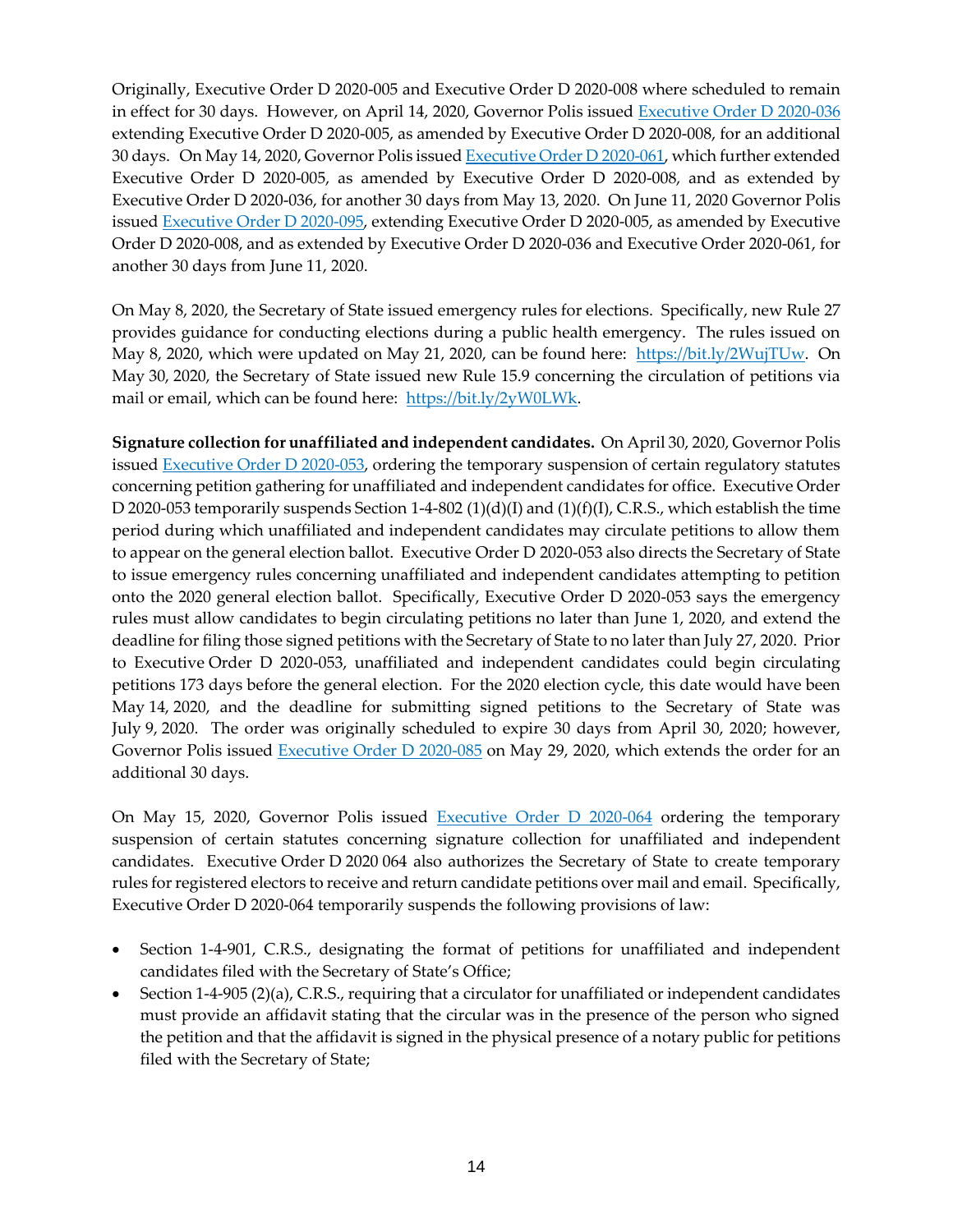- Section 1-4-905.5 (2)(c)(V), C.R.S., requiring the Secretary of State to revoke a petition entity's license if the notarization of a circulator affidavit, filed with the Secretary of State, occurs outside the physical presence of the circulator;
- Section 1-4-905 (3), C.R.S., requiring the Secretary of State to reject any section of an unaffiliated or independent candidate petition filed with the Secretary of State's Office that does not have a notarized circulator affidavit attached; and
- Section 1-4-908 (1.5) and (3), C.R.S., requiring the Secretary of State to compare signatures on an unaffiliated or independent candidate petition with signatures found in the statewide voter registration database and requiring the Secretary of State to provide notification of sufficiency or insufficiency no later than 96 days before the general election.

Executive Order D 2020-064 directs CDPHE to work with the Secretary of State to develop guidelines to be issued by the Secretary of State that allow for safe circulation of petitions in-person following state public health orders and state and local social distancing guidelines. The Secretary of State is authorized to issue temporary emergency rules that allow campaigns for unaffiliated and independent candidates who are required to file petitions with the Secretary of State to continue collecting signatures in a way that protects public health. The ability to collect petitions for unaffiliated and independent candidates is limited to candidates and their third party designees. The temporary emergency rules must include, but not limited to, rules that:

- authorize registered electors to sign petitions by a means that does not require a petition circulator, including but not limited to providing electronic mail and mail-in options;
- establish a process by which a candidate would receive petitions from the Secretary of State, including how to transmit petitions, receive signed petitions from registered electors by regular mail, receive signed and scanned petitions by electronic mail, transcribe the information from the completed forms, submit completed information, validate the signed petitions received, and any other process that the Secretary of State needs in order to collect signatures for unaffiliated and independent candidates including the process to cure a petition;
- establish a process for notarization of petition affidavits attesting to the validity of petition signatures, which may include, but is not limited to the procedures established by the Secretary of State's Office under Executive Order D 2020 019.
- require affidavits attached to petitions to be signed by the circulator who received the petition from the registered electors;
- establish a form and requirement for an affidavit;
- require all circulators, candidates, and designated representatives provide registered electors with information about the candidate that would ordinarily be printed on the signature petition;
- ensure that registered electors are able to feasibly complete the process from their homes; and
- prevent fraud and abuse.

Executive Order D 2020-064 does not relieve circulators, candidates, or designated representatives collecting signatures for a candidate of the burden to ensure that the signatures on the petitions are valid to the best of their knowledge. Executive Order D 2020-064 does not change the requirements that registered electors must provide their signature, their name, their address, and the date of signing as prescribed by Section 1-4-904 (3), C.R.S., and it does not extend the cure period for candidates that have already submitted signatures to the Secretary of State for a sufficiency review. Executive Order D 2020-064 was scheduled to expire 30 days from May 15, 2020; however, on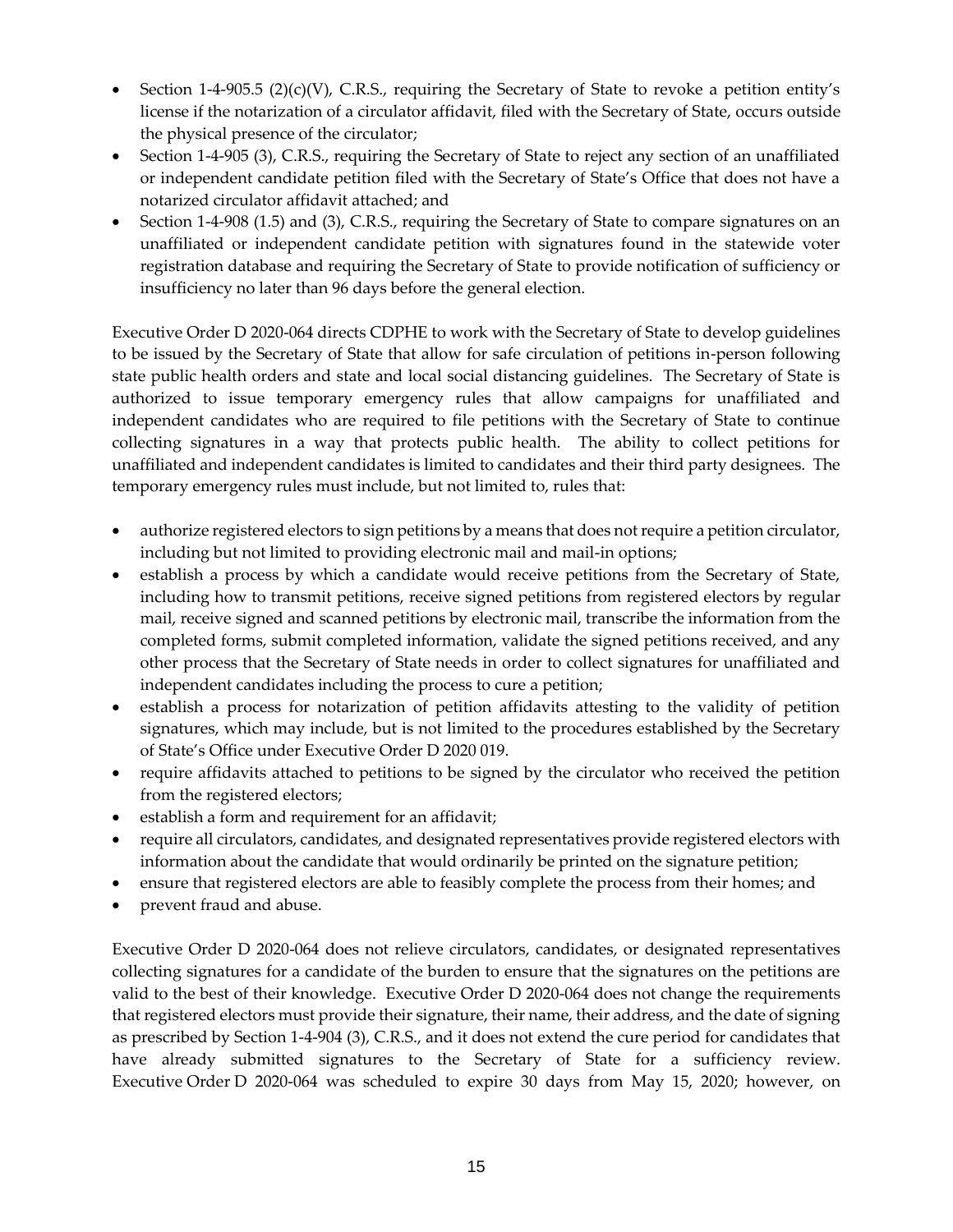June 13, 2020, Governor Polis issued [Executive Order D 2020-102](https://www.colorado.gov/governor/sites/default/files/inline-files/D%202020%20102%20Candidate%20Signatures%20Extension.pdf) extending Executive Order D 2020-064 for 30 days from June 13, 2020.

**Signature collection for ballot issues.** On May 15, 2020, Governor Polis issued [Executive](https://www.colorado.gov/governor/sites/default/files/inline-files/D%202020%20065%20Ballot%20Issue%20Signatures.pdf) Order D 2020-065 ordering the temporary suspension of certain statutes concerning signature collection for ballot issues. Executive Order D 2020-065 authorizes the Secretary of State to create temporary rules for registered electors to receive and return issue petitions over mail and email. Specifically, Executive Order D 2020-065 temporarily suspends the following provisions of law:

- Sections 1-40-102 (6), 1-40-105.5 (4), 1-40-110, and 1-40-113, C.R.S., governing the form of a ballot issue, how a ballot issue petition must be compiled, and the specific information that must be printed on the ballot issue petition;
- Section 1-40-108 (1), C.R.S., requiring a ballot issue petition must be filed with the Secretary of State within 6 months from the date that the titles and submissions clause have been fixed and determined provided however that all ballot issue petitions must be filed with the Secretary of State at least three months before the general election at which they are to be voted on;
- Section 1-40-111, C.R.S., requiring that a petition circulator be in the physical presence of the registered electors signing the petition, that the petition circulator be in the physical presence of a notary, and that the Secretary of State reject any section of a petition that does not have a notarized circulator affidavit attached;
- Section 1-40-135 (2)(c)(VI), C.R.S., requiring the Secretary of State to revoke a petition entity's license if the entity authorizes or knowingly permits a notary public's notarization of a petition section outside the presence of the circulator;
- Section 1-40-116, C.R.S., requiring a circulator's affidavit be attached to each section of the ballot issue petition and that the Secretary of state assure that the information required by Section 1-40-111 (2), C.R.S., is complete, but the Secretary of State is not prohibited from verifying the validity of signatures on a petition as required by Section 1-40-116, C.R.S., including by conducting a random sample and, if necessary, a line by line review of signatures as required by Section 1-40-116 (4), C.R.S.;
- Sections 1-40-130 (1)(k), C.R.S., which makes it unlawful for a petition to be signed outside the presence of a circulator;
- Section 1-40-130 (1)(e), C.R.S., but only to the extent that it requires an affidavit to a ballot petition be signed in the physical presence of the person certifying the affidavit; and
- Section 1-40-130 (1)(l), C.R.S., which makes it unlawful for any person to circulate in whole or in part a petition section, unless the person is the circulator who signs the affidavit attached to the petition section.

Executive Order D 2020-065 directs CDPHE to work with the Secretary of State to develop guidelines to be issued by the Secretary of State that allow for safe circulation of petitions in-person following state public health orders and state and local social distancing guidelines. The Secretary of State is authorized to issue temporary emergency rules that allow campaigns for ballot issues that have titles set or pending before the Colorado Supreme Court as of May 15, 2020, to continue collecting signatures in a way that protects public health consistent with constitutional requirements. The ability to collect petitions for ballot issues is limited to proponents and their third party designees. The temporary emergency rules must include, but not limited to, rules that: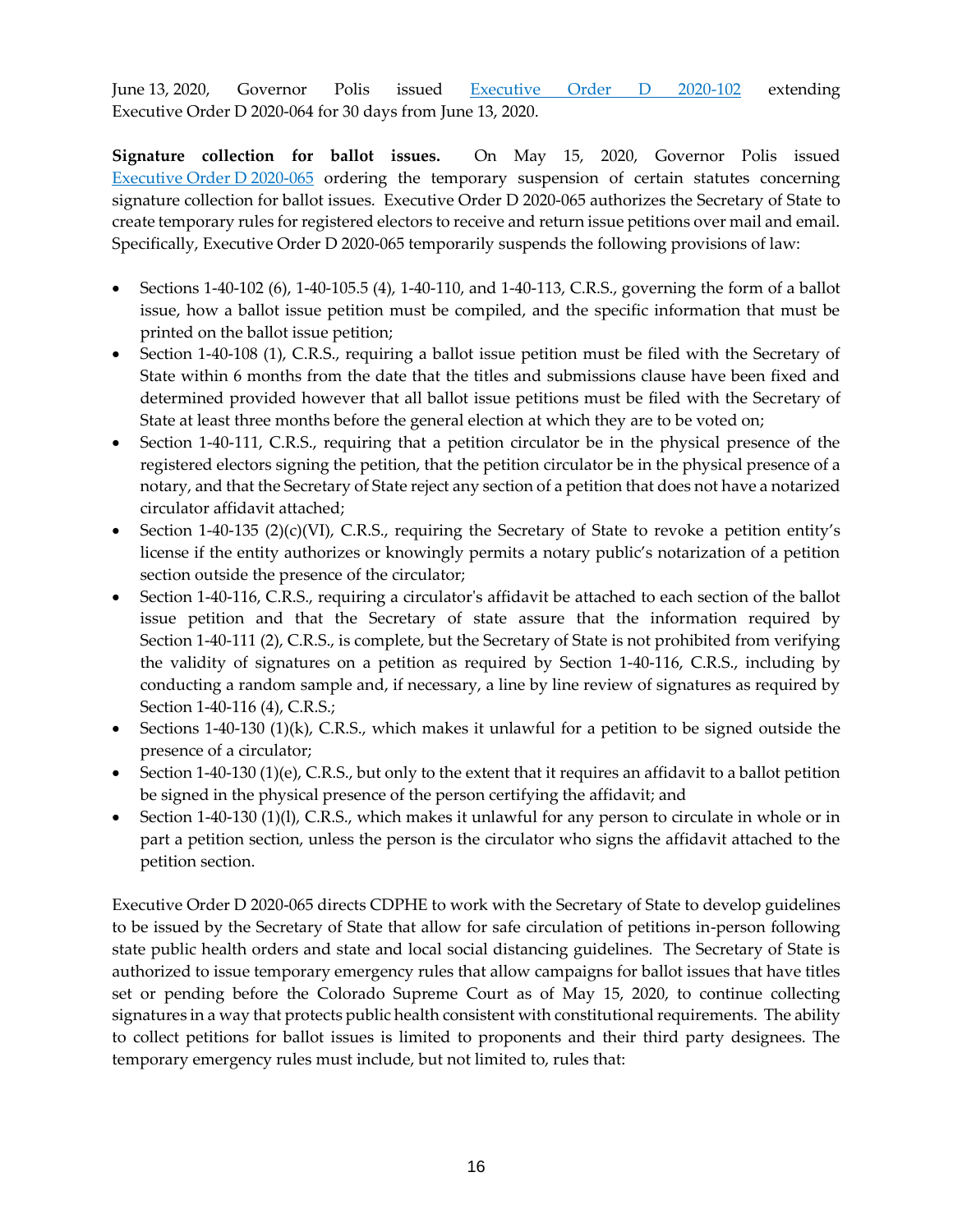- authorize registered electors to sign petitions by a means that does not require a petition circulator, including but not limited to providing electronic mail and mail-in options;
- establish a process by which proponents of ballot measures would receive petitions from the Secretary of State, including how to transmit petitions, receive signed and scanned petitions by electronic mail, transcribe the information from the completed forms, submit completed information, validate the signed petitions received, and any other process that the Secretary of State needs for ballot measures including the process to cure a petition;
- require all circulators, proponents, and designated representatives for ballot issues to provide registered electors with information about the ballot issue that would ordinarily be printed on the signature petition;
- establish a process for notarization of petition affidavits attesting to the validity of petition signatures, which may include, but is not limited to the procedures established by the Secretary of State's Office under Executive Order D 2020-019;
- require affidavits attached to petitions to be signed by the circulator who received the petition from the register electors;
- establish a form and requirement for an affidavit;
- ensure that registered electors are able to feasibly complete the process from their homes; and
- prevent fraud and abuse.

Executive Order D 2020-065 does not relieve circulators or designated representatives collecting signatures for a ballot issue of the burden to ensure that the signatures on the petitions are valid to the best of their knowledge. Executive Order D 2020-065 does not change the requirements that registered electors must provide their signature, their name, their address, and the date of signing under Section 1-40-111 (1), C.R.S. It does not suspend the other provisions of Section 1-40-130, C.R.S., which define the unlawful signature gathering actions and their penalties, except where Executive Order D 2020-065 has expressly done so. Executive Order D 2020-065 does not extend the cure period for a ballot measure that has already submitted signatures to the Secretary of State for a sufficiency review. Executive Order D 2020-065 was scheduled to expire 30 days from May 15, 2020; however, on June 13, 2020, Governor Polis issued [Executive Order D 2020-103](https://www.colorado.gov/governor/sites/default/files/inline-files/D%202020%20103%20Ballot%20Issue%20Extension.pdf) extending Executive Order D 2020-065 for 30 days from June 13, 2020.

# **Education and Child Care**

**Suspension of normal in-person instruction at all public and private elementary and secondary**  schools. On March 18, 2020, Governor Polis issued [Executive Order D 2020-007,](https://drive.google.com/file/d/1n29TrYiaG7spzeP-QqAPzBiO_TJ4N7Cc/view) which suspends in-person instruction for all public, and private elementary and secondary schools, the Charter School Institute (CSI), and preschools on public campuses. Approved facility schools (residential schools) and staff who have been deemed as essential by the appropriate school official are excluded from the order.

The order deems school closures as necessary because children are often carriers of COVID-19, increasing the risk of disease to school staff that are older or may have certain underlying conditions. The order outlines the strategies that will be employed to ensure that many facets of the education system are supported. The Commissioner of CDE and CSI are directed to support school systems and students during the closures by offering guidance as schools develop plans for alternative learning, which includes online learning. CDE must also offer flexibility and waivers for changes to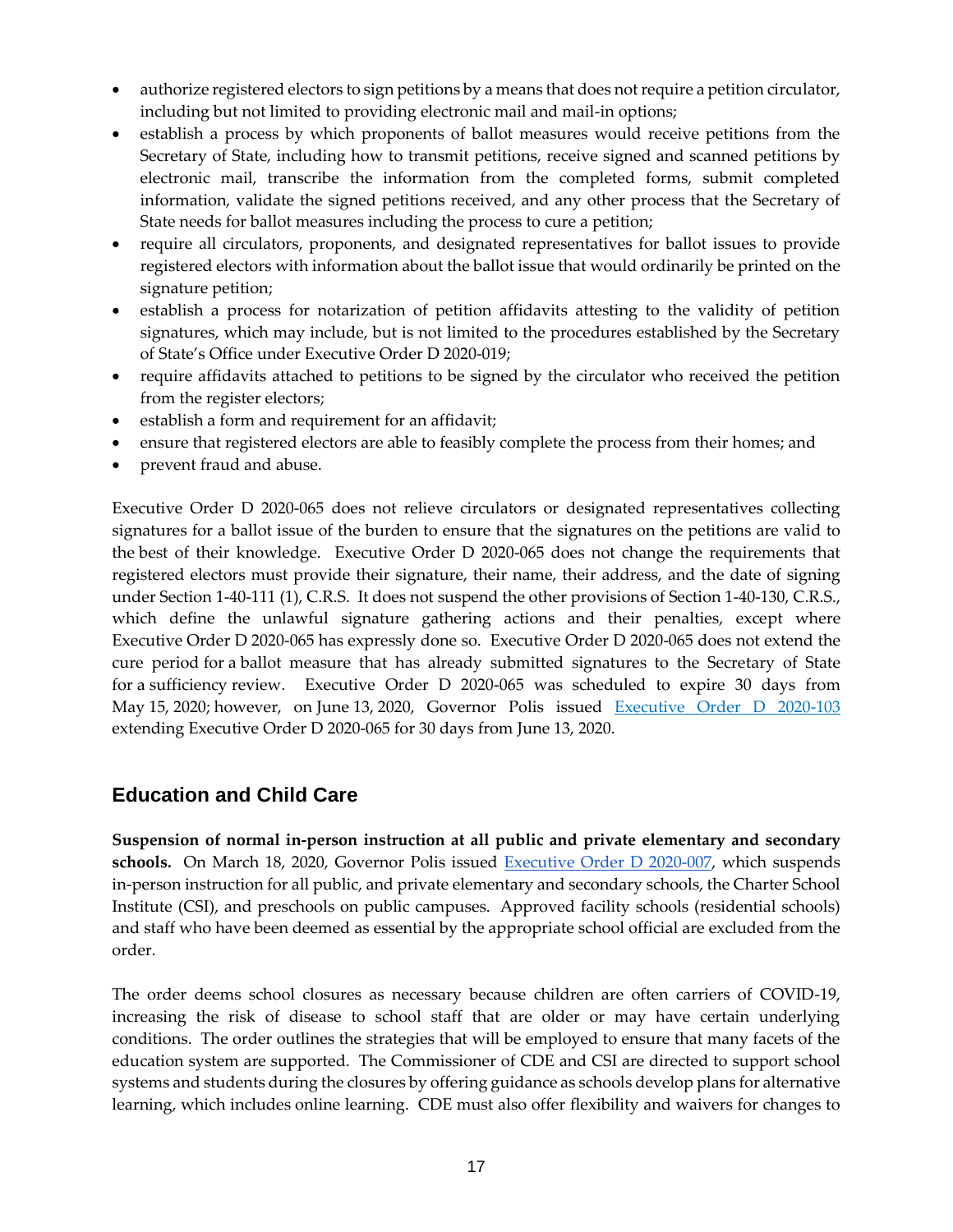a normal academic instructional time and ensure that low-cost or free school meals are provided to students as required by the National School Lunch Act. To allow school districts to focus on developing alternative learning opportunities, the order suspends state assessment requirements for subject areas including English, mathematics, social studies, and science for the 2019-2020 school year. The order also removes the requirement for CDE to determine the level of attainment for each school, district and CSI for fall 2020. As a result, the State Board of Education is permitted to assign school districts and CSI the same attainment category from the 2019-2020 school year.

In regard to school facilities and daycare centers, the order does the following: encourages preschool through grade 12 (P-12) school districts and CSI to identify school buildings that can be used for alternative learning, emergency sheltering, food distribution, and child care; requires CDHS to work with CDE and CSI to identify licensed child care facilities to provide child care assistance for essential workers such as medical personnel; allows CDHS to waive certain child care regulations in order to increase the supply of child care for essential workers as long as it does not pose a public health risk. The order also directs local public health agencies to work with P-12 child care providers and preschools not operated by P-12 schools to determine whether it is safe to continue operations. If a student, parent, or staff member affiliated with the child care facility tests positive for COVID-19, the facility must close for no less than 72 hours. CDHS is permitted to reimburse counties that pay providers through the Colorado Child Care Assistance Program (CCCAP) using additional federal Child Care Development Funds for eight weeks from when the order was signed. Counties are encouraged to continue to fund CCCAP for centers experiencing closures or low attendance.

On April 1, 2020, Governor Polis signed [Executive Order D 2020-021,](https://www.colorado.gov/governor/sites/default/files/inline-files/D%202020%20021%20P-12%20Extension_0.pdf) which extended the original executive order until April 30, 2020. In addition to extending school closures, the order suspends employment performance evaluations for school districts, charter schools, and the Board of Cooperative Educational Services licensed personnel such as teachers and school administrators to enable schools to focus on providing alternative learning opportunities for students. Additionally, the order directs all school districts, schools, and CSI to cancel school co-curricular and extracurricular activities, including athletics. The order also temporarily suspends the requirement for approved facility schools or a state program to report the number of full-time equivalent students served to CDE.

In regard to local education funding, the order temporarily suspends the statutory provision that prohibits districts from carrying over up to 15 percent of unspent per pupil intervention funding from one budget year to the next. This direction will allow districts to carry over unspent intervention funds from the 2019-2020 budget year to the 2020-2021 budget year without penalty.

Information about education finance changes can be found here:

#### *<http://www.cde.state.co.us/cdefinance/schoolfinancecovid19qa>*

**Promote the provision of emergency child care for essential workers and to temporarily suspend certain statutes to enable schools to focus on student services.** On April 14, 2020, Governor Polis issued [Executive Order D 2020-035,](https://www.colorado.gov/governor/sites/default/files/inline-files/D%202020%20035%20Childcare%20and%20Schools.pdf) which makes amendments and extends the order for an additional 30 days. To protect children, parents, and child care providers, the order amends guidelines for child care providers and preschools. The order requires child care facilities to work with local public health agencies if there is a positive or suspected case of COVID-19 in a student, care provider, or person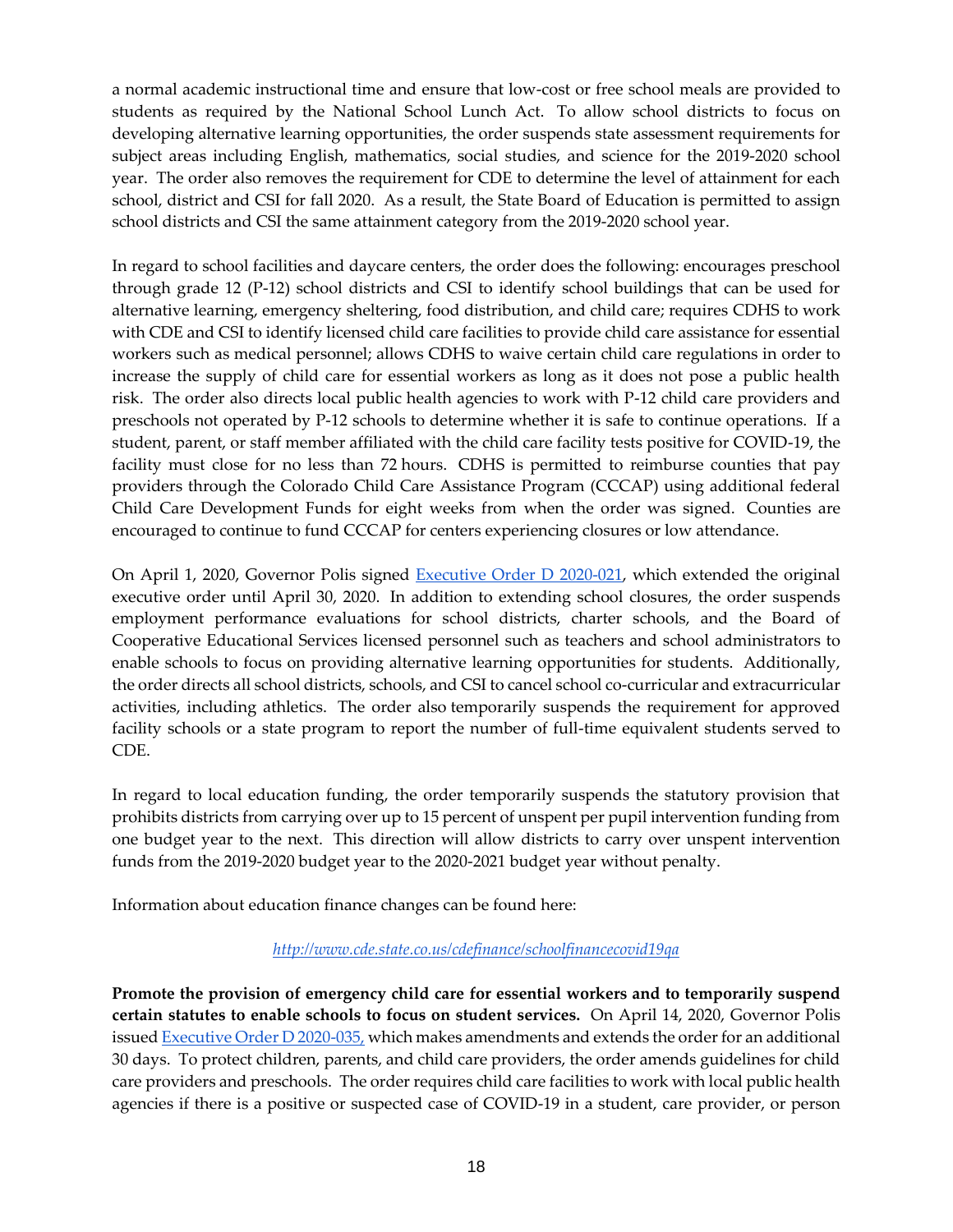affiliated with the facility. The facility must work with the local public health agency to determine if the location should close per the guidelines published by CDPHE. All closures must remain in effect for 24 hours or more.

To support the state's essential workforce with child care services, CDHS created the Colorado Emergency Child Care Collaborative (Collaborative). To support the Collaborative, the order allows CDHS to access additional federal Child Care Development Block Grant funds for eight weeks starting on March 23, 2020. The order also temporarily waives child care licensing fees for child care providers who are offering emergency child care through the Collaborative in response to the COVID-19 pandemic.

The order temporarily suspends a variety of statutory provisions to allow schools to focus on providing student services and academic instruction by allowing the State Board of Education to temporarily waive requirements in statute or rule. The order also temporarily suspends the Colorado Reading to Ensure Academic Development Act (Colorado READ Act) assessment and data reporting requirements that are normally submitted to CDE each spring. The order encourages schools to use the guidelines listed in the READ Act plans to support students identified as having a reading deficiency as a strategy for developing their alternative learning plans. All sight and hearing tests have also been temporarily suspended due to school closures. The order encourages schools, school districts, and the CSI to generate a plan for conducting in-person student screenings once permitted by public health orders.

At-home learning resources, updated test schedules, and FAQs for schools, teachers, and parents during school closures can be found in the following locations:

*<https://leg.colorado.gov/publications/resources-pertaining-k-12-education-response-covid-19> <https://leg.colorado.gov/publications/high-school-and-college-placement-and-entrance-examination-delays>*

**Suspend Normal In-Person Instruction at All Public and Private Elementary and Secondary Schools in the State of Colorado Until the End of the School Year.** On April 22, 2020, Governor Polis issued [Executive Order D 2020-041,](https://www.colorado.gov/governor/sites/default/files/inline-files/D%202020%20041%20P-12%20Closure%20Extension%20End%20of%20Year.pdf) extending school closures until the end of the scheduled 2019-2020 regular school year for all students and employees of P-12 schools. Emergency personnel deemed necessary by the appropriate school official are excluded from the order. The order encourages the Commissioner of CDE to issue guidance to schools that are considering summer school and other school-sanctioned activities outside of the normal school year. The order also emphasizes that schools and school districts are still allowed to use school buildings to provide services to students, educators and families for activities such as group instruction, professional development, food service, or mental health assistance. Schools and school districts must work with their local public health agency to ensure that they are following the appropriate public health orders when providing these services.

On May 21, 2020, Governor Polis issue[d Executive Order D 2020-074,](https://www.colorado.gov/governor/sites/default/files/inline-files/D%202020%20074%20Extending%20School%20Closures.pdf) which extends Executive Orders D 2020-007, D 2020-021, D 2020-035, and D 2020-041 for an additional 30 days.

**Safer at home order.** As part of the safer at home order issued by Governor Polis on April 26, 2020 [\(Executive Order D 2020-044\)](https://www.colorado.gov/governor/sites/default/files/inline-files/D%202020%20044%20Safer%20at%20Home.pdf), CDHE is directed to work with CDPHE to identify those programs and courses at postsecondary institutions that cannot be taught remotely and require limited in-person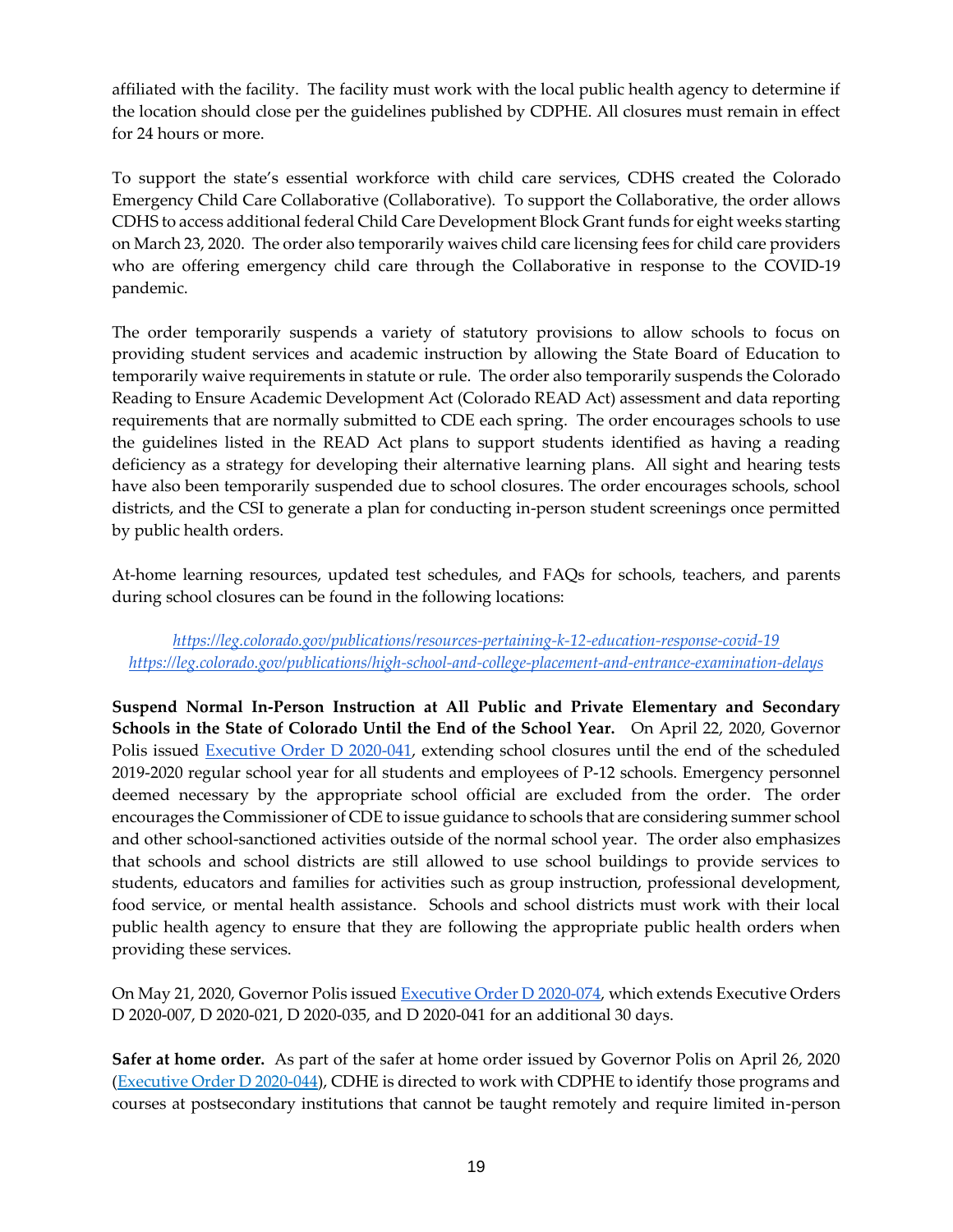instruction. It also allows P-12 schools and school districts to use school buildings to provide services to students, educators, and families, including in-person small group instruction; staff professional development; food service; access to internet, devices, or instructional materials; special education services; or mental health supports. These schools must work with their local public health agency and observe social distancing requirements.

# **Health Care**

**Cessation and reinstatement of elective and non-essential surgeries.** On March 19, 2020, Governor Polis issued [Executive Order D 2020-009,](https://www.colorado.gov/governor/sites/default/files/inline-files/D%202020%20009%20Ordering%20Cessation%20of%20All%20Elective%20Surgeries_0.pdf) which directs medical facilities to cease all elective and non-essential surgeries from March 23, 2020, until April 14, 2020. The cessation of elective procedures is to preserve personal protective equipment (PPE) for health care personnel, and hospital supplies such as ventilators, respirators, and anesthesia machines for patients who become critically ill from COVID-19. An elective procedure is one that can be delayed for a minimum of three months without undue risk to the current or future health of the patient, as determined by the medical provider. There are a number of conditions in the order under which surgeries may proceed, for example if there is a risk to the patient's life or a risk of dysfunction to an extremity or organ system if the surgery is not performed. The hospital or surgery center shall establish guidelines to designate procedures as elective or non-essential under the guidelines. [Executive Order D 2020-027](https://www.colorado.gov/governor/sites/default/files/inline-files/D%202020%20027%20Elective%20Surgeries_0.pdf) extends Executive Order D 2020-009 and the cessation on elective and non-essential surgeries until April 26, 2020. Rural and critical access hospital are strongly advised to follow these guidance in these orders, but are not mandated to do so.

On April 26, 2020, Governor Polis issued [Executive Order D 2020-045,](https://www.colorado.gov/governor/sites/default/files/inline-files/D%202020%20045%20Elective%20Surgeries_0.pdf) which permits voluntary or elective surgeries to begin again under certain conditions. Medical, dental, and veterinary facilities that wish to begin elective procedures must follow certain requirements including the following: having a plan to stop elective procedures if there is a surge in COVID-19 infections in the county or municipality where the facility is located; ceasing elective procedures if providing them results in the facility having to resort to hospital crisis standards of care; and maximizing telehealth and virtual office visits as much as possible. The Executive Order also directs CDPHE to issue a Public Health Order consistent with the directives in the Executive Order which addresses protocols and criteria for facilities, as well as outlines recommended best practices. The order was originally scheduled to expire 30 days from April 27, 2020; however, on May 26, 2020, Governor Polis issued [Executive Order D 2020-080,](https://www.colorado.gov/governor/sites/default/files/inline-files/D%202020%20080%20Elective%20Surgeries%20Extension.pdf) which extends the order for an additional 30 days. In response to this executive order, CDPHE issued **Public Health Order 20-29** with the priorities, requirements, and criteria facilities must follow if they are restarting voluntary or elective procedures. 6

**Suspension of certain statutes to expand telehealth**. On April 1, 2020, Governor Polis issued [Executive Order D 2020-020,](https://www.colorado.gov/governor/sites/default/files/inline-files/D%202020%20020%20Telehealth_0.pdf) which temporarily suspends certain statutes to expand the use of telehealth services. Telehealth enables long-distance health care and health services to occur with the use of technology, including telephones, internet, audio-only and video connections between providers and patients. The order suspends statutes addressing the definition of telehealth and exclusions from the definition of telehealth. The order also suspends statutes with the following: the requirement that services and carrier reimbursements provided through telehealth be subject to the terms of the health benefit plan; the provision that health benefit plans are not required to pay for a

 $\overline{a}$ <sup>6</sup>Prior versions of Public Health Order 20-29 were issued on April 27, 2020 [\(here\)](https://drive.google.com/file/d/1Z7mRvwd4ibpvEwkXir4rjubFkcIA1U3F/view), and May 5, 2020 (here).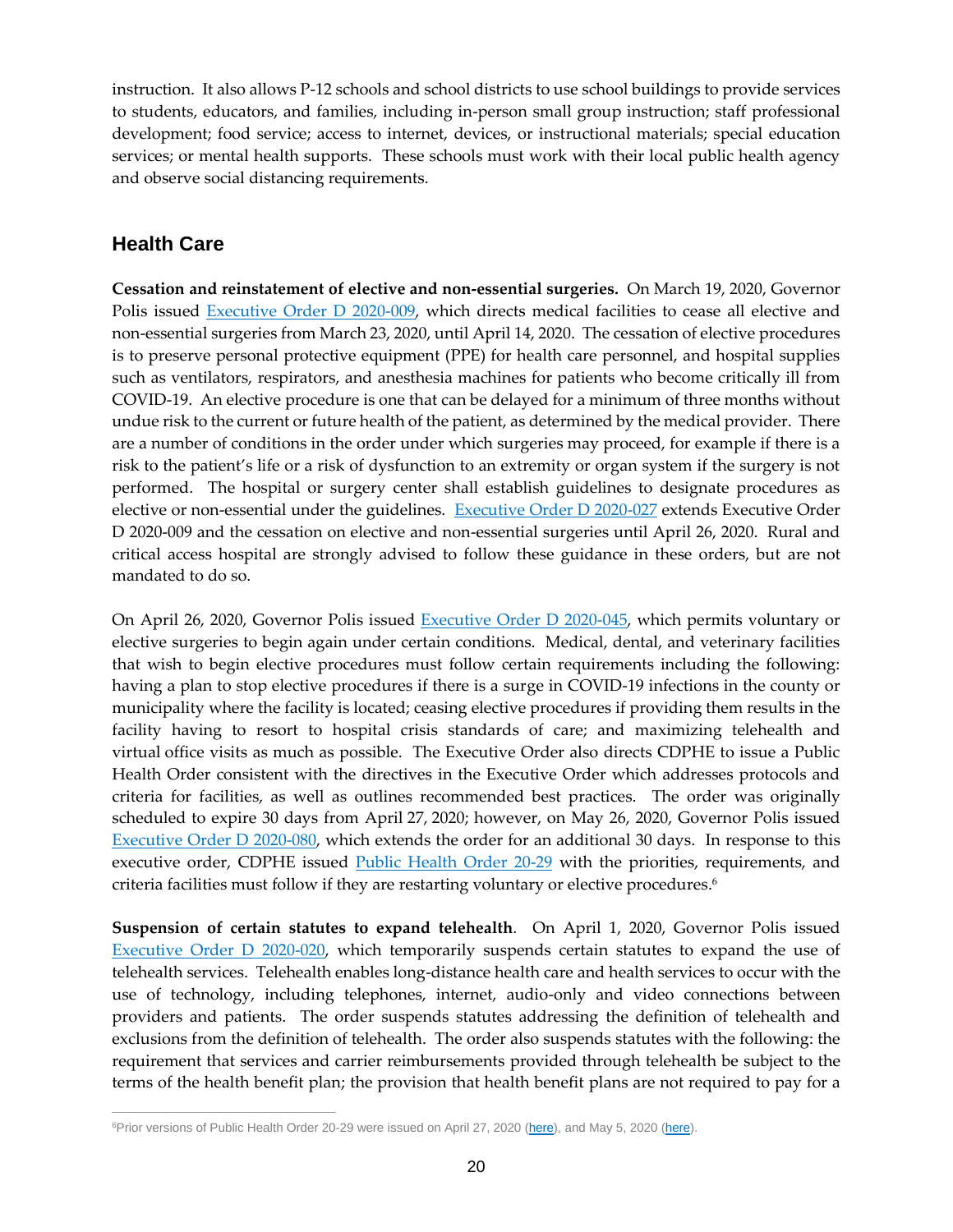consultation provided by a provider unless the technology used is Health Insurance Portability and Accountability Act (HIPAA) compliant; the requirement that psychologists, marriage and family therapists, clinical social workers, professional counselors, or addiction counselors residing or licensed in another state not practice more than 20 days per year in Colorado; and requirements establishing what constitutes a veterinarian-client patient relationship. The order directs DORA to promulgate rules requiring health insurance carriers to permit providers to deliver services via telehealth, and expand the definition of telehealth during the COVID-19 outbreak. The order was originally set to expire 30 days from April 1, 2020, the order was extended for an additional 30 days by [Executive Order D 2020-046,](https://www.colorado.gov/governor/sites/default/files/inline-files/D%202020%20046%20Telehealth%20Extension.pdf) issued by Governor Polis on April 30, 2020, and an additional 30 days by [Executive Order D 2020-082,](https://www.colorado.gov/governor/sites/default/files/inline-files/D%202020%20082%20Telehealth%20Extension.pdf) issued by Governor Polis on May 29, 2020.

**Suspension of certain statutes to expand the health care workforce.** On April 15, 2020, Governor The order does the following: directs DORA to permit certain licensed professionals to cross-train, supervise, and delegate responsibilities concerning the treatment of patients to other professionals, for which statutes concerning the regulatory scope of practice are suspended; suspends tasks which can be delegated to anesthesiologist assistants and instructs DORA to allow anesthesiologist assistants to perform airway management for COVID-19 patients; instructs DORA to permit certain licensed professionals to cross-train, supervise, and delegate responsibility to medical assistants and volunteer nursing students enrolled in the last semester of their program to treat patients. The order also suspends statutes and rules related to the following: certain requirements for the completion of nursing students' studies; requirements for national certification or designated population focus for advanced practice nurses involved in patient care; prohibitions on the length of employment for nurse aide students; the rulemaking authority of various boards; and pharmacy board rules which could limit hospital pharmacies' ability to meet the needs of the expanding patient population. The order directs DORA to promulgate and issue temporary emergency rules for the following: the suspension of specific boards, the temporary certification of nurse aides, and rules allowing physicians and physicians assistants to care for COVID-19 patients if appropriate regardless of specialty or scope of practice. The order was originally scheduled to expire 30 days from April 15, 2020; however, on May 14, 2020, Governor Polis issued [Executive Order D 2020-063,](https://www.colorado.gov/governor/sites/default/files/inline-files/D%202020%20063%20Medical%20Surge%20Extension.pdf) which extended the expiration date for an additional 30 days. On June 12, 2020, [Executive Order D 2020-097](https://www.colorado.gov/governor/sites/default/files/inline-files/D%202020%20097%20Expand%20Healthcare%20Workforce%20FINAL.pdf) extended the order for 30 more days. Additional information about the actions taken by DORA in response to the order can be found here:

#### *<https://content.govdelivery.com/accounts/CODORA/bulletins/286e1c8>*

**Hospital data reporting.** On April 21, 2020, CDPHE issue[d Public Health Order 20-27](https://drive.google.com/file/d/1zLjBH6f3TOfnDmunwaLrQ3xrXCPJgXv7/view) concerning the reporting of data from hospitals about confirmed and suspected cases of COVID-19. The order directs all hospitals to report the numbers of both suspected (pending laboratory test) and confirmed (positive laboratory test) COVID-19 cases, their race and ethnicity, and their status, including whether they are hospitalized, using a ventilator, in the emergency room waiting for a bed, discharged and in recovery, or deceased. Hospitals shall report on their medical equipment and supply information, including the total bed and intensive care unit capacity and occupancy, ventilator availability and usage, and availability of N95 masks. Hospitals shall also report lab testing information, including the number of tests ordered and performed, as well as the number of positive and negative test results. Hospitals are required to report this information daily. The order is in effect until May 31, 2020. On June 2, 2020, CDPHE issued [Public Health Order 20-30.](https://drive.google.com/file/d/11IFCxlrzJDYFGmo5wH_TckKXSk9f3hv1/view) This order contains the same provisions as Public Health Order 20-27, but also requires hospitals to provide CDPHE remote access to electronic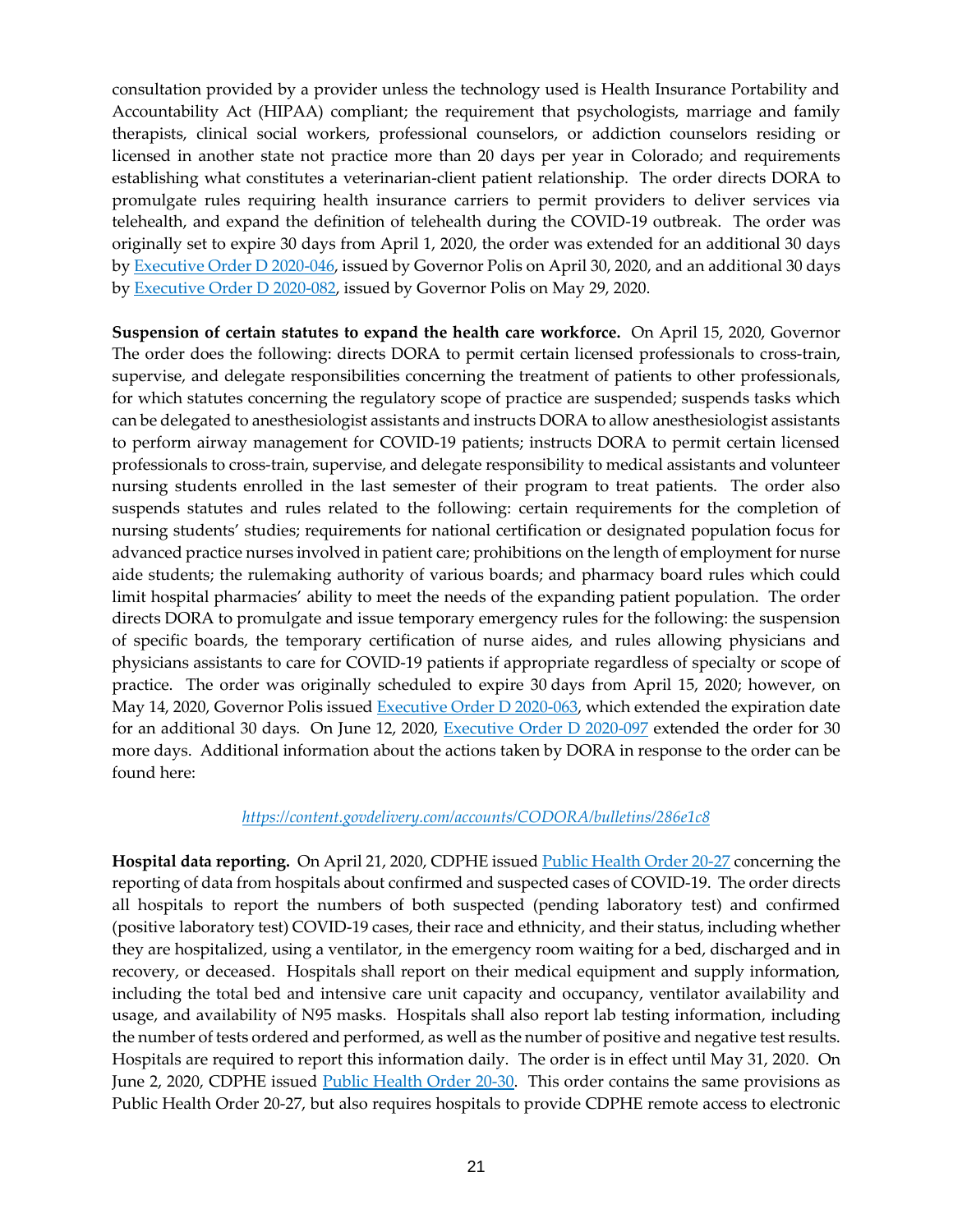medical records in order to expedite disease investigation processes. This order is in effect until August 20, 2020.

**Suspension of statutes and increasing funding to nursing facilities.** On April 30, 2020, Governor Polis issued [Executive Order D 2020-054.](https://www.colorado.gov/governor/sites/default/files/inline-files/D%202020%20054%20Medicaid%20Provider%20Payment.pdf) This order suspends the statute that establishes the mechanism for determining the amount of supplemental payments for Medicaid-certified nursing facilities, and directs the Department of Health Care Policy and Financing (HCPF) to issue temporary emergency rules to increase supplemental payments from HCPF to these facilities. The order also suspends the statutes that establish the reimbursement rate under Medicaid for intermediate care facilities, and directs HCPF to increase supplemental funds to these facilities. The funds must be used by the facilities to provide services which result in better care for residents during the COVID-19 emergency. The order was originally scheduled to expire 30 days from April 30, 2020; however, on May 29, 2020, Governor Polis issued [Executive Order D 2020-086,](https://www.colorado.gov/governor/sites/default/files/inline-files/D%202020%20086%20Medicaid%20Extension.pdf) which extends the order for an additional 30 days.

**Permitting CDPHE to reallocate existing funds**. On May 16, 2020, Governor Polis issued Executive [Order D 2020-066.](https://www.colorado.gov/governor/sites/default/files/inline-files/D%202020%20066%20LPHA.pdf) This order authorizes CDPHE to redirect state fund balances on certain contracts between CDPHE and local public health agencies to the COVID-19 response. Local public health agencies acting as contractors for certain programs may be permitted to use state contract funds for fiscal year 2019-2020 for COVID-19 response. Funds can also be used to reimburse local public health agencies for expenses already incurred during the COVID-19 response. The contracted programs from which funds can be reallocated are: communities that care program, family planning program, tuberculosis treatment and control, and the Colorado immunization fund. CDPHE is also authorized to redirect up to \$100,000 in state funding from the marijuana prevention and education campaign to fund research which can provide COVID-19 recommendations and education to minority and disadvantaged communities. The order expires 30 days from May 16, 2020.

**Suspension of statutes related to Medicaid eligibility and Children's Basic Health Plan.** On May 16, 2020, Governor Polis issued [Executive Order D 2020-068.](https://www.colorado.gov/governor/sites/default/files/inline-files/D%202020%20068%20Medicaid%20Eligibility_0.pdf) This order is to ensure compliance with the federal Families First Coronavirus Response Act which offers states participating in Medicaid a 6.2 percent increase in the federal government's share of Medicaid expenditures. The order suspends statutes related to the collection of information for Medicaid eligibility, statutes which address establishing coverage group requirements and require premium payments for the Medicaid buy in programs, and the statutes which require disenrollment from the Children's Basic Health Plan associated with the annual income verification. The order also suspends statutes which require disenrollment of the following groups from Medicaid: anyone who reaches age 65; women enrolled in Medicaid for pregnancy 60 days following the postpartum period; former foster children; and one year old children who were deemed Medicaid eligible at birth. The order directs HCPF to delay the collection of annual enrollment fees for the Children's Basic Health Plan enrollees. The order was set to expire 30 days from May 16, 2020, however [Executive Order D 2020-104](https://www.colorado.gov/governor/sites/default/files/inline-files/D%202020%20104%20Medicaid%20Eligibility%20Extension.pdf) extended the order for 30 days from June 14, 2020, the day it was signed.

**Suspension of statutes to allow the operation of alternative care sites.** On May 20, 2020, Governor Polis issued [Executive Order D 2020-071.](https://www.colorado.gov/governor/sites/default/files/inline-files/D%202020%20071%20Alternate%20Facilities.pdf) In the event COVID-19 overwhelms hospital resources, alternative care sites (ACS) can increase the hospitals' capacity to provide care. This order directs the Division of Homeland Security and Emergency Management (DHSEM) to create ACS at the Colorado Convention Center and The Ranch Larimer County Fairgrounds and enter into necessary contracts to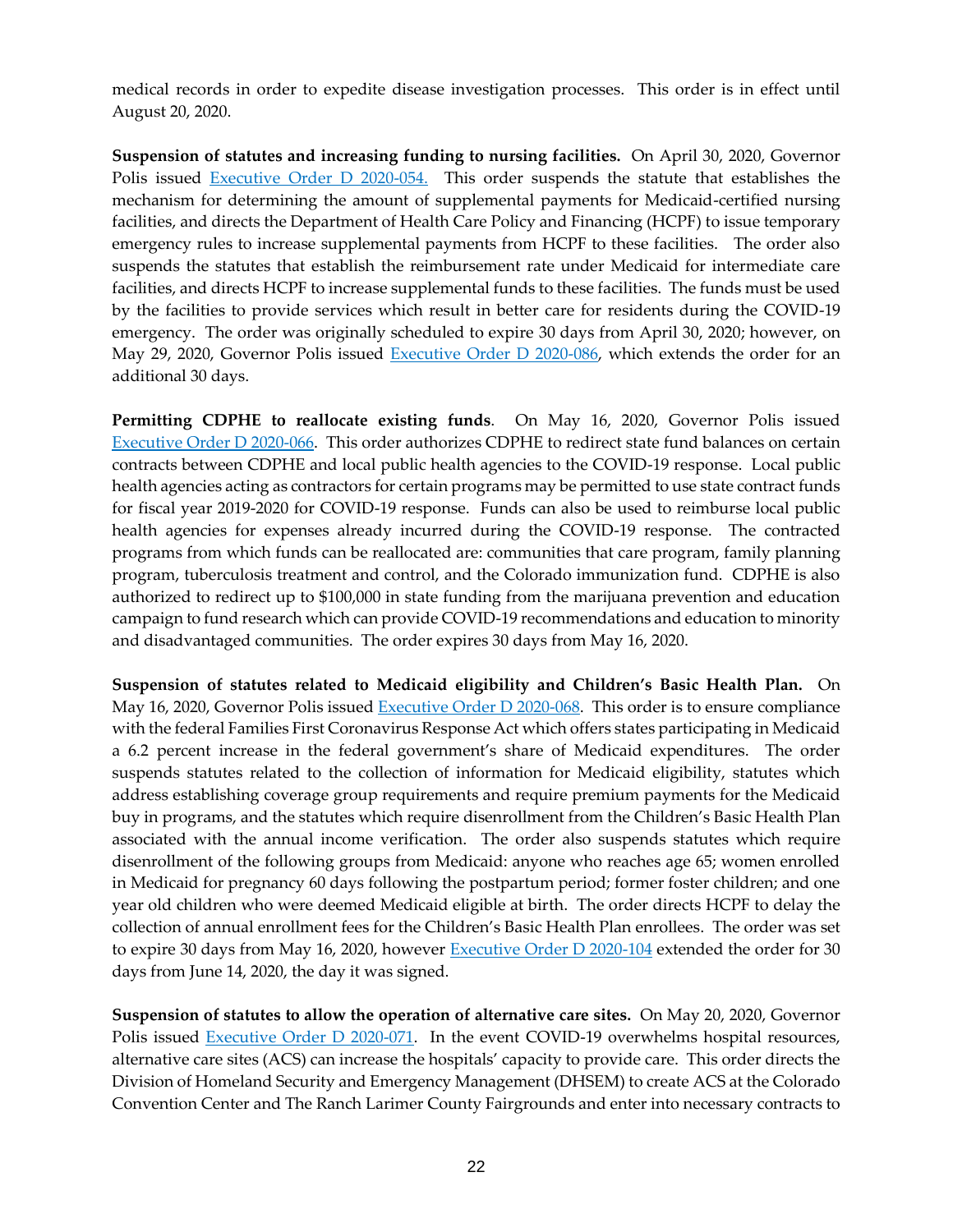do so. The order suspends requirements for health facility licensing by CDPHE for the ACS. The order directs DHSEM to enter into a contract with Denver Health Hospital Authority and UCHealth to provide health care services at an ACS, and provides immunity from civil or criminal liability for action taken to comply with this order. The order also permits the ACS pharmacy operations to receive prescription drugs from a pharmaceutical manufacturer or wholesaler. The order expires 30 days from May 20, 2020.

**Suspension of statutes to increase Medicaid home health workforce and eliminate cost sharing for COVID-19 testing and treatment for Medicaid enrollees.** On May 22, 2020, Governor Polis issued [Executive Order D 2020-077.](https://www.colorado.gov/governor/sites/default/files/inline-files/D%202020%20077.pdf) This order suspends the statutes that do the following: require in-person aide supervision by a nurse of a family member providing care services; prohibit designees from receiving reimbursement for managing the financial matters associated with the eligible person's care; define attendant and define authorized representative and prohibit an eligible person's service provider from being their authorized representative; define direct and indirect health care services; and require copayments or cost sharing for COVID-19 testing, vaccines, specialized equipment, and therapies. This order expires 30 days from May 22, 2020.

# **Criminal Justice**

**Correctional facilities.** Governor Polis issued [Executive Order D 2020-016](https://www.colorado.gov/governor/sites/default/files/inline-files/D%202020%20016%20Suspending%20Certain%20Regulatory%20Statutes%20Concerning%20Criminal%20Justice_0.pdf) on March 25, 2020, in response to concerns about COVID-19 in state prisons and community corrections facilities.

The order outlines ways in which to reduce and more easily manage the inmate population. DOC is temporarily relieved of receiving new intakes from county jails. The order also provides mechanisms to facilitate the release of inmates, including increasing inmate earned time credits and opening up special needs parole to a wider array of inmates. Intensive Supervision Program-Inmate eligibility requirements are also lifted under the order, and the DOC has been authorized to release inmates who are within 180 days of their parole eligibility date. The order further allows the Centennial Correctional Facility-South prison, which has been previously vacant, to house mixed custody levels of inmates for quarantine, intake, and other operational purposes related to the public health emergency.

In regard to community corrections facilities, the \$17 daily subsistence fee required from community corrections clients is suspended by the order. To make up for the loss in fees, the Department of Public Safety is granted budgetary flexibility to purchase hygiene products and other necessities related to food, rent, and staffing in the facilities.

On April 23, 2020, Governor Polis issue[d Executive Order D 2020-043,](https://www.colorado.gov/governor/sites/default/files/inline-files/D%202020%20043%20Extending%20016.pdf) which extends Executive Order D 2020 016, explained above, for 30 days. This order also temporarily suspends additional criminal justice-related statutes regarding intensive supervision and community corrections. Specifically, it allows the DOC to develop placement criteria for intensive supervision programs that allows for the participation of nonparoled offenders. Community corrections administrators on the local level are also granted the discretion to make time credit deduction awards to offenders in an effort to safely reduce the state's incarcerated population.

Approximately 30 days later on May 22, 2020, Governor Polis issued [Executive Order D 2020-078,](https://www.colorado.gov/governor/sites/default/files/inline-files/D%202020%20078%20Department%20of%20Corrections.pdf) which amends and extends the previous two executive orders, referenced above. To assist the DOC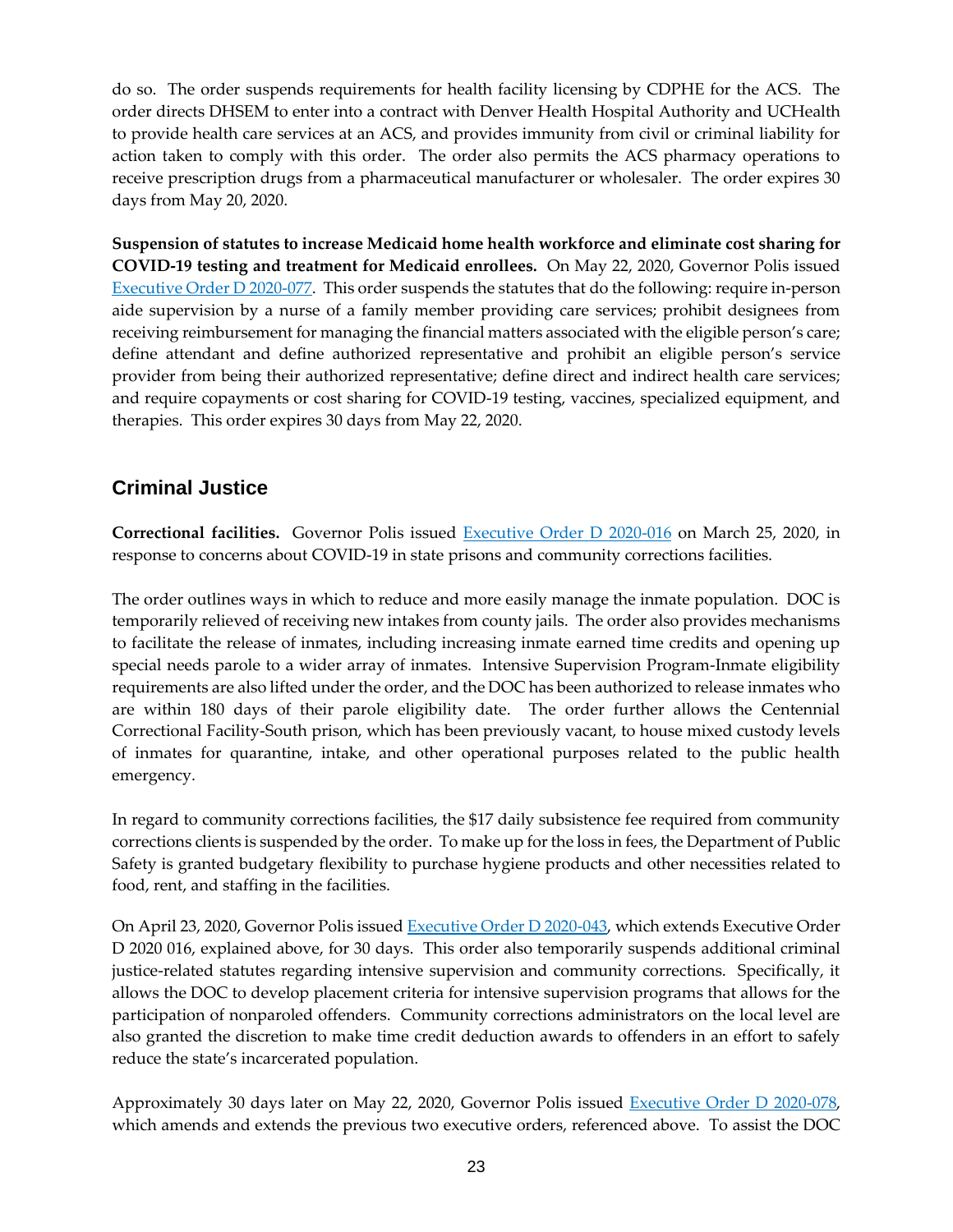in managing its intake process to prevent the spread of COVID-19, the order extends provisions that allow for the refusal of county jail transfers. It also continues to allow the DOC to use CSP-II for housing inmates of mixed classification. All other provisions in Executive Orders D 2020-016 and D 2020-043 are ended by this order.

Juvenile justice. On April 11, 2020, Governor Polis issued **Executive Order D 2020-034**, which suspends certain regulatory statutes concerning juvenile justice, regional centers, and behavioral health facilities. The order authorizes CDHS to assess whether a juvenile may be released to parole and temporarily suspends the Juvenile Parole Board's authority, except in aggravated or violent juvenile offender cases. The CDHS is also instructed by the order to develop new admission criteria for detention facilities, and seclusion policies are suspended in cases where medical isolation and quarantine is necessary to prevent the spread of COVID-19. Mental health facilities are authorized to temporarily suspend certain patient rights, including those relating to in-person visitors and clothing. The order also encourages facilities to provide virtual communication methods between juveniles and visitors, attorneys, clergy, and physicians. The order is to remain in effect for 30 days.

On May 10, 2020, Governor Polis issued [Executive Order D 2020-060,](https://www.colorado.gov/governor/sites/default/files/inline-files/D%202020%20060%20Amending%20and%20Extending%20D%202020%20034-%20Juvenile%20Justice.pdf) which extends and amends Executive Order D 2020-034, explained above. This order also temporarily suspends another statute regarding detained youth in county jails. Colorado law allows youth, either those who are 18 years of age but still under the jurisdiction of juvenile court or those prosecuted as adults, to be detained in county jails while on pretrial status. The order lifts this requirement and instructs the Division of Youth Services to instead take appropriate action with this population in youth detention facilities.

Executive Order D [2020-094,](https://www.colorado.gov/governor/sites/default/files/inline-files/D%202020%20094%20Amending%20and%20Extending%20Juvenile%20Justice.pdf) issued by Governor Polis on June 8, 2020, extends and amends the juvenile justice-related orders, described above. The provisions regarding visitation and safety protocols are extended, but the provision regarding the Juvenile Parole Board expires and in effect reinstates the board's authority to grant, deny, or defer parole to juvenile offenders. The order also deletes the requirement that DHS has to identify criteria that would justify acceptance of a juvenile into a detention facility during the pandemic.

# **Emergency Disaster Funds**

Section 24-33.5-706, C.R.S., establishes the Disaster Emergency Fund to ensure that funds to meet disaster emergencies are always available. The Governor may make money from the Disaster Emergency Fund available if the Governor finds that the demands placed upon the money regularly appropriated to state and local agencies in coping with a particular disaster are unreasonably great. The law also allows the Governor to transfer and expend money appropriated for other purposes if money available in the Disaster Emergency Fund is insufficient.

**COVID-19 response efforts.** On March 11, 2020, in the Executive Order originally declaring a disaster emergency [\(Executive Order D 2020-003\)](https://www.colorado.gov/governor/sites/default/files/inline-files/D%202020%20003%20Declaring%20a%20Disaster%20Emergency_1.pdf), Governor Polis ordered that \$4.0 million from the Disaster Emergency Fund be spent on response activities related to COVID-19.

On March 26, 2020, Governor Polis issued [Executive Order D 2020-018,](https://www.colorado.gov/governor/sites/default/files/inline-files/D%202020%20018%20Amending%20Executive%20Order%20D%202020%20003_0.pdf) which increases the amount from the Disaster Emergency Fund that can be spent on response activities related to COVID-19 to \$18.0 million.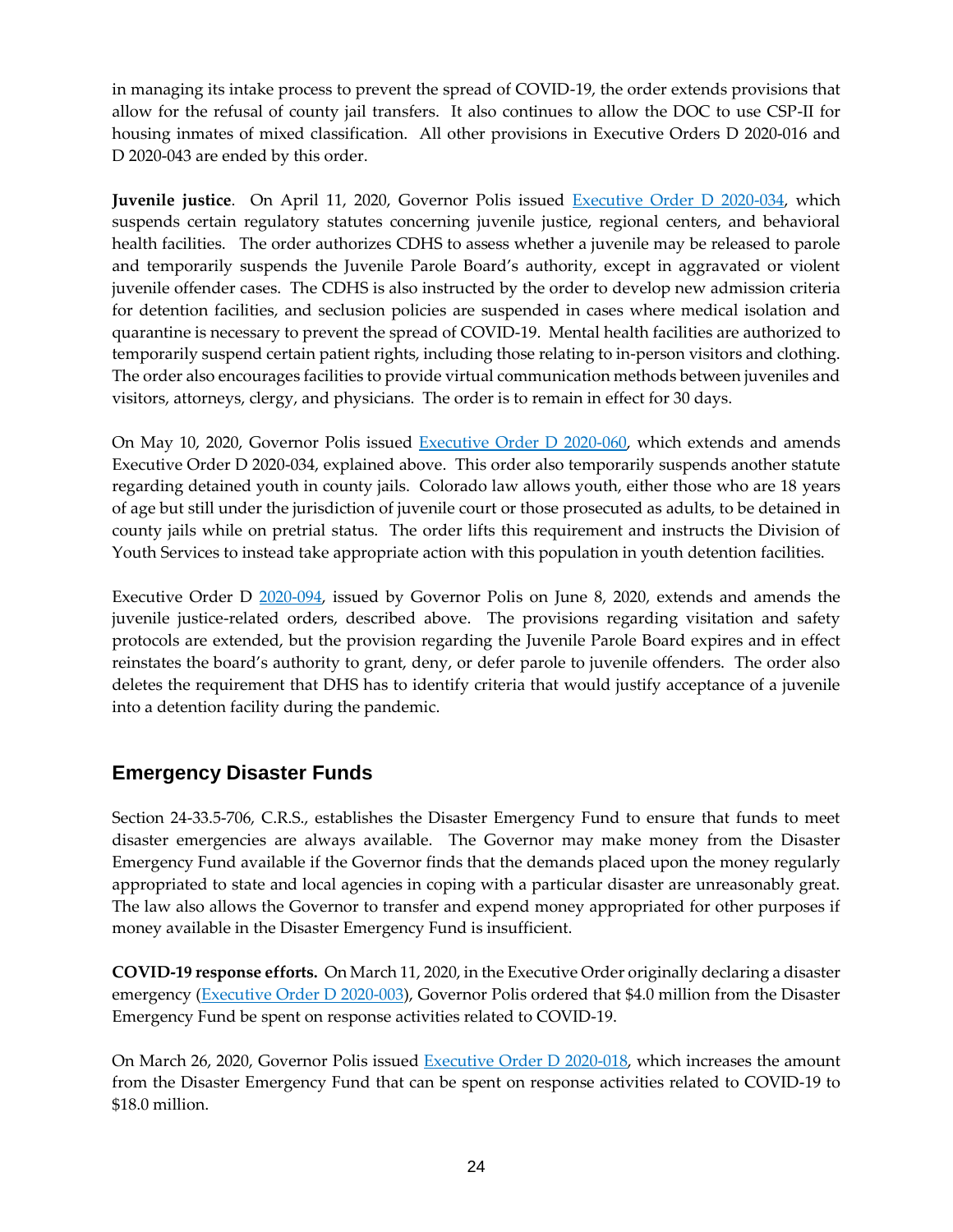On April 8, 2020, in the Executive Order extending the declared disaster emergency (Executive Order [D 2020-032\)](https://www.colorado.gov/governor/sites/default/files/inline-files/D%202020%20032%20Extending%20D%202020%20003.pdf), Governor Polis orders that \$23.0 million be transferred from the Controlled Maintenance Trust Fund to the Disaster Emergency Fund due to the current balance in the Disaster Emergency Fund being insufficient. The order also increases the amount from the Disaster Emergency Fund that can be spent on response activities related to COVID-19 to \$68.0 million.

On May 7, 2020, [Executive Order D 2020-058,](https://www.colorado.gov/governor/sites/default/files/inline-files/D%202020%20058%20Amending%20and%20Extending%20Distaster%20Order.pdf) which extends the declared disaster emergency, also increases the amount from the Disaster Emergency Fund that can be spent on response activities related to COVID-19 to a total of \$88.0 million.

On May 18, 2020, as part of [Executive Order D 2020-070,](https://www.colorado.gov/governor/sites/default/files/inline-files/D%202020%20070%20CARES%20act.pdf) which allocates the funds the state received from the Coronavirus Relief Fund pursuant to the U.S. CARES Act, Governor Polis directs \$48.0 million for FY 2019-20 and \$157.0 million for FY 2020-21 to the Disaster Emergency Fund to respond directly to the COVID-19 emergency.

On May 22, 2020, [Executive Order D 2020-076,](https://www.colorado.gov/governor/sites/default/files/inline-files/D%202020%20076%20Extending%20Disaster%20Order%20D%202020%20003.pdf) which extends the declared disaster emergency, also increases the amount from the Disaster Emergency Fund that can be spent on response activities related to COVID-19 to a total of \$105.5 million. Of this amount, it is specified that \$17.5 million is to come from the Coronavirus Relief Fund sub-account and that \$17.0 million is to be used by CDPHE for response activities related to COVID-19.

**Rental and mortgage assistance.** On March 20, 2020, [Executive Order D 2020-012](https://www.colorado.gov/governor/sites/default/files/inline-files/D%202020%20012%20Order%20Limiting%20Evictions%2C%20Foreclosures%2C%20and%20Public%20Utility%20Disconnections_0.pdf) makes \$3.0 million from the Disaster Emergency Fund available to DOLA in order to provide short-term rental and mortgage assistance to low-income households facing financial hardship due to economic disruption associated with COVID-19. The Executive Order specifies that those who had continuous prior work history and lost employment related to current or future public health orders should receive priority.

On June 13, 2020, Governor Polis issued [Executive Order D 2020-099,](https://www.colorado.gov/governor/sites/default/files/inline-files/D%202020%20070%20CARES%20act.pdf) which requires the \$3.0 million allocated to DOLA from the Disaster Emergency Fund in [Executive Order D 2020-012,](https://www.colorado.gov/governor/sites/default/files/inline-files/D%202020%20012%20Order%20Limiting%20Evictions%2C%20Foreclosures%2C%20and%20Public%20Utility%20Disconnections_0.pdf) to continue to be available to provide short-term rental and mortgage assistance to low and moderate income households that have been impacted by the COVID-19 pandemic. DOLA is directed to work with statewide partners including non-profit and local governments to implement the distribution of temporary rental and mortgage assistance. Moderate income households are defined as households at or below 80 percent of area median income. The funds must remain available for six months from May 18, 2020, the issue date of Executive Order 2020-070.

**Unemployment benefit services.** [Executive Order D 2020-012](https://www.colorado.gov/governor/sites/default/files/inline-files/D%202020%20012%20Order%20Limiting%20Evictions%2C%20Foreclosures%2C%20and%20Public%20Utility%20Disconnections_0.pdf) also makes \$1.0 million available to CDLE to improve and expedite services available to individuals applying for unemployment insurance benefits.

### **Other**

**Miscellaneous statutory provisions.** In addition to the provisions related to alcohol and marijuana sales discussed on page 3, [Executive Order D 2020-011,](https://www.colorado.gov/governor/sites/default/files/inline-files/D%202020%20011%20Ordering%20the%20Temporary%20Suspension%20of%20Certain%20Regulatory%20Statutes_0.pdf) which was signed on March 20, 2020, also temporarily suspends: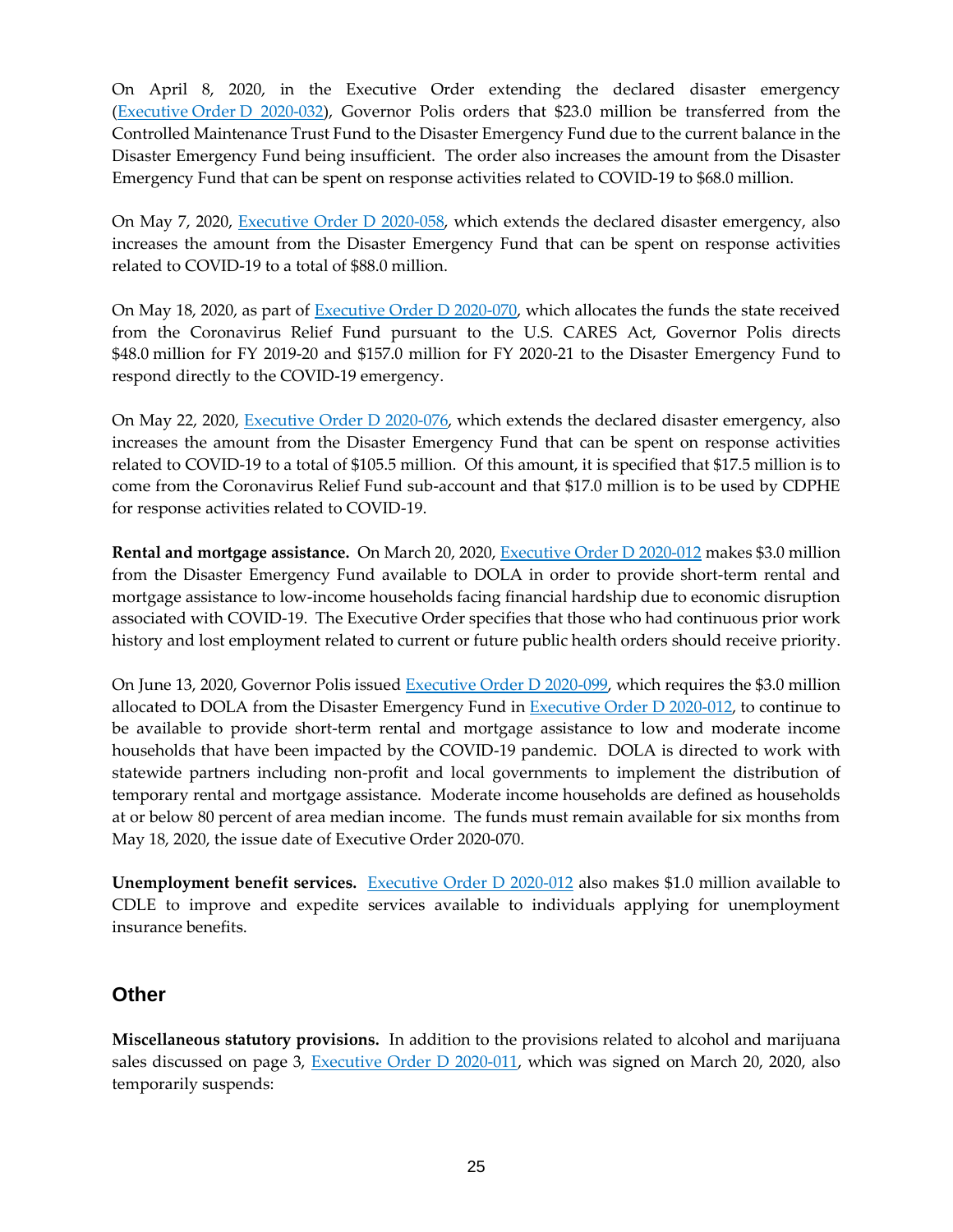- the statutory requirement for an appropriate personal physical examination for the issuance of medical marijuana cards; and
- the statutory prohibition on vehicles weighing more than 80,000 pounds from traveling on any highway or bridge that is part of the interstate system, to temporarily allow for vehicles weighing 80,001 pounds to 84,999 pounds, to ensure the delivery of emergency goods and services to their destination in a safe and efficient manner.

Executive Order D 2020-011 was scheduled to expire on April 18, 2020, but was extended until April 30, 2020, by **Executive Order D** 2020-029, which was signed by Governor Polis on April 6, 2020. In addition to extending the temporary suspension of the above statutory provisions, Executive Order D 2020-029 also temporarily suspends additional statutory provisions to allow:

- individuals under the age of 21 and over the age of 65 to renew their driver's license electronically;
- for the electronic renewal of identification cards;
- lottery prize winners who fail to claim a prize during the 180-day period additional time to claim the prize;
- each decision and initial decision made by an agency in an adjudication to be provided by electronic mail instead of by personal service or first-class mail;
- applicants to receive a concealed handgun permit without appearing in person under certain circumstances;
- the Colorado Bureau of Investigation (CBI) additional time to complete duties related to fingerprint-based background checks;
- the CBI additional time to render a final administrative decision regarding the denial of a firearm transfer after receiving information from the transferee that alleges the transfer was improperly denied;
- individuals required to register as a sex offender to register without sitting for a current photograph or supplying a set of fingerprints to law enforcement and provide local law enforcement agencies with discretion to determine the manner of registration in light of social distancing requirements;
- motor carriers providing larger-market taxicab services to have fewer than the required number of vehicles in their fleet; and
- licensed veterinarians to donate or sell to the State of Colorado or any licensed healthcare facility in Colorado any currently unneeded prescription drugs that the licensed veterinarian has on hand in his or her practice.

[Executive Order D 2020-052,](https://www.colorado.gov/governor/sites/default/files/inline-files/D%202020%20052%20Ext%20of%20D%202020%20011%20and%20D%202020%20029.pdf) which was issued by Governor Polis on April 30, 2020, extends the effective date of all of the provisions outlined in Executive Order D 2020-011 and Executive Order D 2020-029 for an additional 30 days. The order was again extended for an additional 30 days in [Executive Order D 2020-084,](https://www.colorado.gov/governor/sites/default/files/inline-files/D%202020%20084%20Regulatory%20Statutes%20Extension.pdf) which Governor Polis signed on May 29, 2020. However, Executive Order D 2020-084 removes the following from the provisions of the order being extended:

- allowing lottery prize winners who fail to claim a prize during the 180-day period additional time to claim the prize;
- allowing applicants to receive a concealed handgun permit without appearing in person under certain circumstances; and
- allowing the Colorado Bureau of Investigation (CBI) additional time to complete duties related to fingerprint-based background checks.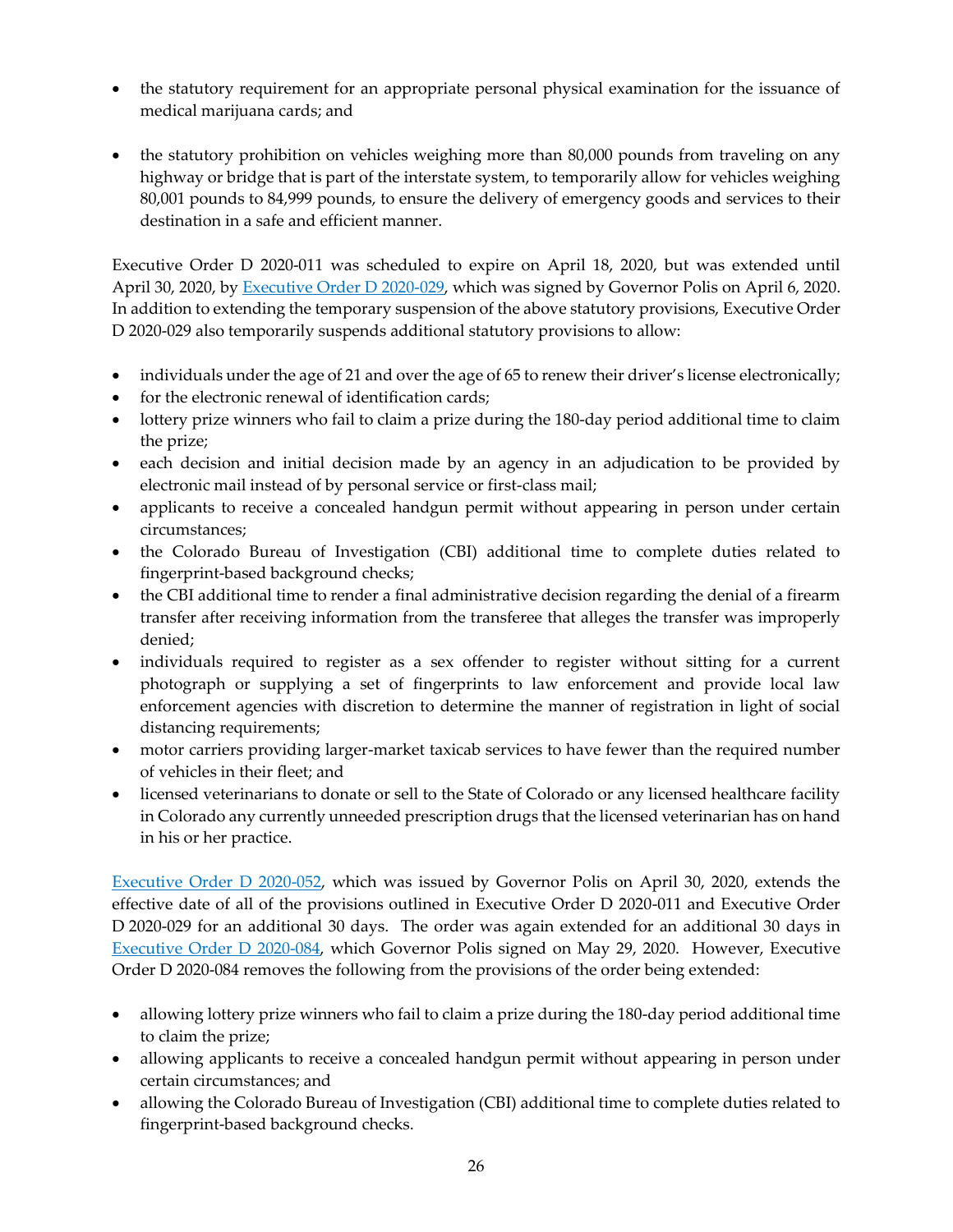On June 5, 2020, Governor Polis issued Executive Order **D** 2020-093, which extends the provisions of Executive Order D 2020-084 until June 27, 2020.

**Providing individual and small business relief.** On March 20, 2020, Governor Polis signed [Executive](https://www.colorado.gov/governor/sites/default/files/inline-files/D%202020%20012%20Order%20Limiting%20Evictions%2C%20Foreclosures%2C%20and%20Public%20Utility%20Disconnections_0.pdf) Order D 2020-012, related to limiting evictions, foreclosures, and public utility disconnections, and improving and expediting unemployment insurance claim processing. The original order was scheduled to remain in effect for 30 days; however, on April 6, 2020, Governor Polis issued [Executive Order D 2020-031,](https://www.colorado.gov/governor/sites/default/files/inline-files/D%202020%20031%20Evictions%20and%20Foreclosures.pdf) which made several technical amendments to the original order and extended the effective date of the order until April 30, 2020. On April 30, 2020, Governor Polis issued [Executive Order D 2020-051,](https://www.colorado.gov/governor/sites/default/files/inline-files/D%202020%20051%20Evictions.pdf) which amended the prior two orders and extended the effective date of the order for an additional 30 days. The order was again amended and extended for an additional 15 days by [Executive Order D 2020-088,](https://www.colorado.gov/governor/sites/default/files/inline-files/D%202020%20088%20Evictions%20Extension.pdf) which Governor Polis issued on May 29, 2020.

*Evictions and foreclosures.* The order directs the executive directors of the DOLA, CDLE, DORA, and the Colorado Department of Public Safety to take several actions in an attempt to limit evictions and foreclosures in the state, including:

- to work with property owners and landlords to identify any lawful measure to avoid removing or executing eviction procedures against tenants or mobile home owners without cause or as a result of late or nonpayment of rent or minor tenancy violations and to provide exemptions from fees or penalties for the late payment or nonpayment of rent;
- to work with all sheriffs, mayors, and other local leaders to take similar formal actions with their law enforcement agencies to suspend residential eviction activity in the state, unless such actions are necessary to protect public health and safety;
- to provide short-term rental and mortgage assistance to low-income households (defined as households below 50 percent of area median income) facing financial hardship due to economic disruption associated with COVID-19 (Executive Order D 2020-088 expands this to enable DOLA to provide short-term rental and mortgage assistance to moderate-income households, defined as households at or below 80 percent of area median income);
- to work with financial institutions to identify practices and policies to combat the threat of residential and commercial foreclosures and displacement to individuals and small businesses, in addition to encouraging financial institutions to halt foreclosures and related evictions due to a substantial decrease in household and business income due to the impacts of COVID-19; and
- to encourage financial institutions to provide a 90-day deferment of payment for all consumer loans, including residential and commercial mortgages, refinances, auto loans, student loans, and small business loans for customers and businesses that have been economically impacted by COVID-19.

The order also directs and authorizes county clerks and recorders and public trustees to take specific actions related to refinancing and foreclosure processes and authorizes county treasurers to suspend or waive delinquent interest that may accrue as a result of delinquent property tax payments.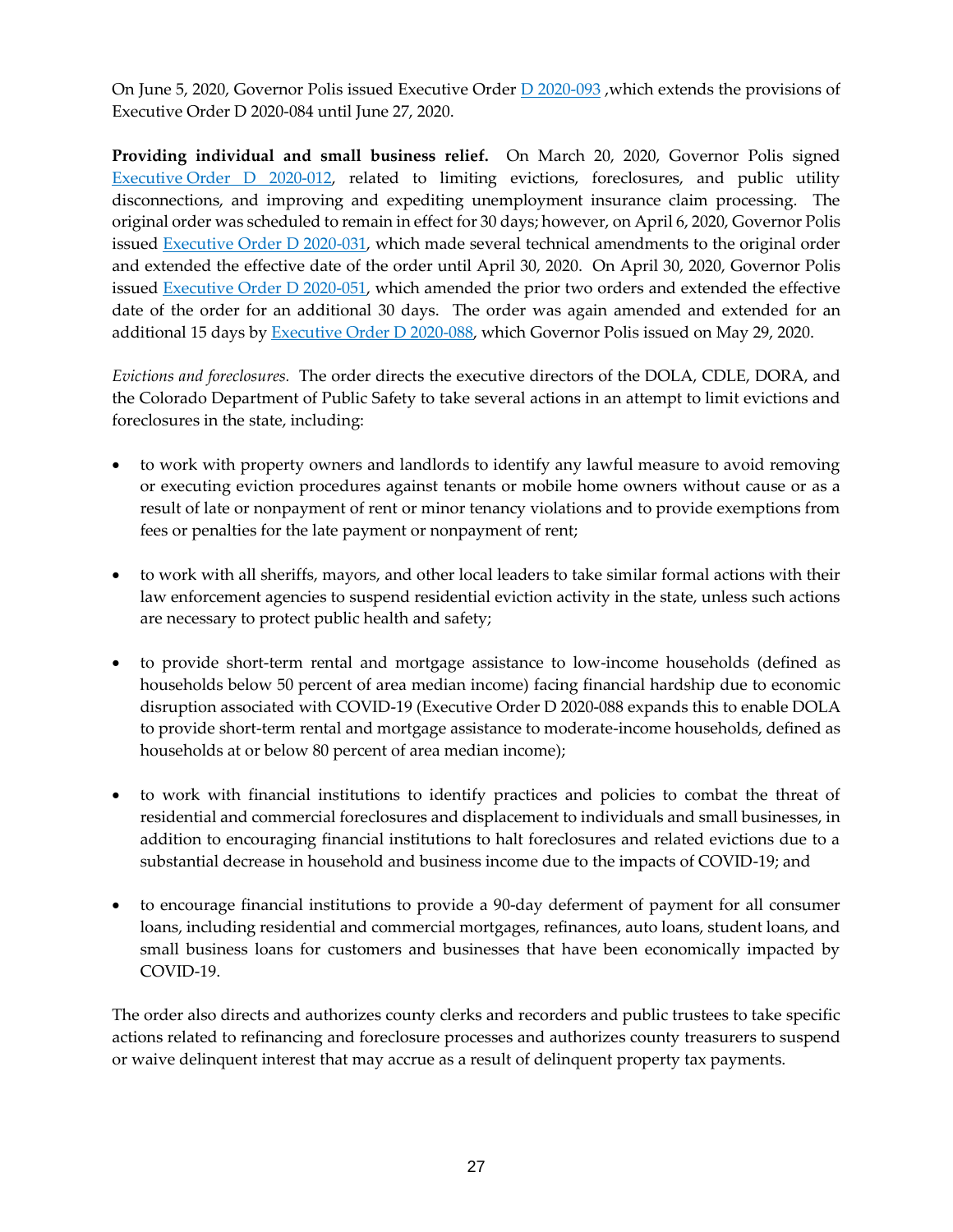In addition to extending to effective date of the order, Executive Order D 2020-051 adds the following prohibitions:

- no individual shall file or initiate actions for forcible entry and detainer (i.e., eviction) involving a premises based on a tenant's default of any contractual obligation imposed by a rental agreement;
- no individual shall remove or exclude a tenant from a premises or enter a premises to remove or exclude personal property of a tenant from the premises, including pursuant to a writ of restitution authorizing restoration of a plaintiff to possession of residential premises; and
- no individual shall execute or enforce a writ of restitution, possession judgment, or order requiring a tenant to surrender or vacate residential premises.

Executive Order D 2020-088 clarifies that these situations only apply if the tenant is experiencing financial hardship due to COVID-19. The order defines this as an individual or household that has suffered a loss of income or is unable to work as a direct or indirect result of COVID-19 and does not have the financial resources to make rental payments without leaving them unable to make necessary purchases of goods and services, such as food. Tenants must provide proof to their landlords of their financial hardship.

The order specifies that these limitations do not apply to circumstances where a tenant poses an imminent and serious threat to another individual or causes significant damage to property. The order also prohibits landlords and lenders from charging any late fees or penalties for any breach of the terms of a lease or rental agreement due to nonpayment. However, the order specifies that nothing in the order relieves any party of the duty to comply with any contractual obligations imposed on parties by a lease, rental agreement, or mortgage, or relieves an individual from the obligation to make mortgage or rent payments. The order further directs all landlords of rental properties to notify tenants in writing of federal protections against eviction and foreclosures at each property, including those outlined in the federal Coronavirus Aid, Relief, and Economic Security (CARES) Act. Finally, the order directs the executive directors of DOLA, CDLE, and DORA to work with property owners and landlords to create model repayment agreements that allow tenants additional time to repay rent.

Executive Order D 2020-088 also:

- strongly encourages municipalities and local jurisdictions that place limits on the number of unrelated persons who can live in a single household or that prohibit group or boarding houses to suspend or eliminate those restrictions to enable homeowners to rent or give a room or rooms to those in need of house; and
- strongly encourages municipalities and local jurisdictions that place limits on the number of days hotel rooms may be occupied to suspend or eliminate those restrictions.

*Limits on evictions.* On June 13, 2020, Governor Polis issued [Executive Order D 2020-101,](https://www.colorado.gov/governor/sites/default/files/inline-files/D%202020%20101%20Evictions.pdf) which temporarily suspends certain state eviction statutes. Under the order, landlords must provide tenants with 30 days' notice of a default for nonpayment before initiating or filing for forcible entry of property. The 30-day notice can extend past the expiration date of this order. The order also directs the Executive Director of DOLA to coordinate with landlords to implement rent repayment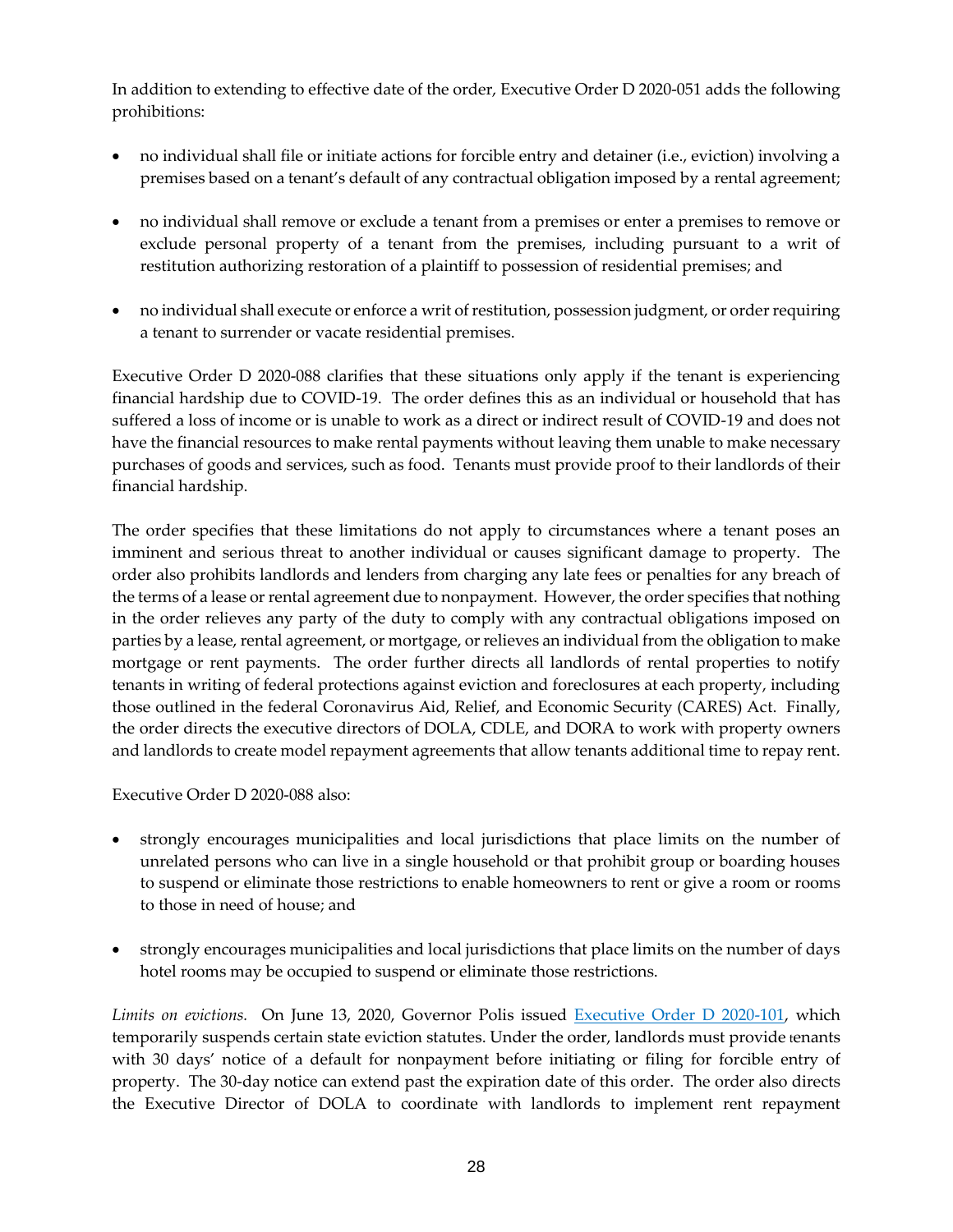agreements created by the department to assist with tenants who are unable to pay rent because they are facing financial hardship due to COVID-19. Landlords and lenders are prohibited from charging late fees or penalties for any breach of the terms of a lease or rental agreement due to any nonpayment that may have occurred from May 1, 2020 until June 13, 2020. The order clarifies that the provisions of the order do not relieve individuals from their obligation to make mortgage or rent payments. The order expires 30 days from June 13, 2020.

*Public utility disconnections.* The order directs the Public Utilities Commission (PUC) to work with all public utilities in the state to suspend service disconnections for delayed or missed payments, waive reconnection fees, and suspend accrual of late payment fees for residential and small business consumers related to the impacts of COVID-19. The PUC and public utilities are also directed to develop and provide payment assistance programs to aid customers in the payment of their utility bills. The order also directs the Colorado Energy Office to provide recommendations to the Governor based on working with providers, trade associations, and consumers of propane heating to evaluate impacts related to COVID-19.

*Unemployment insurance claim processing.* The final component of the order directs fund from the Disaster Emergency Fund to be made available to CDLE to improve and expedite services available to individuals applying for unemployment insurance (UI) benefits so workers begin receiving UI payments within ten days of filing their completed application. The order also temporarily suspends several statutory provisions, including:

- that there be a one-week waiting period before receiving UI benefits;
- the UI benefit recipients actively seek work;
- that UI benefits be charged to employer experience rating accounts; and
- required notification of interested parties before UI benefit payment decisions are made.

On June 13, 2020, Governor Polis issued [Executive Order D 2020-100,](https://www.colorado.gov/governor/sites/default/files/inline-files/D%202020%20100%20Unemployment%20Insurance.pdf) which orders that \$1.0 million from the Disaster Emergency Fund allocated to CDLE in [Executive Order D 2020 012,](https://www.colorado.gov/governor/sites/default/files/inline-files/D%202020%20012%20Order%20Limiting%20Evictions%2C%20Foreclosures%2C%20and%20Public%20Utility%20Disconnections_0.pdf) continue to be available to improve and expedite services offered to individuals applying for unemployment insurance. These funds must remain available for six months from March 20, 2020, the release date of Executive Order D 2020 012.

**Extension of expiration dates.** On March 25, 2020, Governor Polis issue[d Executive Order D 2020-015,](https://www.colorado.gov/governor/sites/default/files/inline-files/D%202020%20015%20Extending%20the%20Expiration%20Date%20of%20Licenses%20and%20Other%20Documents_0.pdf) which authorized the Executive Directors of certain state agencies to promulgate emergency rules extending the expiration date of over 100 different licenses, permits, registrations, designations, certifications, passes, authorizations, and endorsements, unless the renewal process may be completed online. The order originally applied to those documents that expire within 30 days of March 25; however, **Executive Order D 2020-042**, which was signed by Governor Polis on April 23, 2020, extended this for 30 additional days. On May 22, 2020, Governor Polis issued Executive Order [D 2020-075,](https://www.colorado.gov/governor/sites/default/files/inline-files/D%202020%20075%20Licensure.pdf) which extends the expiration date of this order for an additional 30 days. The new order also makes several amendments to the original order, including removing commercial driver's licenses; provisional licenses for family child care homes, foster care homes, or child care centers; and probationary licenses for child care centers, preschools, children resident camps, family child care homes, neighborhood youth organizations, and school-age child care centers from the list of expiration dates that have been extended under the order.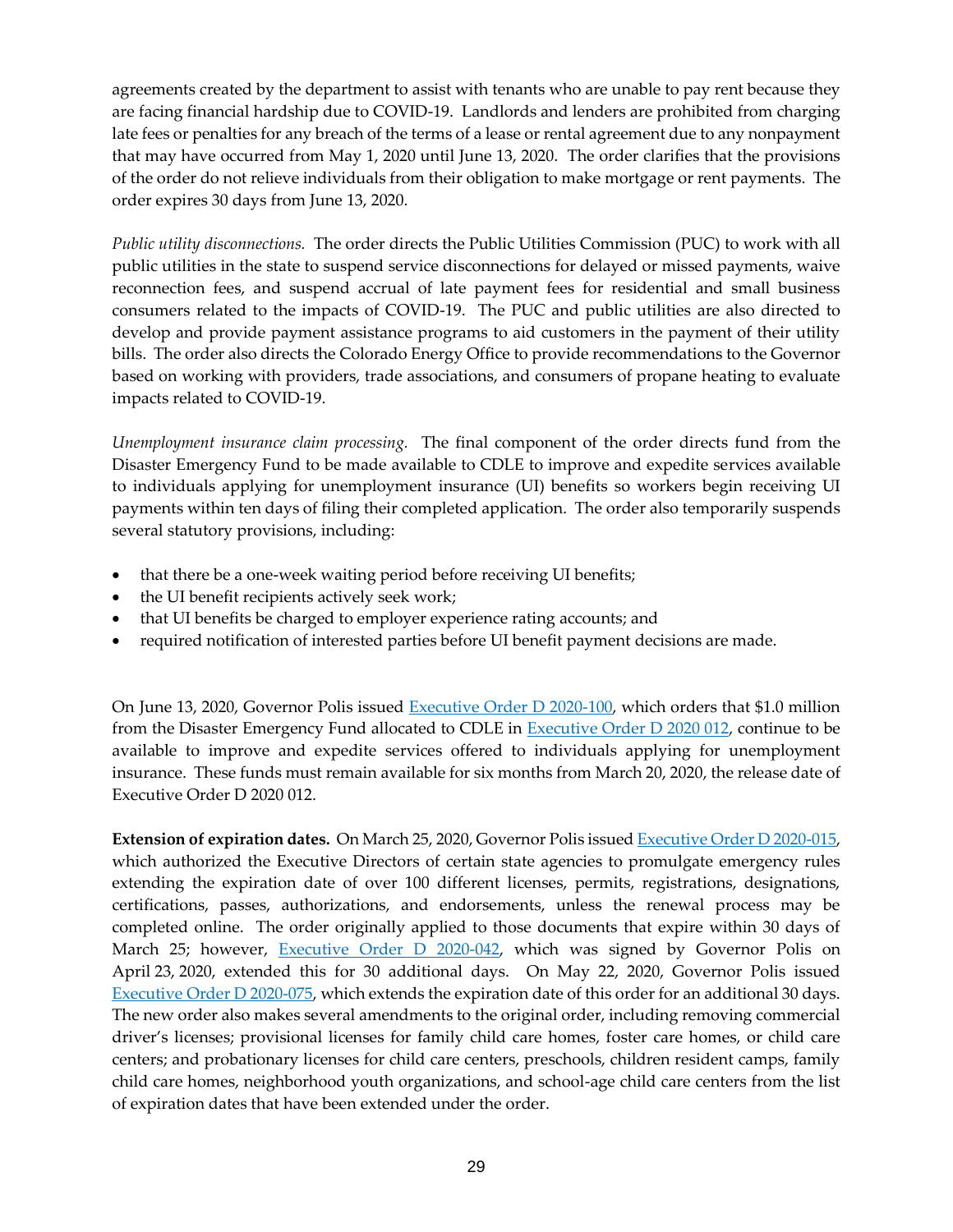**Marriage licenses.** On March 26, 2020, Governor Polis issued [Executive Order D 2020-014,](https://www.colorado.gov/governor/sites/default/files/inline-files/D%202020%20014%20Marriage%20Licenses_0.pdf) which temporarily suspends several statutes that prevented the issuance of marriage licenses when county clerk and recorder officers are closed due to COVID-19. The order allows and encourages county clerks and recorders to accept completed marriage license applications, fees, proof of the marriage license applicants' legal age, and proof that the marriage is not prohibited by mail, fax, or online, instead of in person. The order also temporarily suspends the requirement that marriage licenses may only be issued during prescribed office hours and are only valid for 35 days after issuance. The order was originally set to expire 30 days from March 26, but was extended to expire on April 30, 2020, by [Executive Order D 2020-028,](https://www.colorado.gov/governor/sites/default/files/inline-files/D%202020%20028%20Extending%20Marriage%20Licenses_0.pdf) signed on April 6, 2020, extended for an additional 30 days by Executive [Order D 2020-048,](https://www.colorado.gov/governor/sites/default/files/inline-files/D%202020%20048%20Marriage%20License%20Extension.pdf) which was signed on April 30, 2020, and extended for an additional 30 days by [Executive Order D 2020-083,](https://www.colorado.gov/governor/sites/default/files/inline-files/D%202020%20083%20Marriage%20License%20Extension.pdf) which was signed on May 29, 2020.

**Notary services.** On March 27, 2020, Governor Polis issued [Executive Order D 2020-019](https://www.colorado.gov/governor/sites/default/files/inline-files/D%202020%20019%20Suspension%20of%20the%20Personal%20Appearance%20Requirement%20for%20Notarization_0.pdf) temporarily suspending the personal appearance requirements for notarization, except for any notarial act required by Title 1 of the Colorado Revised Statutes. Executive Order D 2020-019 authorizes the Secretary of State to issue temporary emergency rules authorizing notarial officers to perform notarizations by having a person appear before a notarial officer remotely through real-time audio-video communication. The Secretary of State is authorized to establish the standards and processes necessary to allow remote notarizations, including rules regarding authentication, verification of identity, and audio-video recording. The emergency rules outlining the procedures and requirements for remote notarization can be found through the following link: [https://bit.ly/2z91a7x.](https://bit.ly/2z91a7x) Executive Order D 2020-019 does not affect existing private contracts that may require in-person document notarization, but it also does not preclude the parties to the contracts from waiving or modifying provision related to in-person notarization. Executive Order D 2020-019 was scheduled to remain in effect for 30 days; however, the order was extended by the following executive orders:

- [Executive Order D 2020-030,](https://www.colorado.gov/governor/sites/default/files/inline-files/D%202020%20030%20Extending%20Notaries_0.pdf) which was issued on April 6, 2020, extended the order until April 30, 2020;
- [Executive Order D 2020-047,](https://www.colorado.gov/governor/sites/default/files/inline-files/D%202020%20047%20Notary%20Extension.pdf) which was issued on April 30, 2020, extended the order for an additional 30 days; and
- [Executive Order D 2020-087,](https://www.colorado.gov/governor/sites/default/files/inline-files/D%202020%20087%20Notarization%20Extension.pdf) which was issued on May 29, 2020, extended the order for an additional 30 days.

**Open fire bans.** On April 15, 2020, Governor Polis issued [Executive Order D 2020-037,](https://www.colorado.gov/governor/sites/default/files/inline-files/D%202020%20037%20Temporary%20Fire%20Ban.pdf) which temporarily suspends the statutory provision that only allows boards of county commissioners to ban open fires to a degree and in a manner deemed necessary to reduce the danger of wildfires within those portions of the unincorporated areas of the county where the danger of forest or grass fires is found to be high based on competent evidence. The order gives boards of county commissioners broader discretion and more flexibility to implement restrictions on open burning to decrease the risk of wildfires. The order was originally scheduled to expire 30 days from April 15; however, on May 14, 2020, Governor Polis issued [Executive Order D 2020-062,](https://www.colorado.gov/governor/sites/default/files/inline-files/D%202020%20062%20Fire%20Ban%20Extension.pdf) which extended the order for an additional 30 days. On June 12, 2020, Governor Polis issued [Executive Order D 2020-096,](https://www.colorado.gov/governor/sites/default/files/inline-files/D%202020%20096%20Fire%20Ban%20Extension.pdf) which extends provisions related to fire bans another 30 days.

**Food trucks at rest stops.** On May 2, 2020, Governor Polis signed [Executive Order D 2020-056.](https://www.colorado.gov/governor/sites/default/files/inline-files/D%202020%20056%20Food%20Trucks%20at%20Rest%20Stops.pdf) The order temporarily suspends the statutory prohibition on most commercial enterprises and activities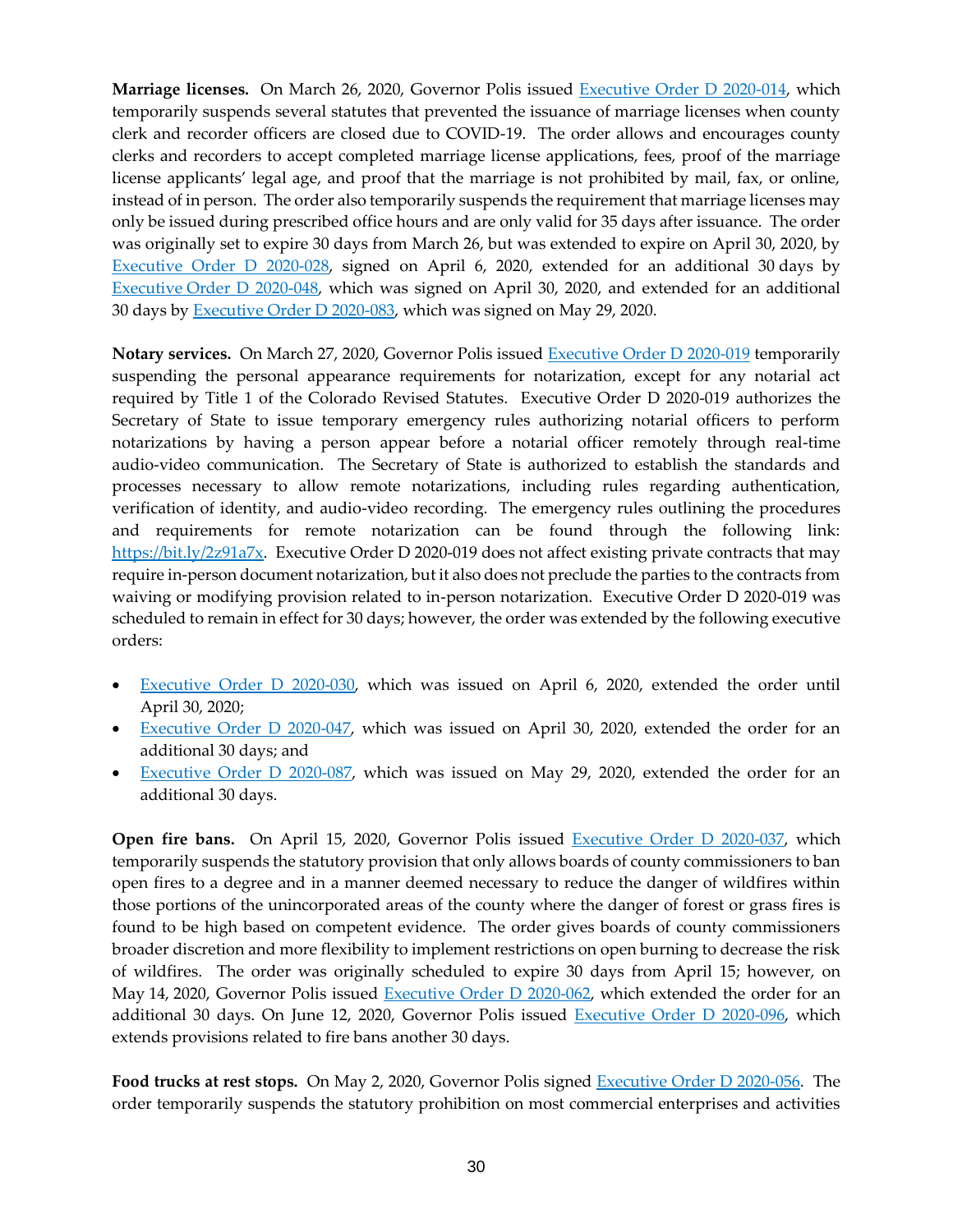at highway rest areas and directs the Colorado Department of Transportation to issue temporary permits to allow commercial food trucks to operate in Colorado's rest areas and commercial trucking refueling areas. The stated purpose of this change is to support truckers and commercial vehicle activity. The order was scheduled to expire 30 days from May 2; however, Governor Polis issued [Executive Order D 2020-090](https://www.colorado.gov/governor/sites/default/files/inline-files/D%202020%20090%20Food%20Truck%20Extension.pdf) on May 31, 2020, which extends the order for an additional 30 days.

**Relief for public utility customers.** On June 12, 2020, Governor Polis issued [Executive](https://www.colorado.gov/governor/sites/default/files/inline-files/D%202020%20098%20Utilities.pdf) Order D 2020-098, which temporarily provides state support and relief to public utility customers to mitigate, respond to, and recover from economic disruption caused by the COVID-19 pandemic. The order directs the Public Utilities Commission (PUC) to work with all public utility providers to waive reconnection fees and suspend any accrued late payment fees for residential customers and small business owners. A public utility is defined as an investor owned, municipal, or cooperative entity providing electric, gas, or water service within the state.

The order directs the PUC to coordinate with public utilities to provide payment assistance for utility bills to customers, particularly customers who qualify for the Low Income Energy Assistance Program (LEAP), who have been impacted by COVID-19 and to provide guidance to providers on prioritizing the payment assistance. The order also requires the Colorado Energy Office to work with trade associations for propane heating across the state to raise awareness of the LEAP and encourage providers to develop payment plans for customers who cannot afford to refill their propane tanks.

Information on the LEAP can be found here:

*<https://www.colorado.gov/pacific/cdhs/leap>*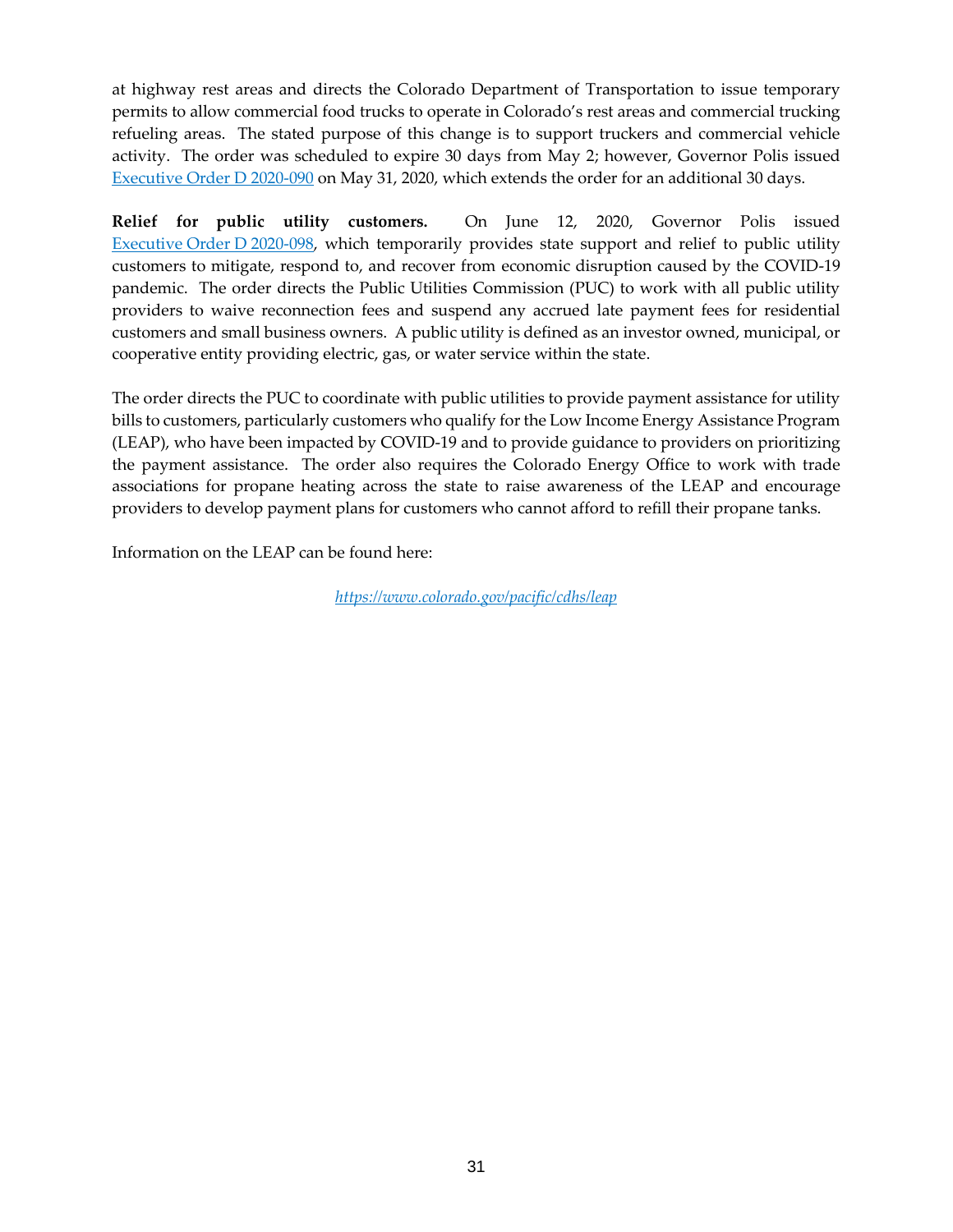| <b>Number</b> | <b>Date Issued</b> | <b>Title</b>                                                                                                                                                                                                                                           |
|---------------|--------------------|--------------------------------------------------------------------------------------------------------------------------------------------------------------------------------------------------------------------------------------------------------|
|               |                    | <b>Executive Orders</b>                                                                                                                                                                                                                                |
| D 2020-003    | 3/11/2020          | Declaring a Disaster Emergency Due to the Presence of Coronavirus<br>Disease 2019 in Colorado                                                                                                                                                          |
| D 2020-004    | 3/14/2020          | Ordering Closure of Downhill Ski Resorts Due to the Presence of COVID-19<br>in the State of Colorado                                                                                                                                                   |
| D 2020-005    | 3/16/2020          | Directing State Parties and Secretary of State to Amend Rules Regarding<br>In-Person Gatherings to allow the 2020 Primary Election to Proceed without<br>Interruption, in light of the Disaster Declaration set forth in Executive Order<br>D 2020-003 |
| D 2020-006    | 3/18/2020          | Amending Executive Order D 2020 004 Ordering Closure of Downhill Ski<br>Areas Due to the Presence of COVID-19 in the State of Colorado, in Light of<br>the Disaster Declaration Set Forth in Executive Order D 2020-003.                               |
| D 2020-007    | 3/18/2020          | Ordering Suspension of Normal In-Person Interaction at All Public and<br>Private Elementary and Secondary Schools in the State of Colorado Due to<br>the Presence of COVID-19                                                                          |
| D 2020-008    | 3/18/2020          | Ordering the Temporary Cessation of All Elective and Non-Essential<br>Surgeries and Procedures and Preserving Personal Protective Equipment<br>and Ventilators in Colorado Due to the Presence of COVID-19                                             |
| D 2020-009    | 3/19/2020          | Ordering the Temporary Cessation of All Elective and Non-Essential<br>Surgeries and Procedures and Preserving Personal Protective Equipment<br>and Ventilators in Colorado Due to the Presence of COVID-19                                             |
| D 2020-010    | 3/20/2020          | Ordering the Suspension of Statute to Extend the Income Tax Payment<br>Deadlines Due to the COVID-19 Disaster Emergency                                                                                                                                |
| D 2020-011    | 3/20/2020          | Ordering the Temporary Suspension of Certain Regulatory Statutes Due to<br>the Presence of COVID-19                                                                                                                                                    |
| D 2020-012    | 3/20/2020          | Order Limiting Evictions, Foreclosures, and Public Utility Disconnections and<br>Expediting Unemployment Insurance Claim Processing to Provide Relief to<br>Coloradans Affected by COVID-19                                                            |
| D 2020-013    | 3/22/2020          | Ordering Colorado Employers To Reduce In-Person Workforce by<br>50 Percent Due to the Presence of COVID-19 In the State                                                                                                                                |
| D 2020-014    | 3/26/2020          | Ordering the Temporary Suspension of Certain Requirements Preventing<br>Issuance of Marriage Licenses due to the Presence of COVID-19                                                                                                                  |
| D 2020-015    | 3/25/2020          | Authorizing the Executive Directors of Certain State Agencies to Promulgate<br>and Issue Emergency Rules Extending the Expiration Date of Licenses and<br>Other Documents Due to the Presence of COVID-19                                              |
| D 2020-016    | 3/25/2020          | Temporarily Suspending Certain Regulatory Statutes Concerning Criminal<br>Justice                                                                                                                                                                      |
| D 2020-017    | 3/25/2020          | Ordering Coloradans to Stay at Home Due to the Presence of COVID-19 in<br>the State                                                                                                                                                                    |
| D 2020-018    | 3/26/2020          | Amending Executive Order D 2020-003 to Provide Additional Funds for<br>Response Activities Due to the Presence of COVID-19 in the State of<br>Colorado                                                                                                 |
| D 2020-019    | 3/27/2020          | Ordering the Temporary Suspension of the Personal Appearance<br>Requirement for Notarization due to the Presence of COVID-19                                                                                                                           |
| D 2020-020    | 4/1/2020           | Ordering the Temporary Suspension of Certain Statutes to Expand the Use<br>of Telehealth Services Due to the Presence of COVID-19                                                                                                                      |
| D 2020-021    | 4/1/2020           | Amending Executive Order D 2020-007 to Extend the Suspension of Normal<br>In- Person Instruction at All Public and Private Elementary and Secondary<br>Schools in the State of Colorado Due to the Presence of COVID-19                                |
| D 2020-022    | 4/2/2020           | Ordering the Temporary Suspension of Certain Statutes Concerning<br>Taxpayer Filing Requirements for Certain Taxable Property due to the<br>Presence of COVID-19                                                                                       |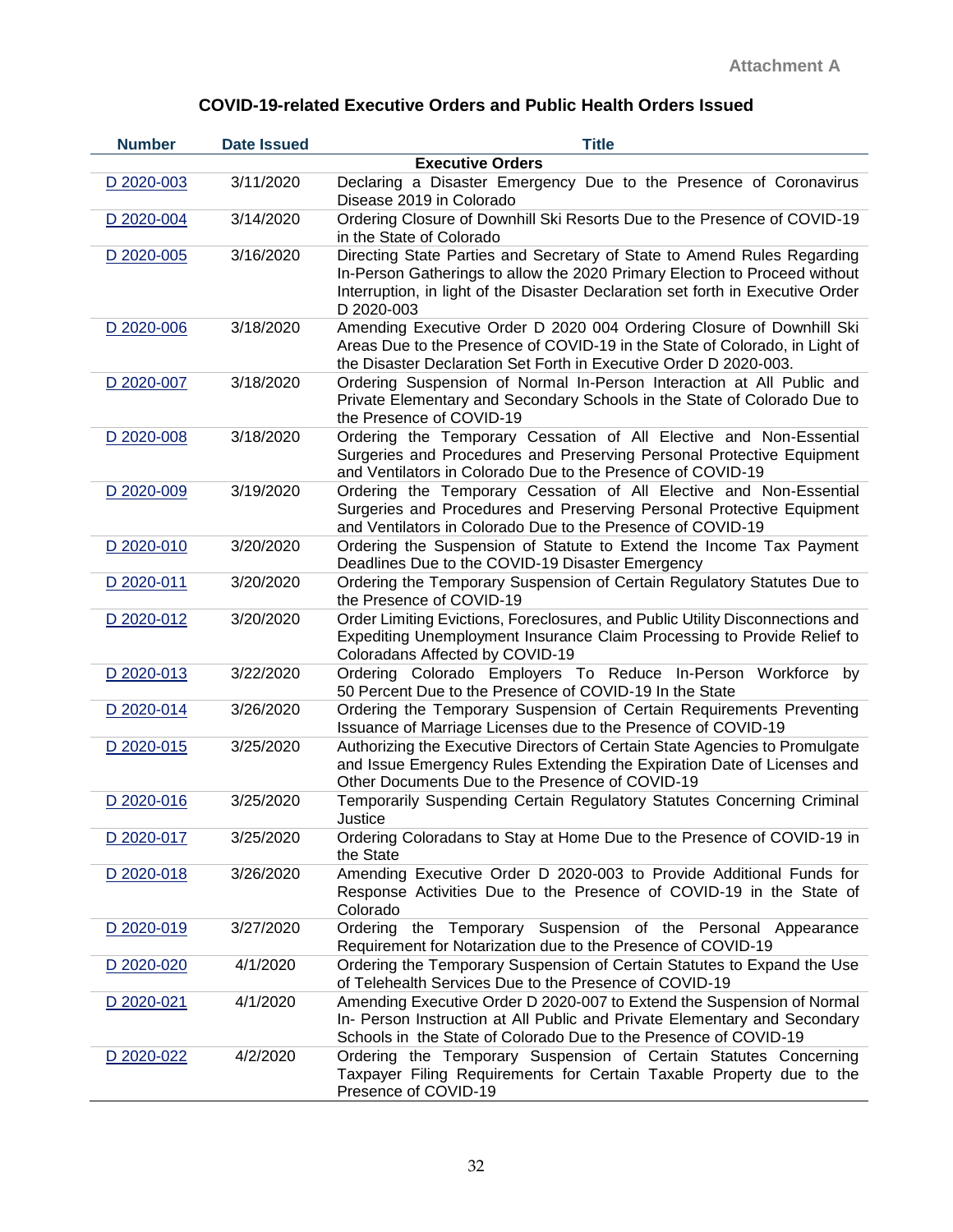| <b>Number</b> | <b>Date Issued</b> | <b>Title</b>                                                                                                                                                                                                                                                 |
|---------------|--------------------|--------------------------------------------------------------------------------------------------------------------------------------------------------------------------------------------------------------------------------------------------------------|
|               |                    | <b>Executive Orders (Cont.)</b>                                                                                                                                                                                                                              |
| D 2020-023    | 4/5/2020           | Ordering a One-Month Extension for Filing and Remitting State and<br>State-Administered Local Sales Tax Due to the Presence of COVID-19 in<br>Colorado                                                                                                       |
| D 2020-024    | 4/6/2020           | Amending and Extending Executive Order D 2020-017 Ordering Coloradans<br>to Stay at Home Due to the Presence of COVID-19                                                                                                                                     |
| D 2020-025    | 4/6/2020           | Rescinding Executive Order D 2020-013 Concerning Colorado Employers<br>Reducing In-Person Workforce by Fifty Percent Due to the Presence of<br>COVID-19 in the State                                                                                         |
| D 2020-026    | 4/6/2020           | Amending Executive Orders D 2020-004 and D 2020-006 to Extend the<br>Closure of Downhill Ski Areas Due to the Presence of COVID-19 in the State<br>of Colorado                                                                                               |
| D 2020-027    | 4/6/2020           | Amending Executive Order D 2020-009 to Extend the Temporary Cessation<br>of All Elective and Non-Essential Surgeries and Procedures and Preserving<br>Personal Protective Equipment and Ventilators in Colorado Due to the<br>Presence of COVID-19           |
| D 2020-028    | 4/6/2020           | Extending Executive Order D 2020-014 Concerning the Temporary<br>Suspension of Certain Requirements Preventing Issuance of Marriage<br>Licenses Due to the Presence of COVID-19 in Colorado                                                                  |
| D 2020-029    | 4/6/2020           | Amending and Extending Executive Order D 2020-011 Ordering the<br>Temporary Suspension of Certain Regulatory Statutes Due to the Presence<br>of COVID-19                                                                                                     |
| D 2020-030    | 4/6/2020           | Extending Executive Order D 2020-019 Concerning the Temporary<br>Suspension of the Personal Appearance Requirement for Notarization due<br>to the Presence of COVID-19                                                                                       |
| D 2020-031    | 4/6/2020           | Amending and Extending Executive Order D 2020-012 Limiting Evictions,<br>Utility<br>Disconnections<br>and<br>Public<br>Foreclosures,<br>and<br>Expediting<br>Unemployment Insurance Claim Processing to Provide Relief to Coloradans<br>Affected by COVID-19 |
| D 2020-032    | 4/8/2020           | Amending and Extending Executive Order D 2020-003 Declaring a Disaster<br>Emergency Due to the Presence of Coronavirus Disease 2019 in Colorado                                                                                                              |
| D 2020-033    | 4/8/2020           | Ordering the Temporary Suspension of Certain Statutes to Provide a<br>One-Month Extension for Filing and Remitting State Severance Tax Due to<br>the Presence of COVID-19 in Colorado                                                                        |
| D 2020-034    | 4/11/2020          | Ordering the Temporary Suspension of Certain Regulatory Statutes<br>Concerning Juvenile Justice, Regional Centers, and Behavioral Health Due<br>to the Presence of COVID-19                                                                                  |
| D 2020-035    | 4/14/2020          | Amending Executive Orders D 2020-007 and D 2020-021 to Promote the<br>Provision of Emergency Child Care for Essential Workers and to Temporarily<br>Suspend Certain Statutes to Enable Schools to Focus on Student Services<br>During the COVID-19 Outbreak  |
| D 2020-036    | 4/14/2020          | Extending Executive Order D 2020-005 Concerning Limiting In-Person<br>Contact for the 2020 Elections and the Secretary of State's Operations Due<br>to the Presence of COVID-19 in Colorado                                                                  |
| D 2020-037    | 4/15/2020          | Ordering the Temporary Suspension of Statute Concerning Bans on Open<br>Burning Due to the Presence of COVID-19                                                                                                                                              |
| D 2020-038    | 4/15/2020          | Ordering the Temporary Suspension of Certain Statutes and Rules to<br>Expand the Healthcare Workforce for Hospitals and Other Inpatient<br>Treatment Facilities Due to the Presence of COVID-19                                                              |
| D 2020-039    | 4/17/2020          | Ordering Workers in Critical Businesses and Critical Government Functions<br>to Wear Non-Medical Face Coverings                                                                                                                                              |
| D 2020-040    | 4/18/2020          | Amending and Extending Executive Order D 2020-010 Concerning the<br>Suspension of Statute to Extend the Income Tax Payment Deadlines Due to<br>the COVID-19 Disaster Emergency                                                                               |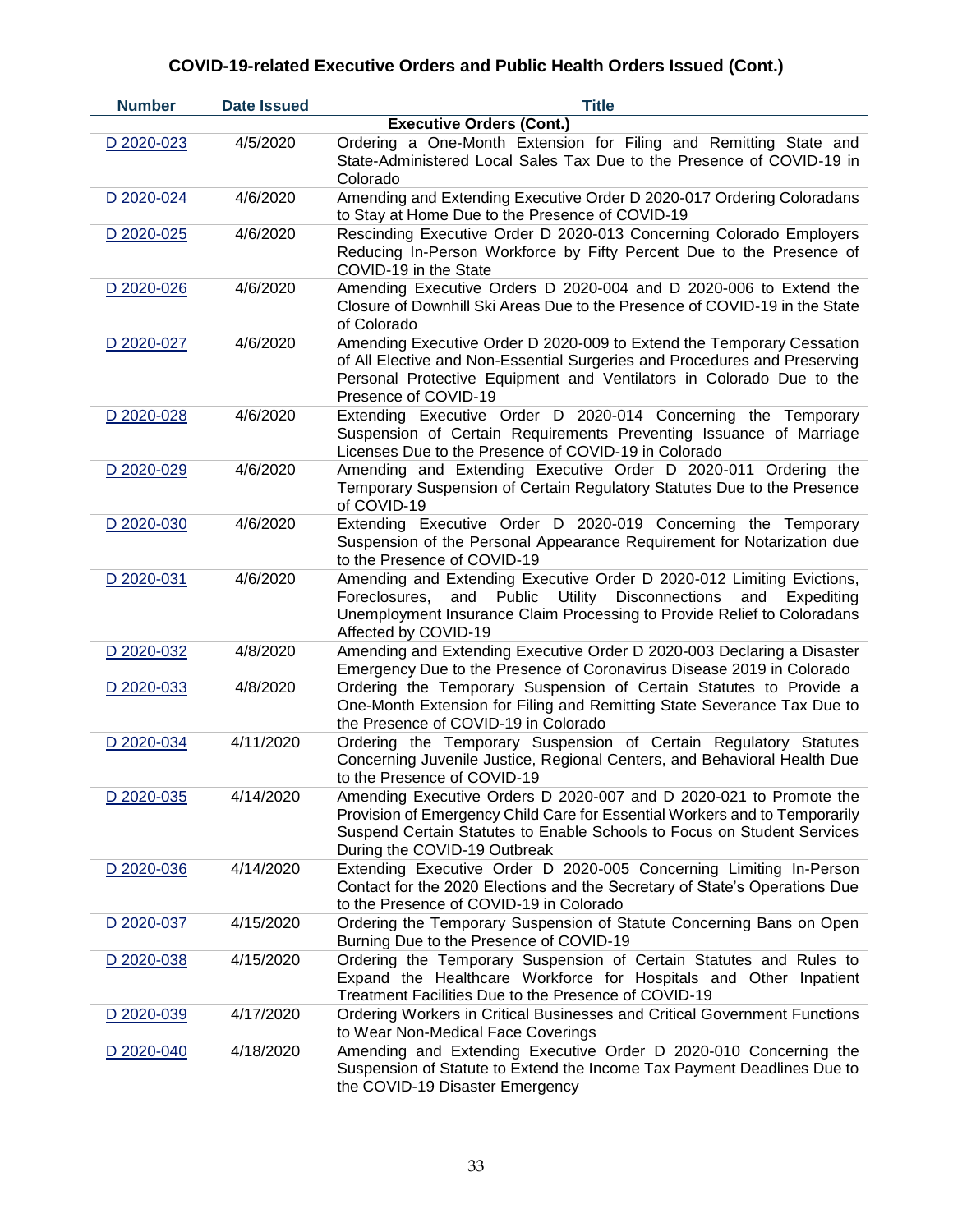| <b>Number</b> | <b>Date Issued</b> | <b>Title</b>                                                                                                                                                                                                                                                                         |
|---------------|--------------------|--------------------------------------------------------------------------------------------------------------------------------------------------------------------------------------------------------------------------------------------------------------------------------------|
|               |                    | <b>Executive Orders (Cont.)</b>                                                                                                                                                                                                                                                      |
| D 2020-041    | 4/22/2020          | Amending and Extending Executive Orders D 2020-007, D 2020-021, and<br>D 2020-035 to Suspend Normal In-Person Instruction at All Public and<br>Private Elementary and Secondary Schools in the State of Colorado Until the<br>End of the School Year Due to the Presence of COVID-19 |
| D 2020-042    | 4/23/2020          | Extending Executive Order D 2020-015 Authorizing the Executive Directors<br>of Certain State Agencies to Promulgate and Issue Emergency Rules<br>Extending the Expiration Date of Licenses and Other Documents Due to the<br>Presence of COVID-19                                    |
| D 2020-043    | 4/23/2020          | Amending and Extending Executive Order D 2020-016 Temporarily<br>Suspending Certain Regulatory Statutes Concerning Criminal Justice                                                                                                                                                  |
| D 2020-044    | 4/26/2020          | Safer at Home                                                                                                                                                                                                                                                                        |
| D 2020-045    | 4/26/2020          | Permitting the Limited Recommencement of Voluntary or Elective Surgeries<br>and Procedures in Colorado                                                                                                                                                                               |
| D 2020-046    | 4/30/2020          | Extending Executive Order D 2020-020 Concerning the Temporary<br>Suspension of Certain Statutes to Expand the Use of Telehealth Services<br>Due to the Presence of COVID-19                                                                                                          |
| D 2020-047    | 4/30/2020          | Extending Executive Orders D 2020-019 and D 2020-030 Concerning the<br>Temporary Suspension of the Personal Appearance Requirement for<br>Notarization due to the Presence of COVID-19                                                                                               |
| D 2020-048    | 4/30/2020          | Extending Executive Orders D 2020-014 and D 2020-028 Concerning the<br>Temporary Suspension of Certain Requirements Preventing Issuance of<br>Marriage Licenses Due to the Presence of COVID-19 in Colorado                                                                          |
| D 2020-049    | 4/30/2020          | Amending Executive Orders D 2020-004, D 2020-006, and D 2020-026 to<br>Extend the Closure of Downhill Ski Areas Due to the Presence of COVID-19<br>in the State of Colorado                                                                                                          |
| D 2020-050    | 4/30/2020          | Declaring Insufficient Revenues Available for Expenditures and Ordering<br>Suspension or Discontinuation of Portions of Certain State Programs and<br>Services to Meet a Revenue Shortfall Due to the Presence of COVID-19 in<br>the State of Colorado                               |
| D 2020-051    | 4/30/2020          | Amending and Extending Executive Orders D 2020-012 and D 2020-031<br>Limiting Evictions, Foreclosures, and Public Utility Disconnections and<br>Expediting Unemployment Insurance Claim Processing to Provide Relief to<br>Coloradans Affected by COVID-19                           |
| D 2020-052    | 4/30/2020          | Extending Executive Orders D 2020-011 and D 2020-029 Concerning the<br>Temporary Suspension of Certain Regulatory Statutes Due to the Presence<br>of COVID-19                                                                                                                        |
| D 2020-053    | 4/30/2020          | Ordering the Temporary Suspension of Certain Regulatory Statutes<br>Concerning Petition Gathering for Unaffiliated and Independent Candidates<br>for Office Due to the Presence of COVID-19                                                                                          |
| D 2020-054    | 4/30/2020          | Ordering the Suspension of Certain Statutes and Directing the Department<br>of Health Care Policy and Financing to Provide Additional Funds to Nursing<br>Homes and Other Congregate Care Facilities Due to the Presence of<br>COVID-19                                              |
| D 2020-055    | 5/1/2020           | Extending Executive Order D 2020-022 Ordering the Temporary Suspension<br>of Certain Statutes Concerning Taxpayer Filing Requirements for Certain<br>Taxable Property due to the Presence of COVID-19 in the State of Colorado                                                       |
| D 2020-056    | 5/2/2020           | Ordering the Suspension of a Relevant Statute to Allow Food Trucks to<br>Operate at Colorado's Rest Areas to Support the Movement of Commercial<br>Vehicle Activities Due to the Presence of COVID-19 in Colorado                                                                    |
| D 2020-057    | 5/4/2020           | Extending Executive Order D 2020-023 Ordering a One-Month Extension for<br>Filing and Remitting State and State-Administered Local Sales Tax Due to<br>the Presence of COVID-19 in Colorado                                                                                          |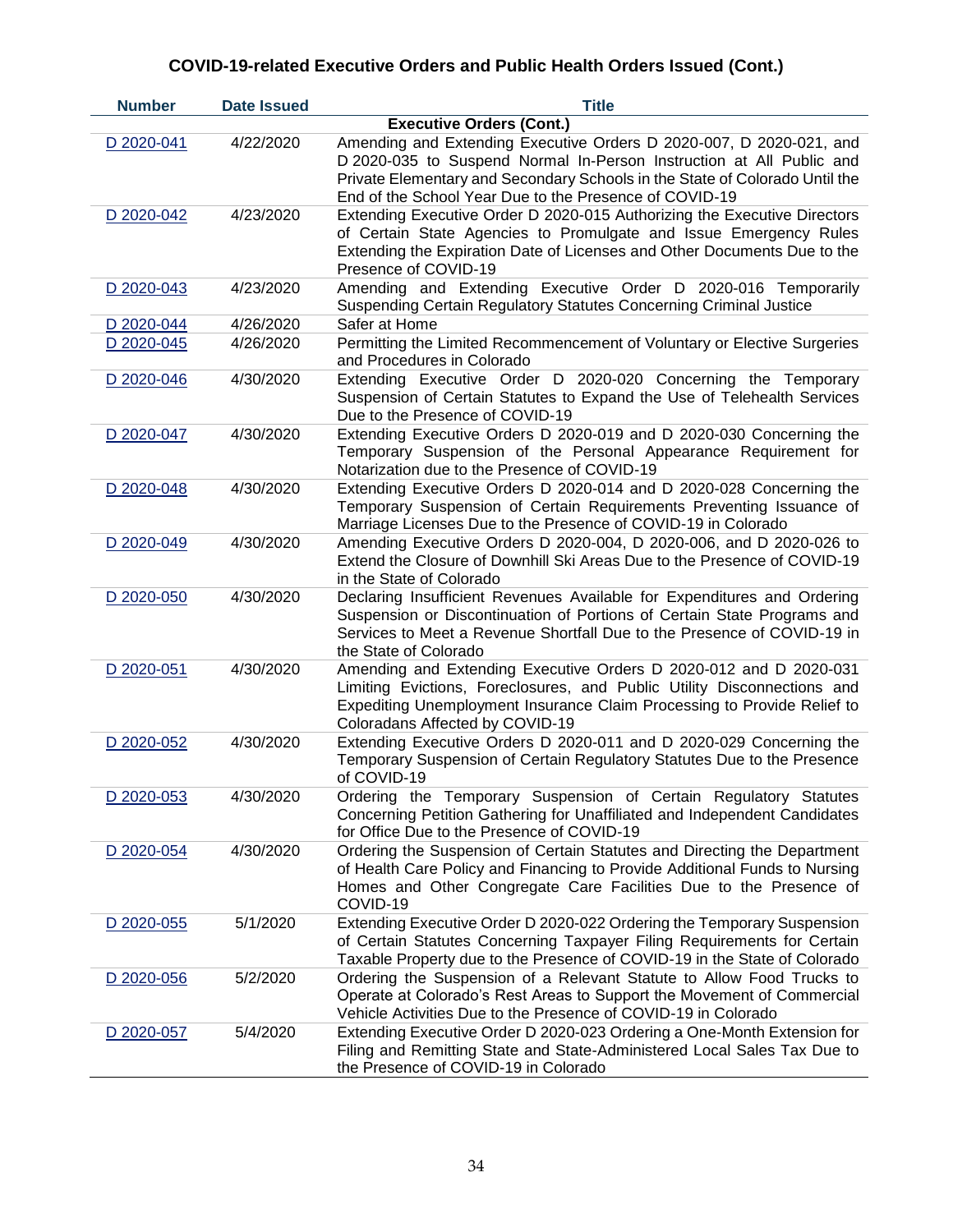| <b>Number</b> | <b>Date Issued</b> | <b>Title</b>                                                                                                                                                                                                                                                                                                                                    |
|---------------|--------------------|-------------------------------------------------------------------------------------------------------------------------------------------------------------------------------------------------------------------------------------------------------------------------------------------------------------------------------------------------|
|               |                    | <b>Executive Orders (Cont.)</b>                                                                                                                                                                                                                                                                                                                 |
| D 2020-058    | 5/7/2020           | Amending and Extending Executive Orders D 2020-003, D 2020-018, and<br>D 2020-032 Declaring a Disaster Emergency Due to the Presence of<br>Coronavirus Disease 2019 in Colorado                                                                                                                                                                 |
| D 2020-059    | 5/8/2020           | Extending Executive Order D 2020-033 Ordering the Temporary Suspension<br>of Certain Statutes to Provide a One-Month Extension for Filing and<br>Remitting State Severance Tax Due to the Presence of COVID-19 in<br>Colorado                                                                                                                   |
| D 2020-060    | 5/10/2020          | Amending and Extending Executive Order D 2020-034 Ordering the<br>Temporary Suspension of Certain Regulatory Statutes Concerning Juvenile<br>Justice, Regional Centers, and Behavioral Health Due to the Presence of<br>COVID-19                                                                                                                |
| D 2020-061    | 5/14/2020          | Extending Executive Order D 2020-005, D 2020-008, and D 2020-036<br>Concerning Limiting In-Person Contact for the 2020 Elections and the<br>Secretary of State's Operations Due to the Presence of COVID-19 in<br>Colorado                                                                                                                      |
| D 2020-062    | 5/14/2020          | Extending Executive Order D 2020-037 Ordering the Temporary Suspension<br>of Statute Concerning Bans on Open Burning Due to the Presence of<br>COVID-19                                                                                                                                                                                         |
| D 2020-063    | 5/14/2020          | Extending Executive Order D 2020-038 Ordering the Temporary Suspension<br>of Certain Statutes and Rules to Expand the Healthcare Workforce for<br>Hospitals and Other Inpatient Treatment Facilities Due to the Presence of<br>COVID-19                                                                                                         |
| D 2020-064    | 5/15/2020          | Ordering the Temporary Suspension of Certain Regulatory Statutes<br>Concerning Signature Collection for Unaffiliated and Independent<br>Candidates and Authorizing the Secretary of State to Create Temporary<br>Rules for Registered Electors To Receive and Return Candidate Petitions<br>Over Mail and Email Due to the Presence of COVID-19 |
| D 2020-065    | 5/15/2020          | Ordering the Temporary Suspension of Certain Regulatory Statutes<br>Concerning Signature Collection for Ballot Issues and Authorizing the<br>Secretary of State to Create Temporary Rules for Registered Electors To<br>Receive and Return Issue Petitions Over Mail and Email Due to the Presence<br>of COVID-19                               |
| D 2020-066    | 5/16/2020          | Authorizing the Colorado Department of Public Health and Environment to<br>Reallocate Existing Funds from Contracts with Local Public Health Agencies<br>Due to the Presence of COVID-19                                                                                                                                                        |
| D 2020-067    | 5/16/2020          | Extending Executive Order D 2020-039 Ordering Workers in Critical<br>Businesses and Critical Government Functions to Wear Non-Medical Face<br>Coverings                                                                                                                                                                                         |
| D 2020-068    | 5/16/2020          | Temporarily Suspending Statutes to Maintain Eligibility for Medicaid and<br>Children's Basic Health Plan Enrollees                                                                                                                                                                                                                              |
| D 2020-069    | 5/17/2020          | Extending Executive Orders D 2020-010 and D 2020-040 Concerning the<br>Suspension of Statute to Extend the Income Tax Payment Deadlines Due to<br>the COVID-19 Disaster Emergency                                                                                                                                                               |
| D 2020-070    | 5/18/2020          | Directing the Expenditure of Federal Funds Pursuant to the Coronavirus Aid,<br>Relief, and Economic Security Act of 2020                                                                                                                                                                                                                        |
| D 2020-071    | 5/20/2020          | Temporarily Suspending Certain Statutes to Allow the Operation of Alternate<br>Care Sites in Colorado Due to the Presence of COVID-19                                                                                                                                                                                                           |
|               |                    | *D 2020-072 and D 2020-073 related to emergency funding for wildfires in the state                                                                                                                                                                                                                                                              |
| D 2020-074    | 5/21/2020          | Extending Executive Orders D 2020-007, D 2020-021, D 2020-035, and<br>D 2020-041 Concerning Suspension of Normal In-Person Instruction at All<br>Public and Private Elementary and Secondary Schools in the State of<br>Colorado Until the End of the School Year Due to the Presence of COVID-19                                               |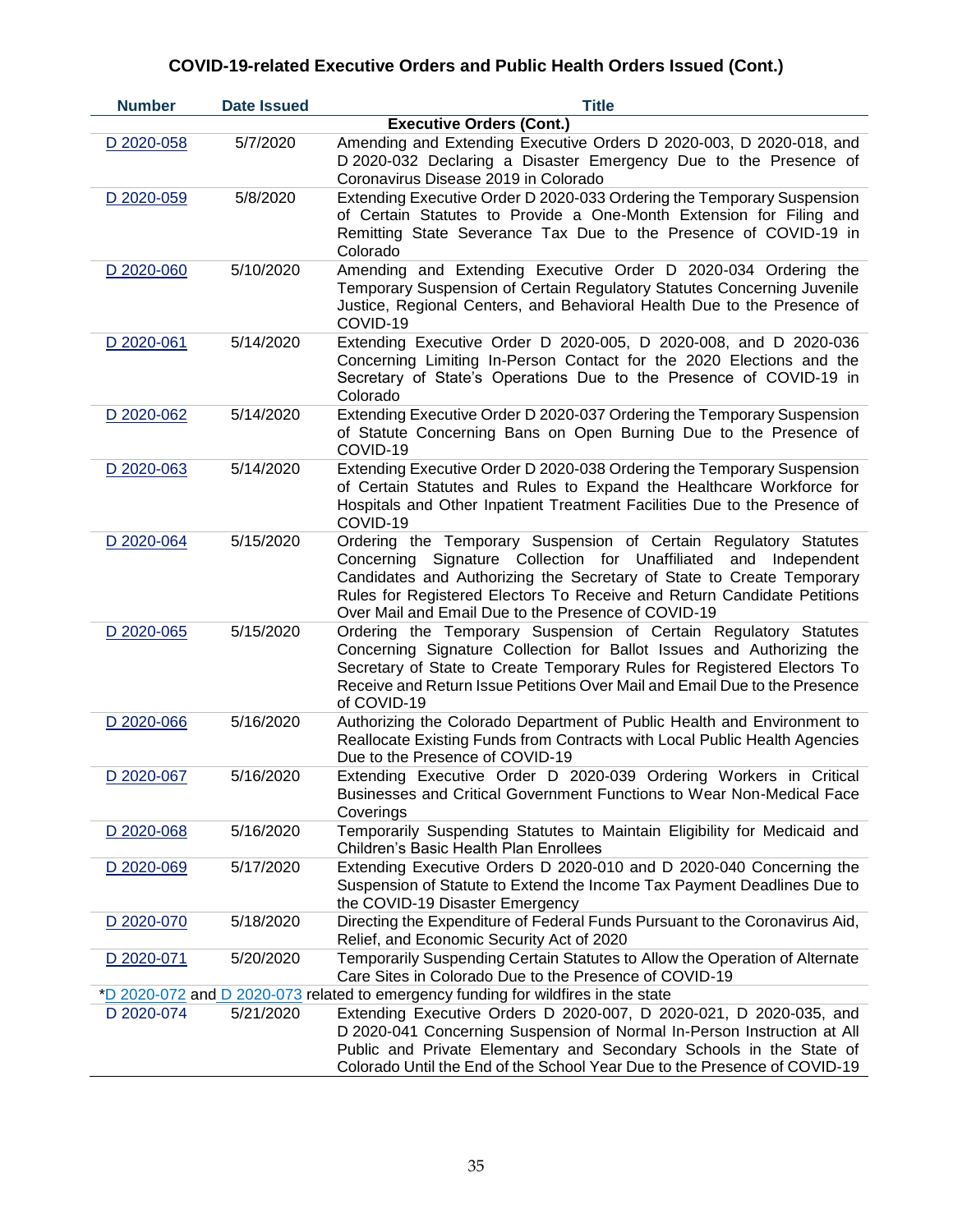| <b>Number</b> | <b>Date Issued</b> | <b>Title</b>                                                                                                                                                                                                                                                                              |
|---------------|--------------------|-------------------------------------------------------------------------------------------------------------------------------------------------------------------------------------------------------------------------------------------------------------------------------------------|
|               |                    | <b>Executive Orders (Cont.)</b>                                                                                                                                                                                                                                                           |
| D 2020-075    | 5/22/2020          | Amending and Extending Executive Orders D 2020-015 and D 2020-042<br>Authorizing the Executive Directors of Certain State Agencies to Promulgate<br>and Issue Emergency Rules Extending the Expiration Date of Licenses and<br>Other Documents Due to the Presence of COVID-19            |
| D 2020-076    | 5/22/2020          | Amending and Extending Executive Orders D 2020-003, D 2020-018,<br>D 2020-032, and D 2020-058 Declaring a Disaster Emergency Due to the<br>Presence of Coronavirus Disease 2019 in Colorado                                                                                               |
| D 2020-077    | 5/22/2020          | Ordering the Temporary Suspension of Certain Statutes to Increase the<br>Medicaid Home Health Workforce and Eliminate Cost Sharing for COVID-19<br><b>Testing and Treatment for Medicaid Enrollees</b>                                                                                    |
| D 2020-078    | 5/22/2020          | Amending and Extending Portions of Executive Orders D 2020-016 and<br>D 2020-043<br>Temporarily Suspending Certain Regulatory<br><b>Statutes</b><br><b>Concerning Criminal Justice</b>                                                                                                    |
| D 2020-079    | 5/25/2020          | Amending and Extending Executive Order D 2020-044 Safer at Home                                                                                                                                                                                                                           |
| D 2020-080    | 5/26/2020          | 2020-045<br>Extending<br>Executive Order D<br>Permitting<br>the<br>Limited<br>Recommencement of Voluntary or Elective Surgeries and Procedures in<br>Colorado                                                                                                                             |
| D 2020-081    | 5/28/2020          | Amending Executive Order D 2020-070 Directing the Expenditure of Federal<br>Funds Pursuant to the Coronavirus Aid, Relief, and Economic Security Act of<br>2020                                                                                                                           |
| D 2020-082    | 5/29/2020          | Extending Executive Orders D 2020-020 and D 2020-046 Concerning the<br>Temporary Suspension of Certain Statutes to Expand the Use of Telehealth<br>Services Due to the Presence of COVID-19                                                                                               |
| D 2020-083    | 5/29/2020          | Extending Executive Orders D 2020-014, D 2020-028, and D 2020-048<br>Concerning the Temporary Suspension of Certain Requirements Preventing<br>Issuance of Marriage Licenses Due to the Presence of COVID-19 in<br>Colorado                                                               |
| D 2020-084    | 5/29/2020          | Amending and Extending Executive Orders D 2020-011, D 2020-029, and<br>D 2020-052 Concerning the Temporary Suspension of Certain Regulatory<br>Statutes Due to the Presence of COVID-19                                                                                                   |
| D 2020-085    | 5/29/2020          | Extending Executive Order D 2020-053 Ordering the Temporary Suspension<br>of Certain Regulatory Statutes Concerning Petition Gathering for Unaffiliated<br>and Independent Candidates for Office Due to the Presence of COVID-19                                                          |
| D 2020-086    | 5/29/2020          | Extending Executive Order D 2020-054 Ordering The Suspension of Certain<br>Statutes and Directing the Department of Health Care Policy and Financing<br>to Provide Additional Funds to Nursing Homes and Other Congregate Care<br>Facilities Due to the Presence of COVID-19              |
| D 2020-087    | 5/29/2020          | Extending Executive Order D 2020-019, D 2020-030, and D 2020-047<br>Concerning the Temporary Suspension of the Personal Appearance<br>Requirement for Notarization due to the Presence of COVID-19                                                                                        |
| D 2020-088    | 5/29/2020          | Amending and Extending Executive Orders D 2020-012, D 2020-031, and<br>Limiting<br>Evictions,<br>Foreclosures,<br>D 2020-051<br>and<br>Public<br>Utility<br>Disconnections and Expediting Unemployment Insurance Claim Processing<br>to Provide Relief to Coloradans Affected by COVID-19 |
| D 2020-089    | 5/30/2020          | Extending Executive Orders D 2020-022 and D 2020-055 Ordering the<br>Temporary Suspension of Certain Statutes Concerning Taxpayer Filing<br>Requirements for Certain Taxable Property due to the Presence of<br>COVID-19                                                                  |
| D 2020-090    | 5/31/2020          | Extending Executive Order D 2020-056 Ordering the Suspension of a<br>Relevant Statute to Allow Food Trucks to Operate at Colorado's Rest Areas<br>to Support the Movement of Commercial Vehicle Activities Due to the<br>Presence of COVID-19 in Colorado                                 |
| D 2020-091    | 6/1/2020           | Safer at Home and in the Vast, Great Outdoors                                                                                                                                                                                                                                             |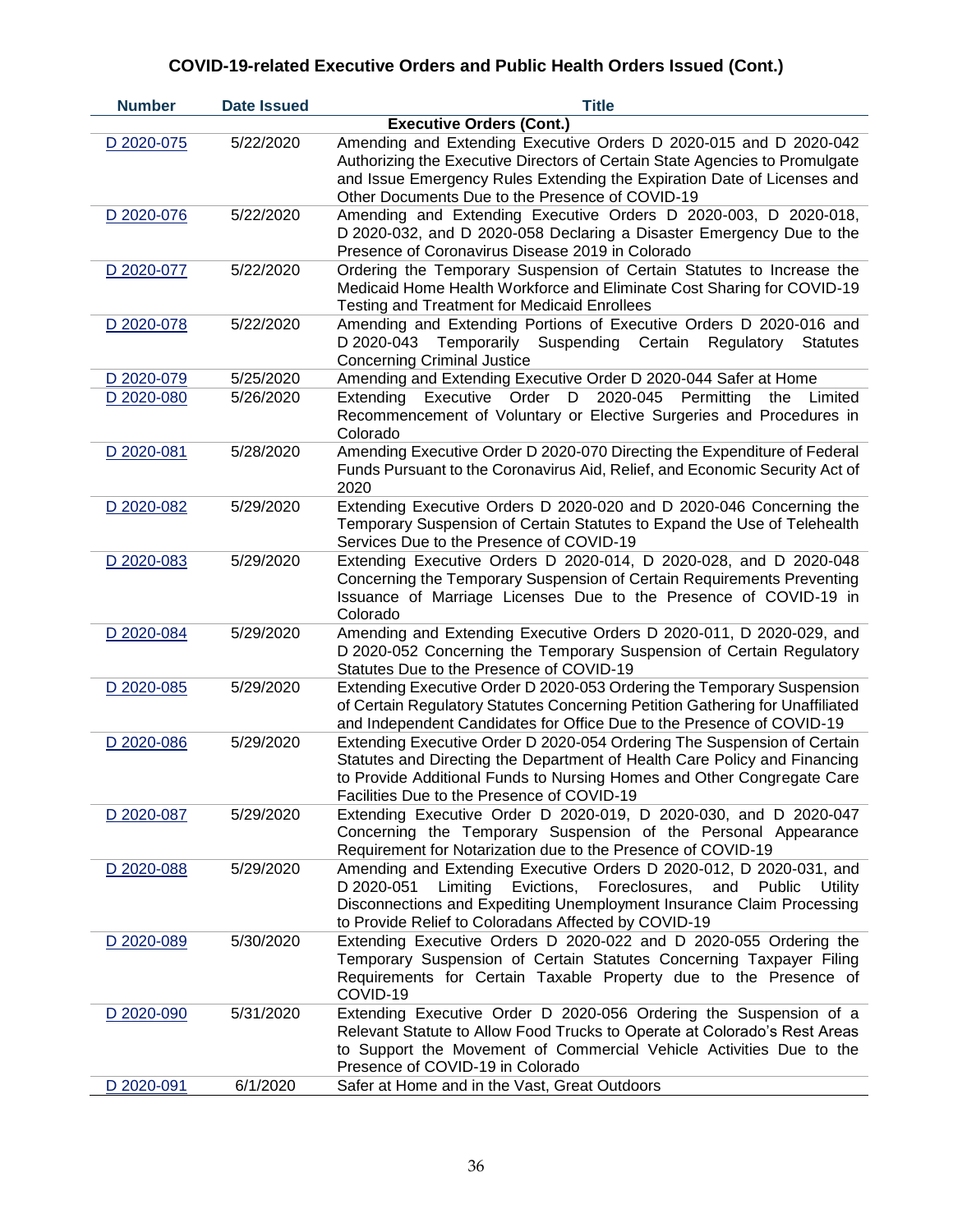| <b>Number</b>  | <b>Date Issued</b> | <b>Title</b>                                                                                                                                                                                                                                                                                                                                                                           |
|----------------|--------------------|----------------------------------------------------------------------------------------------------------------------------------------------------------------------------------------------------------------------------------------------------------------------------------------------------------------------------------------------------------------------------------------|
|                |                    | <b>Executive Orders (Cont.)</b>                                                                                                                                                                                                                                                                                                                                                        |
| D 2020-092     | 6/4/2020           | Extending Executive Orders D 2020 039 and D 2020 067 Ordering Workers<br>in Critical Businesses and Critical Government Functions to Wear Non-<br><b>Medical Face Coverings</b>                                                                                                                                                                                                        |
| D 2020-093     | 6/5/2020           | Extending Executive Orders D 2020 011, D 2020 029, D 2020 052, and D<br>2020 084 Concerning the Temporary Suspension of Certain Regulatory<br>Statutes Due to the Presence of COVID-19                                                                                                                                                                                                 |
| D 2020-094     | 6/8/2020           | Amending and Extending Executive Orders D 2020 034 and D 2020 060<br>Ordering the Temporary Suspension of Certain Regulatory Statutes<br>Concerning Juvenile Justice, Regional Centers, and Behavioral Health Due<br>to the Presence of COVID-19                                                                                                                                       |
| D 2020-095     | 6/11/2020          | Extending Executive Orders D 2020 005, D 2020 008, D 2020 036, and D<br>2020 061 Concerning Limiting In-Person Contact for the 2020 Elections and<br>the Secretary of State's Operations Due to the Presence of COVID-19 in<br>Colorado                                                                                                                                                |
| D 2020-096     | 6/12/2020          | Extending Executive Orders D 2020 037 and D 2020 062 Ordering the<br>Temporary Suspension of Statute Concerning Bans on Open Burning Due to<br>the Presence of COVID-19                                                                                                                                                                                                                |
| D 2020-097     | 6/12/2020          | Extending Executive Orders D 2020 038 and D 2020 063 Ordering the<br>Temporary Suspension of Certain Statutes and Rules to Expand the<br>Healthcare Workforce for Hospitals and Other Inpatient Treatment Facilities<br>Due to the Presence of COVID-19                                                                                                                                |
| D 2020-098     | 6/12/2020          | Providing Relief to Public Utility Customers affected by COVID-19                                                                                                                                                                                                                                                                                                                      |
| D 2020-099     | 6/13/2020          | Providing Housing Assistance and Relief to Coloradans Affected by COVID-<br>19                                                                                                                                                                                                                                                                                                         |
| D 2020-100     | 6/13/2020          | Ordering Expedited Unemployment Insurance Claim Processing to Provide<br>Relief to Coloradans Affected by COVID-19                                                                                                                                                                                                                                                                     |
| D 2020-101     | 6/13/2020          | Ordering the Temporary Limiting of Certain Evictions to Provide Relief to<br>Coloradans Affected by COVID-19                                                                                                                                                                                                                                                                           |
| D 2020-102     | 6/13/2020          | Extending Executive Order D 2020 064 Ordering the Temporary Suspension<br>of Certain Regulatory Statutes Concerning Signature Collection for<br>Unaffiliated and Independent Candidates and Authorizing the Secretary of<br>State to Create Temporary Rules for Registered Electors To Receive and<br>Return Candidate Petitions Over Mail and Email Due to the Presence of<br>COVID19 |
| D 2020-103     | 6/13/2020          | Extending Executive Order D 2020 065 Ordering the Temporary Suspension<br>of Certain Regulatory Statutes Concerning Signature Collection for Ballot<br>Issues and Authorizing the Secretary of State to Create Temporary Rules for<br>Registered Electors To Receive and Return Issue Petitions Over Mail and<br>Email Due to the Presence of COVID-19                                 |
| D 2020-104     | 6/14/2020          | Extending Executive Order D 2020 068 Temporarily Suspending Statutes to<br>Maintain Eligibility for Medicaid and Children's Basic Health Plan Enrollees                                                                                                                                                                                                                                |
| D 2020-105     | 6/15/2020          | Extending Executive Orders D 2020 010, D 2020 040, and D 2020 069<br>Concerning the Suspension of Statute to Extend the Income Tax Payment<br>Deadlines Due to the COVID-19 Disaster Emergency                                                                                                                                                                                         |
|                |                    | *D 2020-106 related to activating the Colorado National Guard to Assist with Election Cybersecurity Defense                                                                                                                                                                                                                                                                            |
| <b>Efforts</b> |                    |                                                                                                                                                                                                                                                                                                                                                                                        |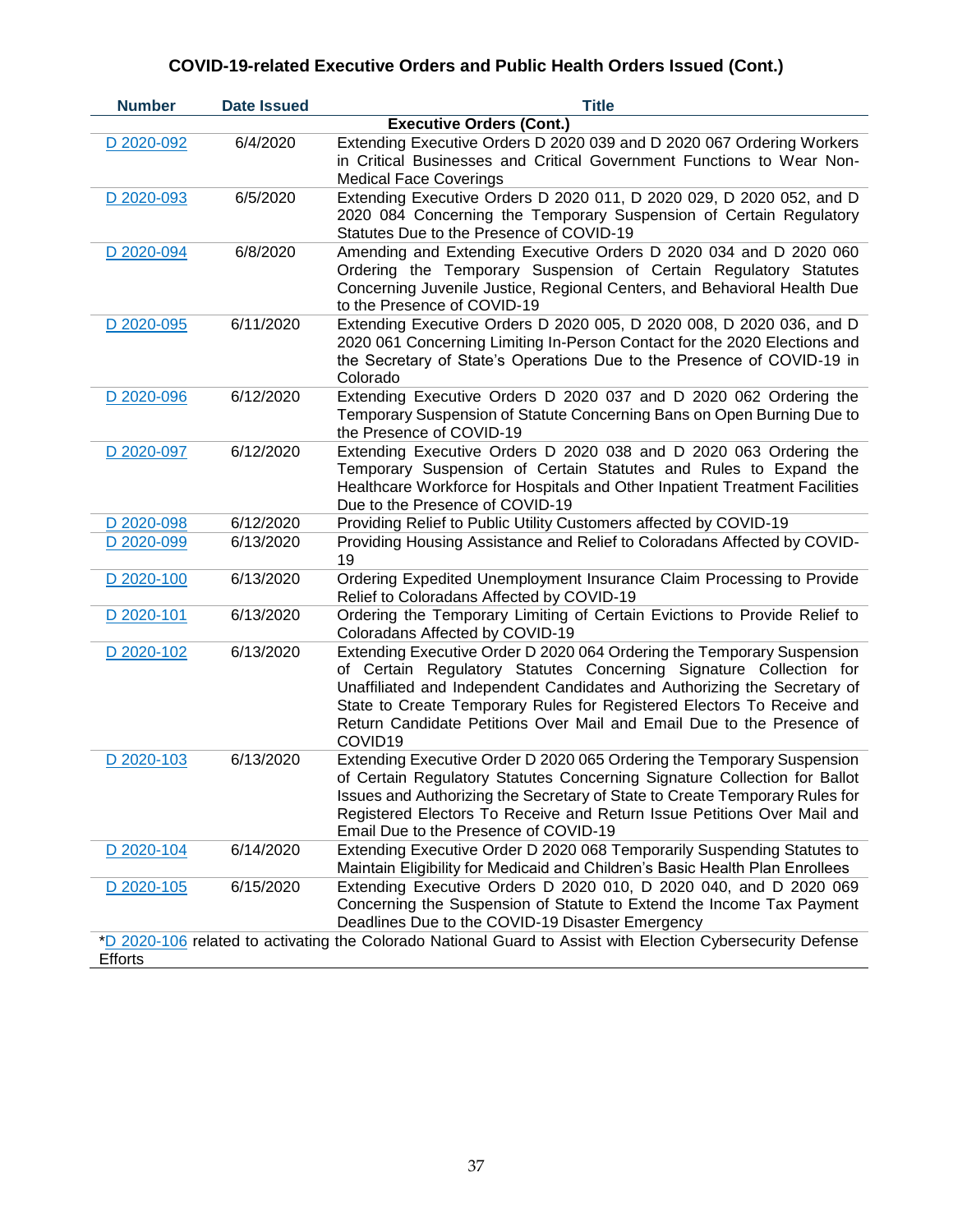| <b>Number</b> | <b>Date Issued</b>                                                      | <b>Title</b>                                                                                                                                                          |  |
|---------------|-------------------------------------------------------------------------|-----------------------------------------------------------------------------------------------------------------------------------------------------------------------|--|
|               | <b>Public Health Orders</b>                                             |                                                                                                                                                                       |  |
| $20 - 20$     | 3/12/2020<br>4/20/2020                                                  | Restricting Visitors at all Colorado Skilled Nursing Facilities, Assisted Living<br>Residences, and Intermediate Care Facilities                                      |  |
| $20 - 22$     | 3/19/2020                                                               | Closing Bars, Restaurants, Theaters, Gymnasiums, Casinos, Nonessential<br>Personal Services Facilities, and Horse Track and Off-Track Betting Facilities<br>Statewide |  |
| $20 - 23$     | 3/20/2020                                                               | <b>Implementing Social Distancing Measures</b>                                                                                                                        |  |
| $20 - 24$     | 3/22/2020<br>3/27/2020<br>4/1/2020<br>4/9/2020                          | <b>Implementing Stay at Home Requirements</b>                                                                                                                         |  |
| $20 - 26$     | 4/22/2020<br>5/18/2020                                                  | <b>Face Coverings for Critical Businesses</b>                                                                                                                         |  |
| $20 - 27$     | 4/21/2020                                                               | Hospital Data Reporting for COVID-19                                                                                                                                  |  |
| $20 - 28$     | 4/26/2020<br>5/4/2020<br>5/8/2020<br>5/14/2020<br>5/26/2020<br>6/5/2020 | Safer at Home<br>Safer at Home and in the Vast, Great Outdoors                                                                                                        |  |
| $20 - 29$     | 4/27/2020<br>5/5/2020<br>5/26/2020                                      | Limited<br>Recommencement of Voluntary or<br>Elective<br>Surgeries<br>and<br>Procedures in Colorado                                                                   |  |
| 20-30         | 6/2/2020                                                                | Hospital Data Reporting for COVID-19                                                                                                                                  |  |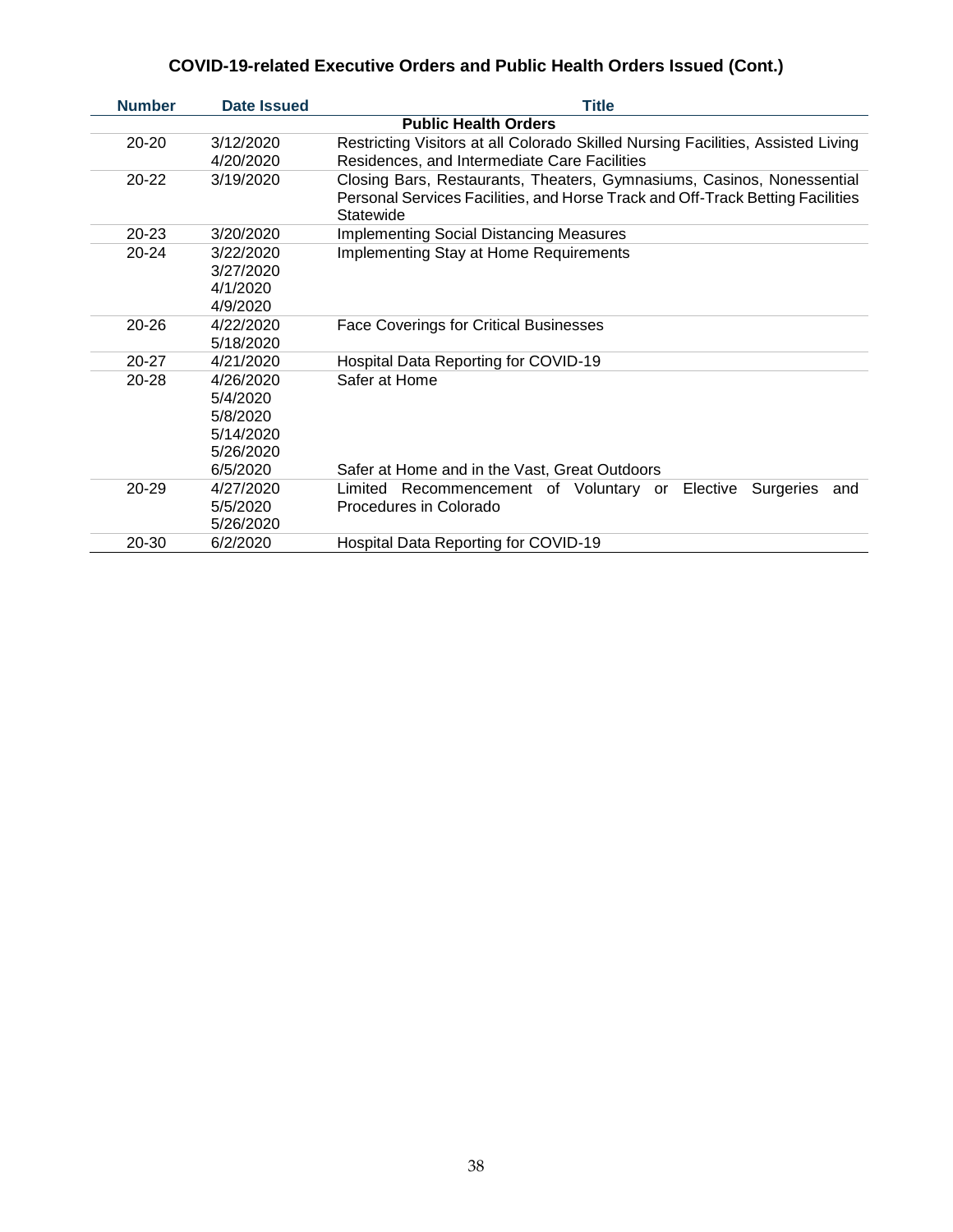### **[Executive Order D 2020-050](https://www.colorado.gov/governor/sites/default/files/inline-files/D%202020%20050%20Budget.pdf) Program and Service Suspensions and Discontinuations**

| <b>Department of Agriculture</b> |                                                                                                                                                                                                                   |
|----------------------------------|-------------------------------------------------------------------------------------------------------------------------------------------------------------------------------------------------------------------|
| \$182,000                        | Commissioner's Office and administrative services, including personal services, vehicle lease                                                                                                                     |
|                                  | payments, and information technology asset maintenance                                                                                                                                                            |
| \$20,000                         | Division of Inspection and Consumer Services                                                                                                                                                                      |
| <b>Department of Corrections</b> |                                                                                                                                                                                                                   |
| \$808,903                        | Reimbursement of private contract facilities for housing offenders in a private contract prison that                                                                                                              |
|                                  | serves as a pre-parole and parole revocation facility (Section 17-1-105 (c), C.R.S.)                                                                                                                              |
| \$600,000                        | Reimbursement of private contract facilities for housing offenders in private prison beds<br>(Section 17-1-105 (c), C.R.S.)                                                                                       |
| \$550,000                        | Services such as drug screening, mental health treatment, in-home electronic monitoring,<br>medication management, and fugitive returns<br>(Section 17-2-102, C.R.S.)                                             |
| \$201,317                        | Housing, food, alcohol and drug intervention, and mental health counseling for Phase III<br>community supervision (Section 18-1.3-407, C.R.S.)                                                                    |
| \$200,000                        | Reimbursement of district attorney expenses for the prosecution of crimes that occur in DOC<br>facilities (Section 16-18-101 (3), C.R.S.)                                                                         |
| \$198,839                        | Annual payments to the Department of Personnel and Administration for the cost of administration<br>and lease-purchase payments for new and replacement vehicles (Section 24-75-112, C.R.S.)                      |
| \$177,677                        | Provision of administrative and information technology support to the Parole Board<br>(Section 17-2-201, C.R.S.)                                                                                                  |
| \$105,515                        | Psychotropic medications for offenders in community corrections programs<br>(Section 17-27-105.5, C.R.S.)                                                                                                         |
| \$29,314                         | Operations of the John Inman Work and Family Center (Section 17-33-101, C.R.S.)                                                                                                                                   |
| \$13,602                         | Enhanced educational programs, training, and other services for the youths sentenced to the<br>Youthful Offender System (Section 18-1.3-407, C.R.S.)                                                              |
| \$10,000                         | Contract services to provide academic, vocational, and other basic skills education to the offender<br>population (Section 17-32-102, C.R.S.)                                                                     |
| <b>Department of Education</b>   |                                                                                                                                                                                                                   |
| \$200,000                        | Management and administration, including health, life, and dental; short-term disability;<br>amortization equalization disbursement; supplemental amortization equalization disbursement;<br>and salary survey    |
| \$162,500                        | Management and administration, assessments and data analysis, accountability and<br>improvement planning                                                                                                          |
| \$100,000                        | Department-wide travel                                                                                                                                                                                            |
| \$28,053                         | Costs of the Parents Empowering Parents Conference (Section 22-20-120, C.R.S.)                                                                                                                                    |
| <b>Colorado Energy Office</b>    |                                                                                                                                                                                                                   |
| \$200,000                        | Program administration                                                                                                                                                                                            |
| \$15,000                         | Leased space                                                                                                                                                                                                      |
|                                  | Department of Health Care Policy and Financing                                                                                                                                                                    |
| \$183,000,000                    | Medicaid services utilization and Federal Medical Assistance Percentage                                                                                                                                           |
| \$2,250,000                      | Executive Director's Office for operating expenses, general professional services and special<br>projects, utilization and quality review contracts, professional audit contracts, and contract<br>administration |
| \$325,000                        | Medicaid funding for regional centers electronic health record system                                                                                                                                             |
| \$80,000                         | Executive Director's Office for general professional services and special projects                                                                                                                                |
|                                  | <b>Department of Higher Education</b>                                                                                                                                                                             |
| \$1,125,000                      | Teacher Mentor Grant Program (Section 23-78-105, C.R.S.)                                                                                                                                                          |
| \$500,000                        | Educator Loan Forgiveness Fund (Section 23-3.9-102, C.R.S.)                                                                                                                                                       |
| \$330,000                        | Teaching fellowship stipends (Section 23-78-306, C.R.S.)                                                                                                                                                          |
| \$200,000                        | Colorado Second Chance Scholarship (Section 23-3.3-1201, C.R.S.)                                                                                                                                                  |
| \$161,000                        | Prosecution Fellowship Program (Section 23-19.3-102, C.R.S.)                                                                                                                                                      |
| \$80,000                         | Colorado Student Leaders Institute (Section 23-77-103, C.R.S.)                                                                                                                                                    |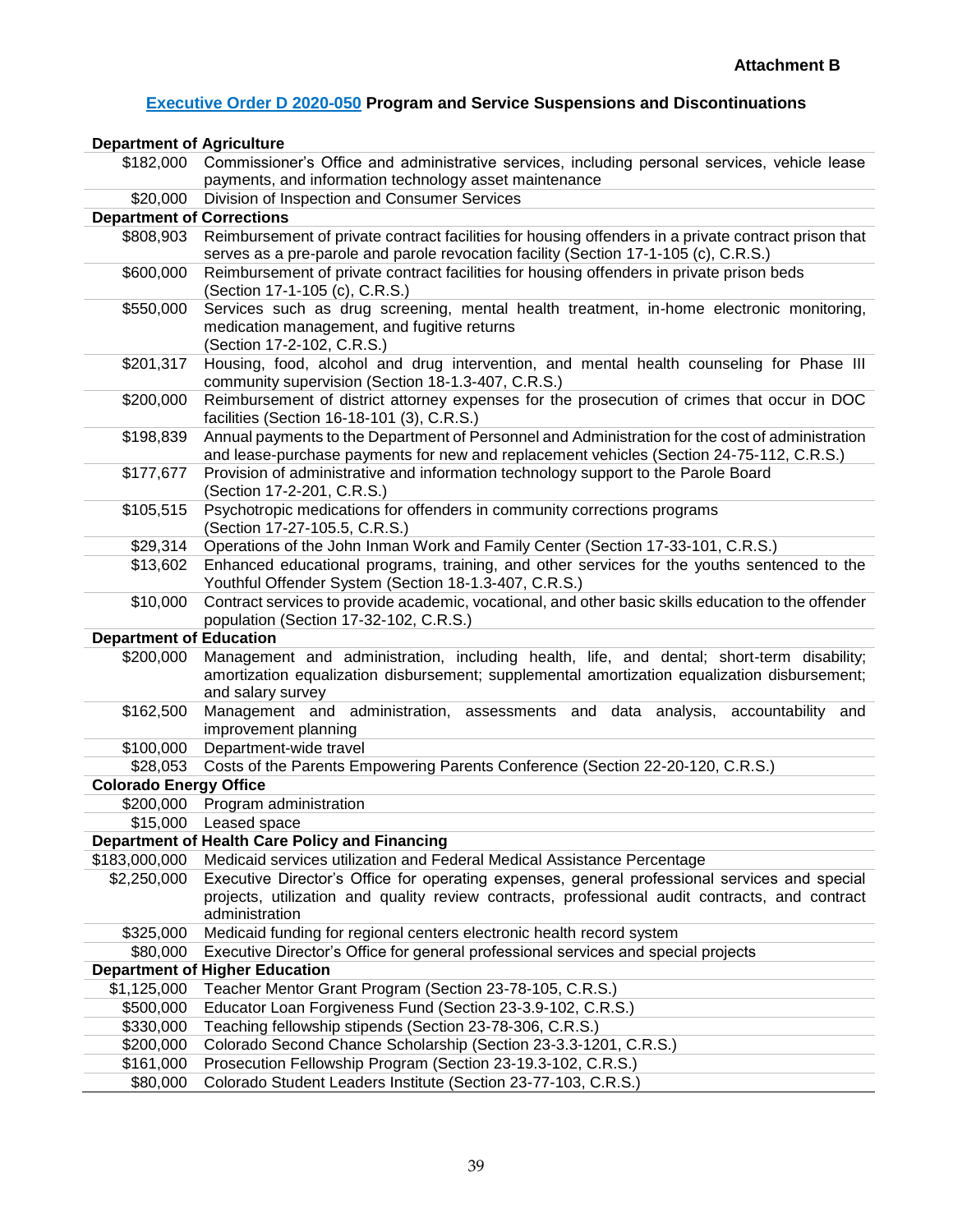### **[Executive Order D 2020-050](https://www.colorado.gov/governor/sites/default/files/inline-files/D%202020%20050%20Budget.pdf) Program and Service Suspensions and Discontinuations (Cont.)**

#### **Department of Human Services**

| \$3,386,650                        | Replacement of HVAC equipment in Building 49 and replacement of water softener valves in<br>Building 118 |
|------------------------------------|----------------------------------------------------------------------------------------------------------|
| \$3,500,000                        | Health, life, and dental                                                                                 |
| \$2,279,613                        | Upgrades to HVAC system for group homes at the Wheat Ridge Regional Center                               |
| \$2,000,000                        | Jail based behavioral services                                                                           |
| \$1,500,000                        | Community transition services                                                                            |
| \$1,000,000                        | Regional center electronic health record capital                                                         |
| \$960,000                          | Office of Economic Security                                                                              |
| \$790,000                          | Division of Community and Family Support - community-based child abuse prevention services               |
| \$612,500                          | Office of Behavioral Health - substance use treatment and prevention services and treatment and          |
|                                    | detoxification programs                                                                                  |
| \$500,000                          | State funding for senior services                                                                        |
| \$250,009                          | Title IV-E waiver and evaluation development                                                             |
| \$250,000                          | Electronic health record and pharmacy system                                                             |
| \$250,000                          | Operations, administration, and leased space                                                             |
| \$200,000                          | Child welfare hotline                                                                                    |
| \$120,000                          | Division of Community and Family Support - family support services                                       |
| \$80,000                           | Child welfare administration                                                                             |
| \$50,000                           | Office of Early Childhood                                                                                |
| \$45,000                           | Early childhood mental health services                                                                   |
| \$26,250                           | Foster care and adoptive parent recruitment                                                              |
| Division of Youth Services         |                                                                                                          |
| \$2,462,744                        | Division of Youth Services – institutional programs – educational programs                               |
| \$887,991                          | Division of Youth Services - medical services                                                            |
| \$361,113                          | Division of Youth Services - administration - personal services                                          |
| \$362,344                          | Division of Youth Services - institutional programs - personal services                                  |
| \$218,000                          | Division of Youth Services - community programs - personal services                                      |
| <b>Department of Local Affairs</b> |                                                                                                          |
|                                    | \$1,560,000 Defense Counsel on First Appearance Grant Program (Section 24-32-123, C.R.S.)                |
|                                    | \$150,000 Executive Director's Office - salaries                                                         |
|                                    | \$112,256 House Bill 19-1009, Substance Use Disorders Recovery Program                                   |
|                                    | <b>Department of Military and Veterans Affairs</b>                                                       |
|                                    | \$250,000 Tuition for members of the National Guard                                                      |
| \$152,137                          | Executive Director's Office - personal services common policy                                            |
|                                    | \$100,000 Colorado Army National Guard (Section 28-3-106, C.R.S.)                                        |
|                                    | \$50,000 Grand Junction Veterans One-Stop Center (Section 28-5-713, C.R.S.)                              |
|                                    | \$20,000 Colorado Division of Civil Air Patrol (Section 28-1-101, C.R.S.)                                |
|                                    | <b>Department of Natural Resources</b>                                                                   |
| \$750,000                          | Senate Bill 19-212, demand management feasibility assessment by the Colorado Water                       |
|                                    | <b>Conservation Board</b>                                                                                |
| \$60,000                           | Executive Director's Office - personal services                                                          |
| \$25,000                           | Colorado Parks and Wildlife offer of free entrance to any state park or recreation area to veterans      |
|                                    | for the month of August (Section 33-12-106 (2.4), C.R.S.)                                                |
|                                    | Office of Economic Development and International Trade                                                   |
| \$220,000                          | Economic Development Commission's general economic incentives and marketing                              |
| \$175,000                          | Other program costs for Colorado promotion                                                               |
| \$132,675                          | Marketing and communications                                                                             |
| \$70,000                           | Administration                                                                                           |
| \$65,000                           | Global business development                                                                              |
| \$49,600                           | <b>Executive Director's Office</b>                                                                       |
| \$20,000                           | Aerospace                                                                                                |
| \$15,000                           | <b>Minority Business Office</b>                                                                          |
| \$13,581                           | Leading Edge Program Grants                                                                              |